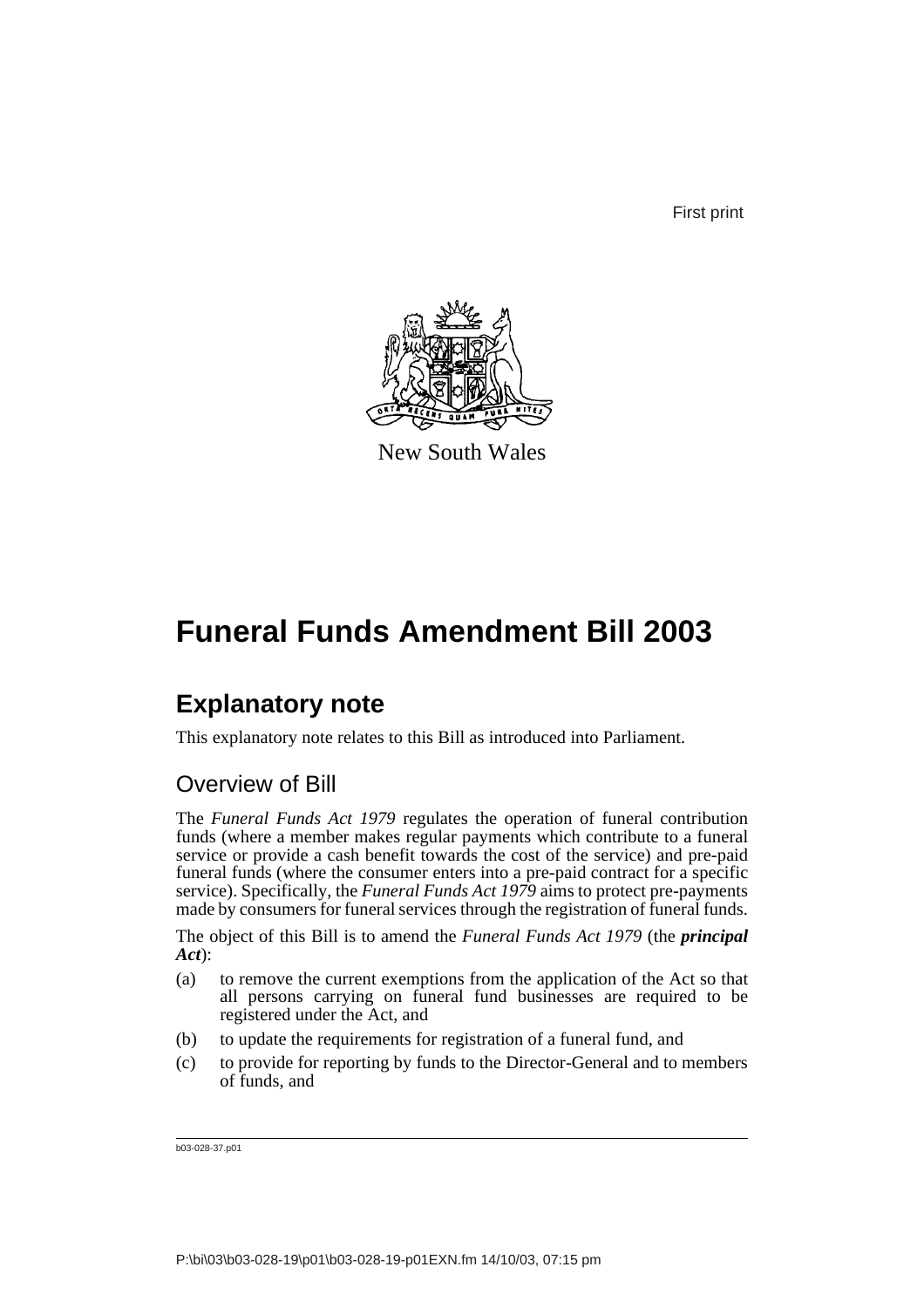Explanatory note

- (d) to provide for actuarial investigations of funds, and
- (e) to provide power for the Director-General to impose disciplinary measures on funds, and
- (f) to provide for appeals against decisions of the Director-General, including decisions to refuse registration, to register funds subject to conditions, to cancel registration of a fund and to impose disciplinary measures on a fund, and
- (g) to allow the Director-General to appoint an independent actuary to assist the Director-General in performing his or her functions under the Act, and
- (h) to remove the cap on the maximum level of a benefit that may be paid through a funeral contribution fund, and
- (i) to remove the requirement that a funeral benefit business open and maintain a bank, building society or credit union account in New South Wales, and
- (j) to remove the cap on the management expenses that may be charged by fund, and
- (k) to make other miscellaneous amendments, including omitting redundant provisions and updating terminology used in the Act to reflect current industry practice.

## Outline of provisions

**Clause 1** sets out the name (also called the short title) of the proposed Act.

**Clause 2** provides for the commencement of the proposed Act on a day or days to be appointed by proclamation.

**Clause 3** is a formal provision giving effect to the amendments to the *Funeral Funds Act 1979* set out in Schedule 1.

**Clause 4** is a formal provision giving effect to the amendments to the *Funeral Funds Regulation 2001* set out in Schedule 2.

## **Schedule 1 Amendment of Funeral Funds Act 1979**

**Schedule 1 [1]** makes a global change to the Act to replace references to the term "pre-arranged" with references to the term "pre-paid". This accords with current industry terminology which uses the terms "pre-paid contract" and "pre-paid funeral fund" (instead of "pre-arranged contract" and "pre-arranged funeral fund" as currently referred to in the principal Act).

Explanatory note page 2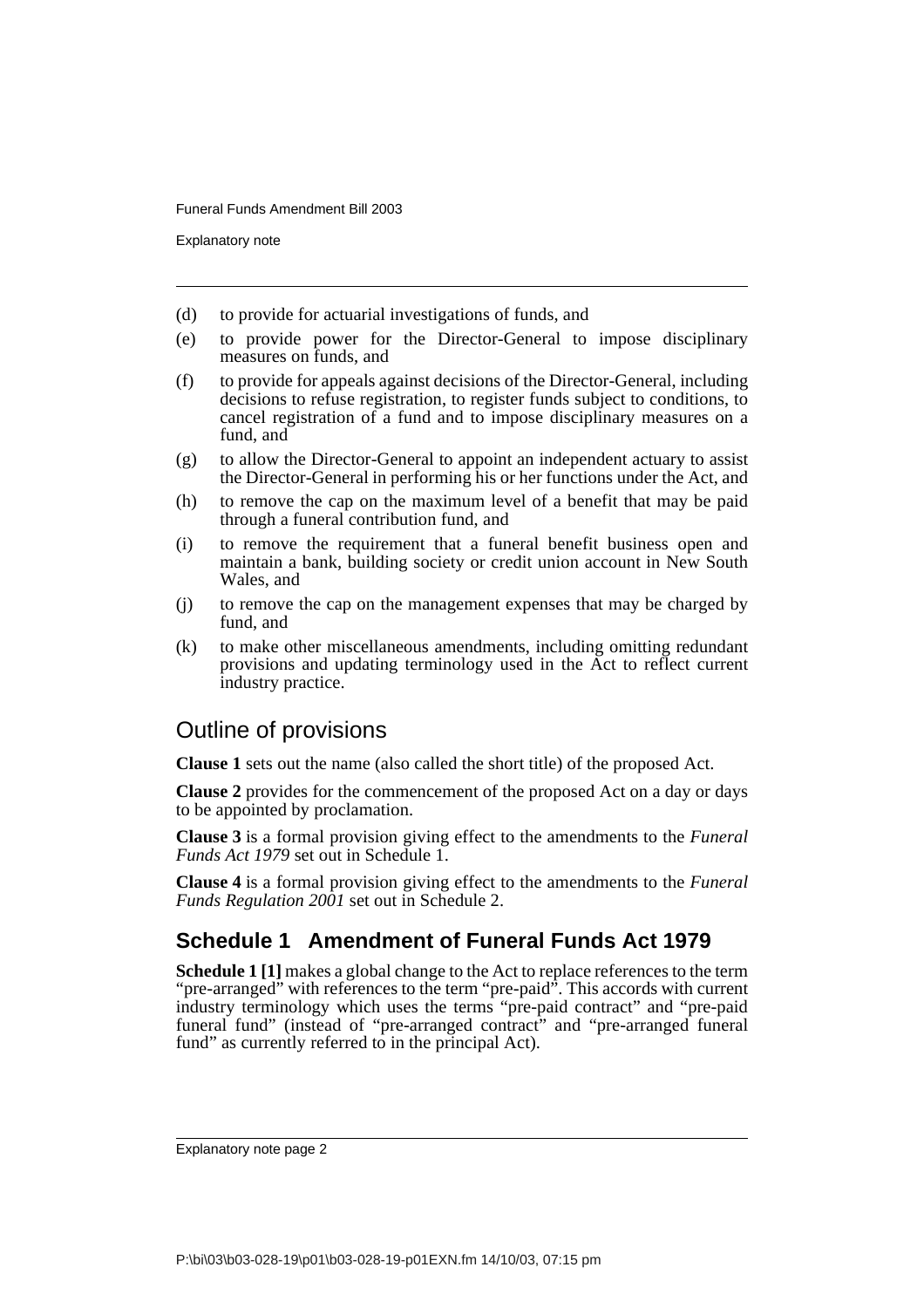Explanatory note

**Schedule 1 [2]** inserts proposed section 3 into the principal Act. The proposed section specifies that the objects of the Act are as follows:

- (a) to protect pre-payments made by consumers for funeral services through the registration of funeral funds, and
- (b) to ensure that funeral services agreed to be supplied under a pre-paid contract are supplied as agreed, and
- (c) to achieve accountability for money paid by a purchaser of funeral services that have an indefinite delivery date, and
- (d) to properly manage money paid and other valuable consideration given for funeral services in the long term to provide agreed benefits to the purchaser and the anticipated payment to the supplier of funeral services.

**Schedule 1 [3]** inserts definitions of *authorised deposit-taking institution* and *officer* of a corporation.

**Schedule 1 [4]** replaces the definitions of *Department* and *Director-General* used in the principal Act to reflect recent administrative changes in the administration of the Act. *Department* is defined to mean the Department of Commerce and the *Director-General* to mean the Commissioner of Fair Trading in that Department or, if there is no such position in the Department, the Director-General of that Department. **Schedule 1 [38]** makes a consequential amendment to section 74A of the principal Act.

**Schedule 1 [5]** replaces the definition of *funeral contribution fund*. A funeral contribution fund is defined to mean a company registered under section 14 of the Act to carry on contributory funeral benefit business or a person registered under section 16C to carry on that business.

**Schedule 1 [6] and [17]** amend the principal Act by way of statute law revision to update outdated references.

**Schedule 1 [7]** inserts proposed section 10 into the principal Act. The proposed section provides that the Director-General may appoint an independent actuary (actuary is defined in section 4 (1) of the principal Act) to assist the Director-General in performing his or her functions under the Act. For example, the Director-General may appoint an actuary:

- (a) to provide advice in relation to the ability of an applicant for registration to carry on a funeral fund successfully and in compliance with the provisions of the Act that would be applicable to the applicant if registered, or
- (b) to assist the Director-General in conducting an inquiry under Division 2 of Part 5 of the principal Act into the affairs, or such of the affairs as the Director-General determines, of a funeral fund.

Explanatory note page 3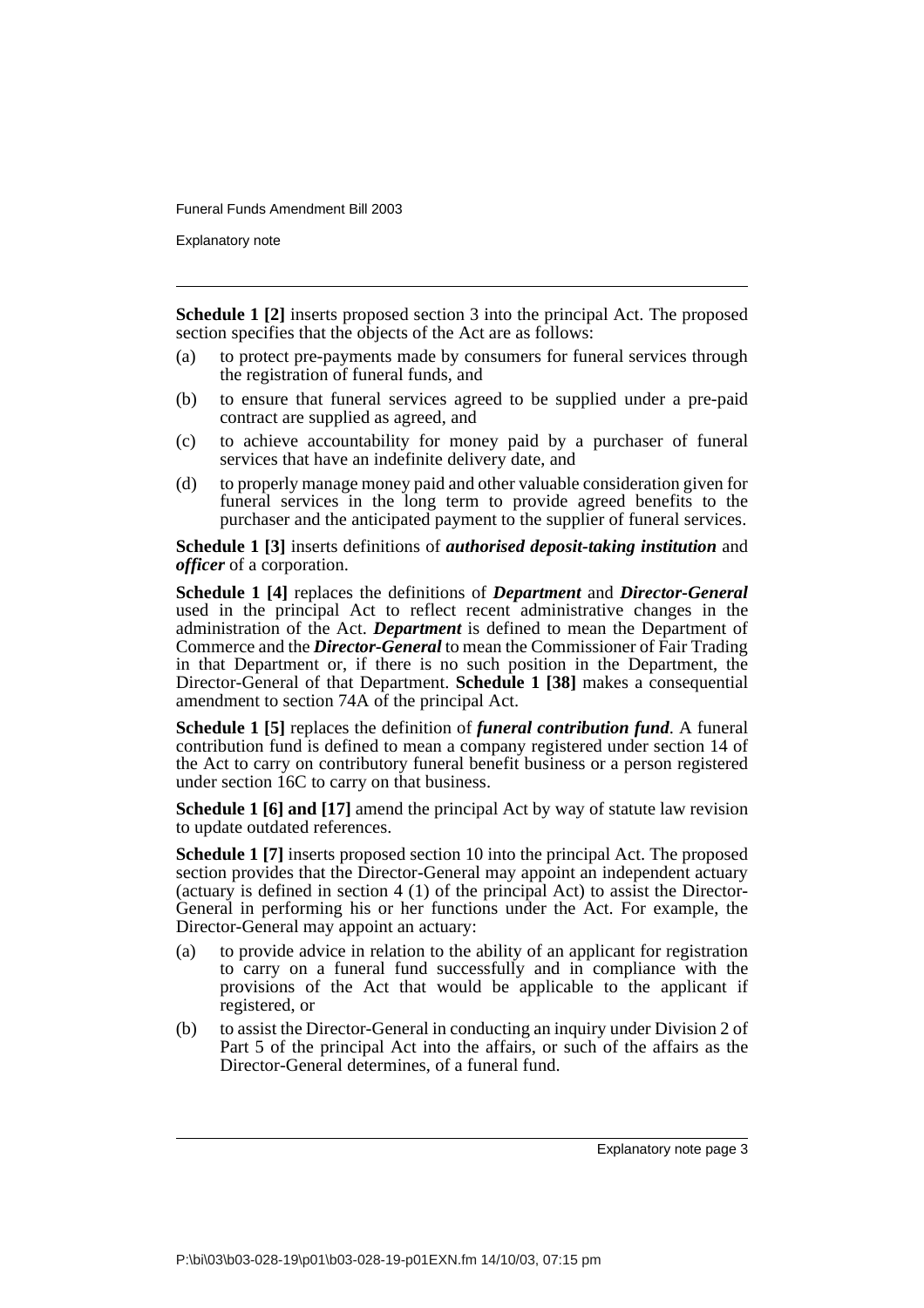Explanatory note

Section 11 (1) of the principal Act presently provides that a person must not carry on or advertise that the person carries on or is willing to carry on any contributory funeral benefit business unless the person is registered under the Act to carry on such a business or is exempt from the application of that section. Section 11 (3) sets out the circumstances in which a person is exempt from the application of the section. **Schedule 1 [8] and [9]** amend section 11 to remove the provisions relating to exemptions so that any person carrying on or advertising that the person carries on or is willing to carry on any contributory funeral benefit business must be registered under the Act. **Schedule 1 [27] and [28]** make similar provision in respect of persons acting as trustees of trust funds under pre-paid contracts who were previously exempt from the application of the Act.

**Schedule 1 [10]** amends section 13 of the principal Act to alter the requirements for registration of a company to carry on contributory funeral benefit business. The current requirement that the company carry on no business other than contributory funeral benefit business is removed and replaced with a requirement that the income of the company derived from contributory funeral benefit business is to be applied only for the provision of funeral benefits to contributors and to meet the management expenses of the company in carrying on contributory funeral benefit business.

**Schedule 1** [11] amends section 13 (1) (d) of the principal Act to remove the requirement that a company carrying on contributory funeral benefit business have a maximum of 7 directors.

**Schedule 1 [12]** replaces section 13 (1) (e) of the principal Act to remove the requirement that a company carrying on contributory funeral benefit business have the words "Funeral Contribution Fund" in its name. **Schedule 1 [14]** makes a consequential amendment to section 13 (2) of the principal Act.

**Schedule 1 [13]** omits section 13 (1) (g) of the principal Act to remove the cap on the maximum level of a benefit that may be paid through contributory funeral benefit business.

**Schedule 1 [15]** amends section 14 (2) of the principal Act to enable the Director-General to refuse to register a company to carry on contributory funeral benefit business on the grounds of the character and reputation of the directors and other officers of the company.

**Schedule 1 [16]** amends section 16 of the principal Act to provide that the Director-General may, by notice in writing served on a funeral contribution fund, cancel the fund's registration if:

- (a) the fund has not commenced to carry on contributory funeral benefit business in New South Wales within 6 months after its registration, or
- (b) the fund is commenced to be wound up or is under official management, or

Explanatory note page 4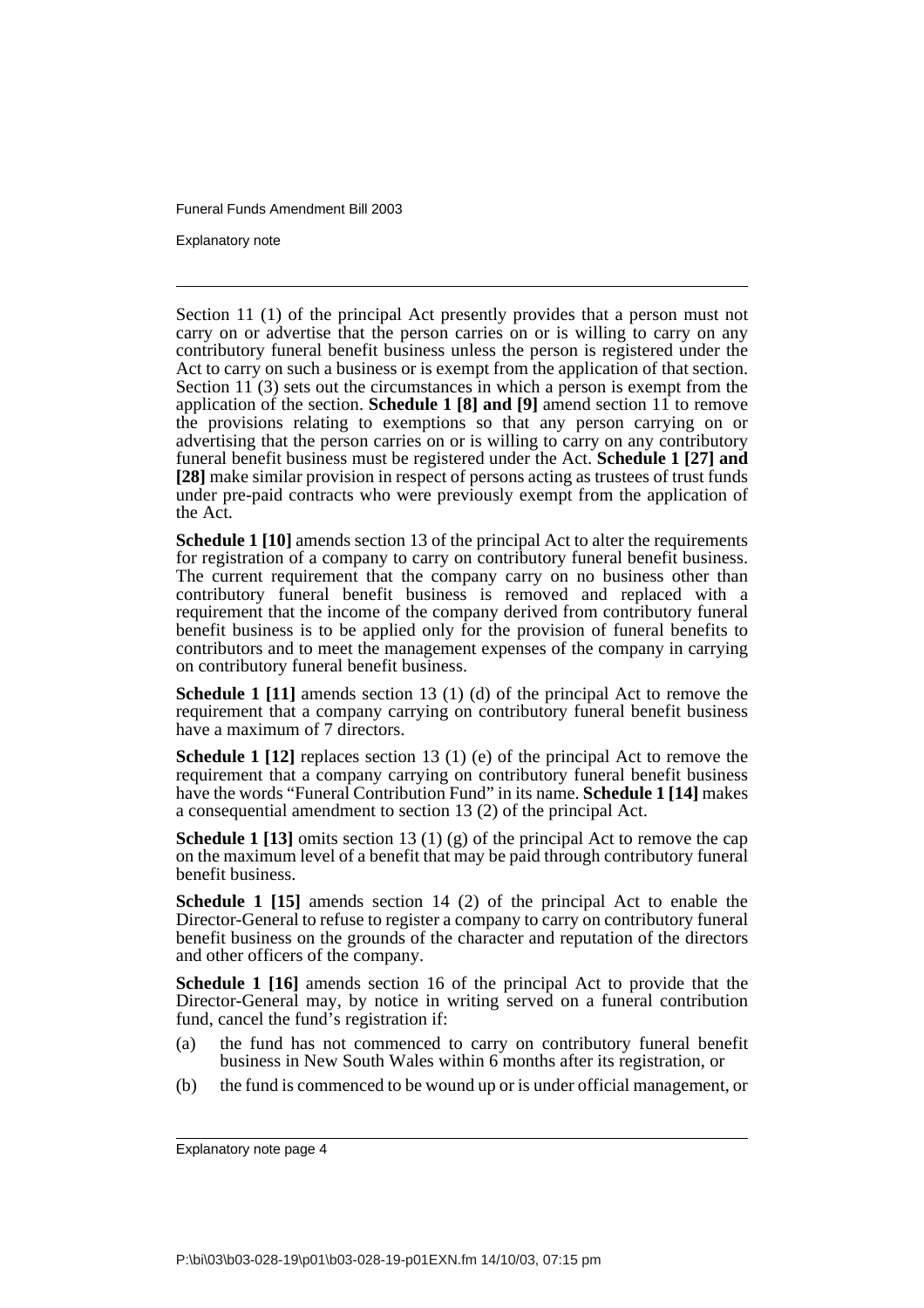Explanatory note

- (c) the fund has entered into a compromise or scheme of arrangement with its creditors, or
- (d) a receiver and manager has been appointed, whether by the Supreme Court or otherwise, in respect of the property of the fund, or
- (e) the fund or any person involved in the management of the fund is convicted of an offence involving fraud or dishonesty or fails to comply with a provision of this Act or the regulations, or
- (f) at the request of the fund, or
- (g) on any other ground prescribed by the regulations.

**Schedule 1 [18]** inserts proposed Division 1A of Part 3 (proposed sections 16B and 16C) into the principal Act. The proposed Division provides for the registration of funeral contribution funds that were previously exempt under section 11 or 97A. (**Schedule 1 [8] and [9]** amend section 11, and **Schedule 1 [53]** omits Division 1A of Part 8, to remove the provisions allowing for the exemption of certain persons from the application of certain provisions of the Act relating to funeral contribution funds). Proposed section 16B provides that a person carrying on the business of a funeral contribution fund who was previously exempt from the application of the Act must apply, within 6 months after the commencement of the Division, to be registered to carry on that business. Proposed section 16C provides that the Director-General may register such a person to carry on contributory funeral benefit business, register the person subject to conditions or refuse to register the person. The Director-General may register a person to carry on such a business even if the person does not comply with certain of the requirements for registration if the Director-General is satisfied that registration of the person subject to conditions would protect contributors to the fund. For example, the Director-General may impose as a condition of registration that the fund must not after registration accept any new contributors to the fund.

The Director-General may also exempt a person registered under proposed section 16C from complying with specified provisions of the Act or the regulations if, in all the circumstances, the Director-General considers it appropriate. If the Director-General refuses under section 16C to register a person to carry on contributory funeral benefit business the person must transfer any contributions he or she holds to a fund registered under the Act.

**Schedule 1 [30]** inserts proposed Division 1A of Part 4 (proposed sections 39A and 39B) which makes similar provision in relation to the registration of persons acting as trustees of trust funds under a pre-paid contract and who were previously exempt from the application of the Act under sections 34 (2) and 114B of the principal Act. (**Schedule 1 [28] and [29]** amend section 34, and

Explanatory note page 5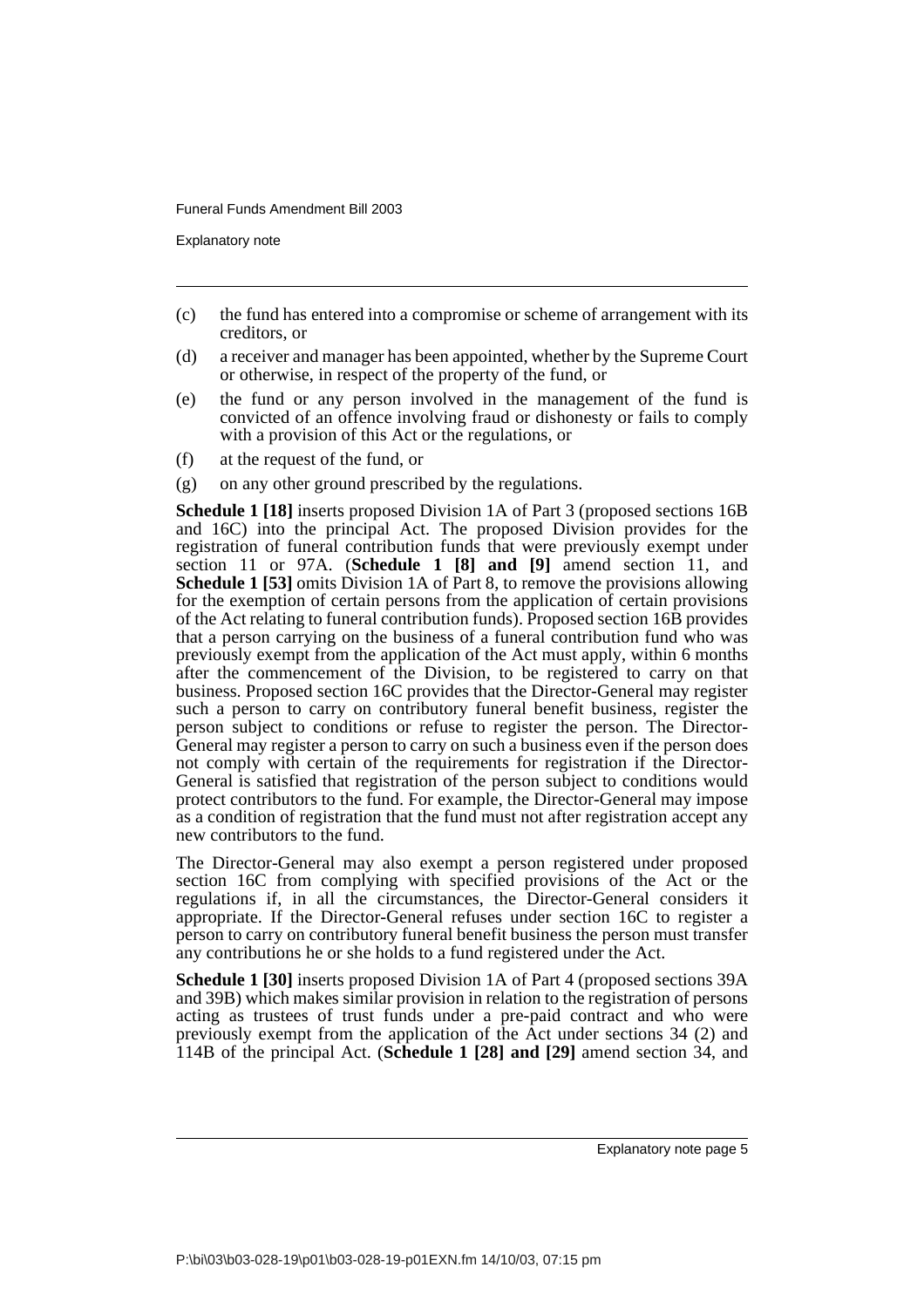Explanatory note

**Schedule 1 [56]** omits Division 1A of Part 9, to remove the provisions allowing for the exemption of certain persons from the application of certain provisions of the Act relating to pre-paid funeral funds).

**Schedule 1 [19]** replaces section 21 of the principal Act. Proposed section 21 provides that a funeral contribution fund is entitled to receive a commission for its services in acting as trustee of trust funds and removes existing limitations on the maximum amounts of management expenses that may be paid to the fund. **Schedule 1 [34]** replaces section 46 of the principal Act to make similar provision in relation to pre-paid funeral funds and to remove the existing provision for pre-paid funeral funds to be reimbursed for any reasonable and necessary expenditure directly related to the administration of trust funds held by them. It also removes the existing power to prescribe the maximum amount of a commission that may be received.

**Schedule 1 [20]** amends section 22 of the principal Act to replace the requirement that a funeral contribution fund open and maintain accounts with one or more banks, building societies or credit unions in New South Wales with the requirement that it open and maintain such accounts with one or more authorised deposit-taking institutions within the meaning of the *Banking Act 1959* of the Commonwealth. **Schedule 1 [33]** amends section 43 of the principal Act to make similar provision in relation to pre-paid funeral funds.

Section 24 of the principal Act provides that a funeral contribution fund must lodge a return, on an annual basis, containing specified particulars. **Schedule 1 [21]** amends section 24 to provide that the Director-General may exempt a funeral fund from complying with that requirement if the Director-General is satisfied that the fund is subject to adequate reporting requirements under a law of the Commonwealth.

**Schedule 1 [22]** inserts proposed section 25A into the principal Act. Proposed section 25A provides that a funeral contribution fund must, on an annual basis or at such other times as are prescribed by the regulations, give to each contributor to the fund a report containing the particulars prescribed by the regulations.

Section 28 of the principal Act provides that a funeral contribution fund must have an actuarial investigation of the financial position of the fund carried out within specified times. **Schedule 1 [23]** amends section 28 to provide that the Director-General may waive the requirement to carry out such an investigation if the Director-General is satisfied that, in all the circumstances, it would be unduly onerous or otherwise unwarranted to require the investigation. **Schedule 1 [24]** replaces section 30 of the principal Act and provides for the action that may be taken if the Director-General is satisfied (whether as a result

Explanatory note page 6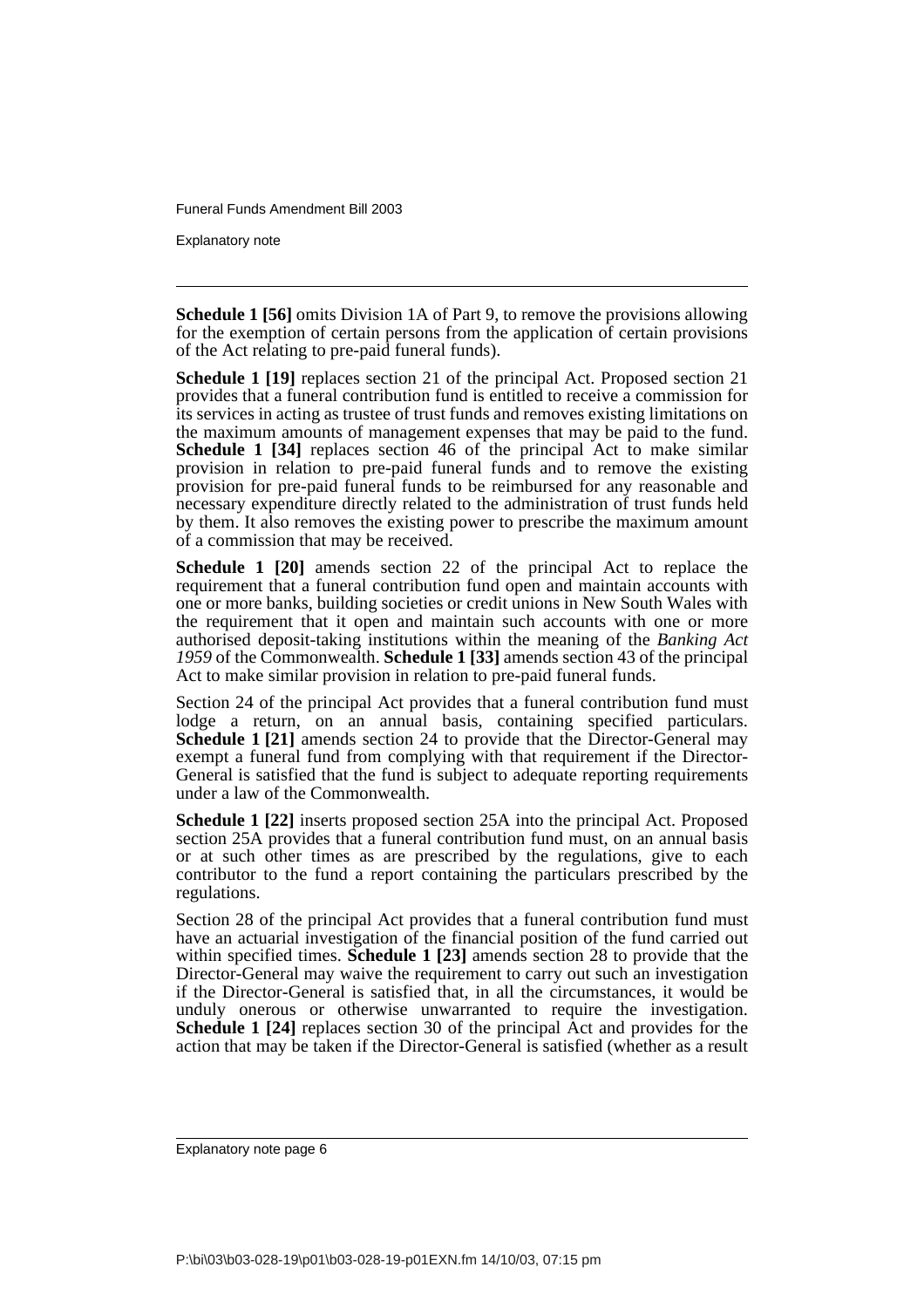Explanatory note

of an actuarial investigation carried out under section 28 or of an inquiry instituted by the Director-General) that the assets of a fund are insufficient to meet its liabilities or the rate of its management expenses is unduly high.

**Schedule 1 [25]** amends section 31 of the principal Act to provide that the regulations may make provision for or with respect to guidelines to be used by the Director-General in deciding whether to confirm, or refuse to confirm, the scheme for transfer or amalgamation of the business of a funeral contribution fund. **Schedule 1 [32]** amends section 42 of the principal Act to make similar provision in relation to the transfer of trust funds under pre-paid contracts.

**Schedule 1 [26], [54] and [55]** amend sections 32 and 105 (respectively) of the principal Act to remove references to the Government Actuary and replace them with references to an actuary.

**Schedule 1 [29]** amends section 37 of the principal Act to provide that the Director-General must refuse to register an applicant for registration to act as trustee of trust funds under pre-paid contracts if the Director-General is satisfied the applicant will not be able to carry on pre-paid funeral benefit business successfully.

**Schedule 1 [31]** amends section 40 of the principal Act to enable regulations to be made with respect to the payment or giving of money or other valuable consideration to a pre-paid funeral fund under the Act. The amendment will enable regulations to be made, for example, to specify the period within which a payment must be made.

**Schedule 1 [35]** inserts proposed Divisions 3A (sections 49A and 49B), 3B (sections 49C–49F) and 3C (sections 49G–49I) of Part 4 into the principal Act. Proposed section 49A provides that a pre-paid funeral fund must have an actuarial investigation of the financial position of the fund carried out at specified times. The Director-General may waive the requirement to carry out such an investigation if the Director-General is satisfied that, in all the circumstances, it would be unduly onerous or otherwise unwarranted to require the investigation. Proposed section 49B provides for the action that may be taken if the Director-General is satisfied (whether as a result of an actuarial investigation carried out under section 49A or an inquiry instituted by the Director-General) that the assets of a fund are insufficient to meet its liabilities or the rate of its management expenses is unduly high. Proposed Division 3B provides for the auditing of a pre-paid funeral fund by an independent auditor, including specification of the qualifications such an auditor must possess and the reports the auditor must provide. Proposed Division 3C provides for funeral funds to provide annual returns about the fund's business to the Director-General and the public inspection of such returns. The Director-General may exempt a funeral fund from complying with the requirement to lodge an annual return if the Director-General is satisfied that the fund is subject to adequate

Explanatory note page 7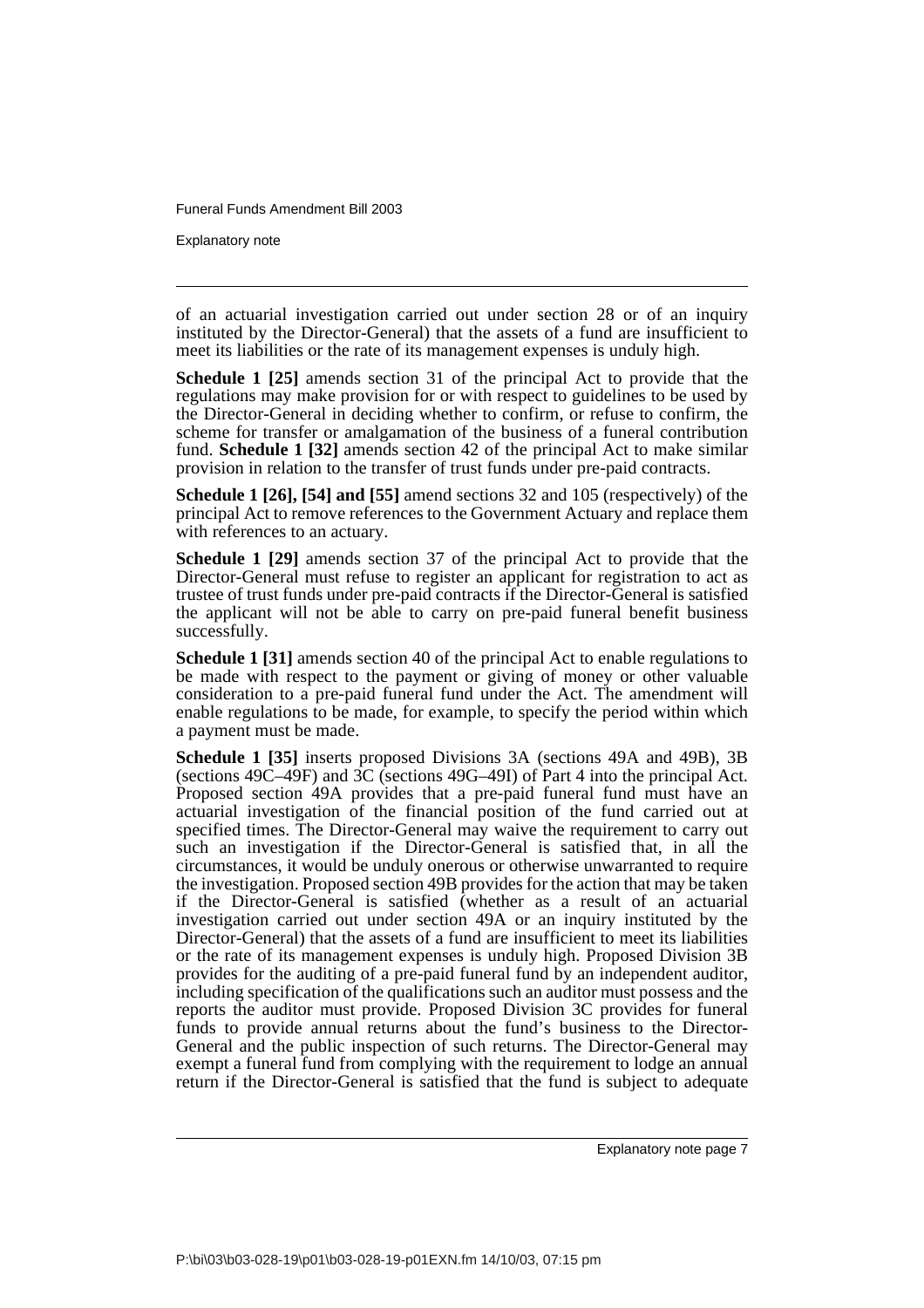Explanatory note

reporting requirements under a law of the Commonwealth. Provisions requiring annual reporting are presently contained in the *Funeral Funds Regulation 2001*. **Schedule 2** makes consequential amendments to that Regulation to omit those provisions.

**Schedule 1 [36]** inserts proposed section 49J into the principal Act. The proposed section enables a person who enters into a pre-paid contract with a prepaid funeral fund to end the agreement by notice in writing given to the fund within the period after entry into the contract prescribed by the regulations.

**Schedule 1 [37]** inserts proposed Division 3A of Part 5 (sections 66A and 66B) into the principal Act. Proposed section 66A provides that the Director-General may give a notice to a fund to show cause why disciplinary measures should not be taken with respect to the fund. The circumstances in which the Director-General may give such a notice are as follows:

- (a) the fund is no longer able to carry on business successfully,
- (b) the fund no longer satisfies the requirements for registration,
- (c) the fund is no longer fit to be registered having regard to the character and reputation of the directors and other officers of the company or, if the funeral fund is an individual or group of individuals, the character and reputation of those individuals,
- (d) the fund is not complying with the conditions, if any, of its registration.

Proposed section 66B specifies the disciplinary measures that the Director-General may impose if satisfied that the grounds in the show cause notice have been established. The disciplinary measures that may be taken include requiring the person to comply with a requirement specified by the Director-General, suspending registration for not more than 12 months or cancelling registration.

**Schedule 1 [39]** amends section 75 of the principal Act to provide that a person refused registration to carry on contributory funeral benefit business under proposed section 16B may appeal against that refusal to the Supreme Court. **Schedule 1 [41]** makes a consequential amendment.

**Schedule 1 [40]** amends section 75 of the principal Act to provide that if the Director-General refuses under proposed section 16C to exempt a person registered under that section from complying with a provision of the Act or regulations the person may appeal against that refusal to the Supreme Court.

**Schedule 1 [42]** inserts proposed sections 75A and 75B into the principal Act. Proposed section 75A provides for an appeal to the Supreme Court against a decision of the Director-General to register a person to carry on contributory funeral benefit business subject to conditions. Proposed section 75B provides a right of appeal against a decision of the Director-General to cancel the registration of a funeral contribution fund under section 16 of the principal Act.

Explanatory note page 8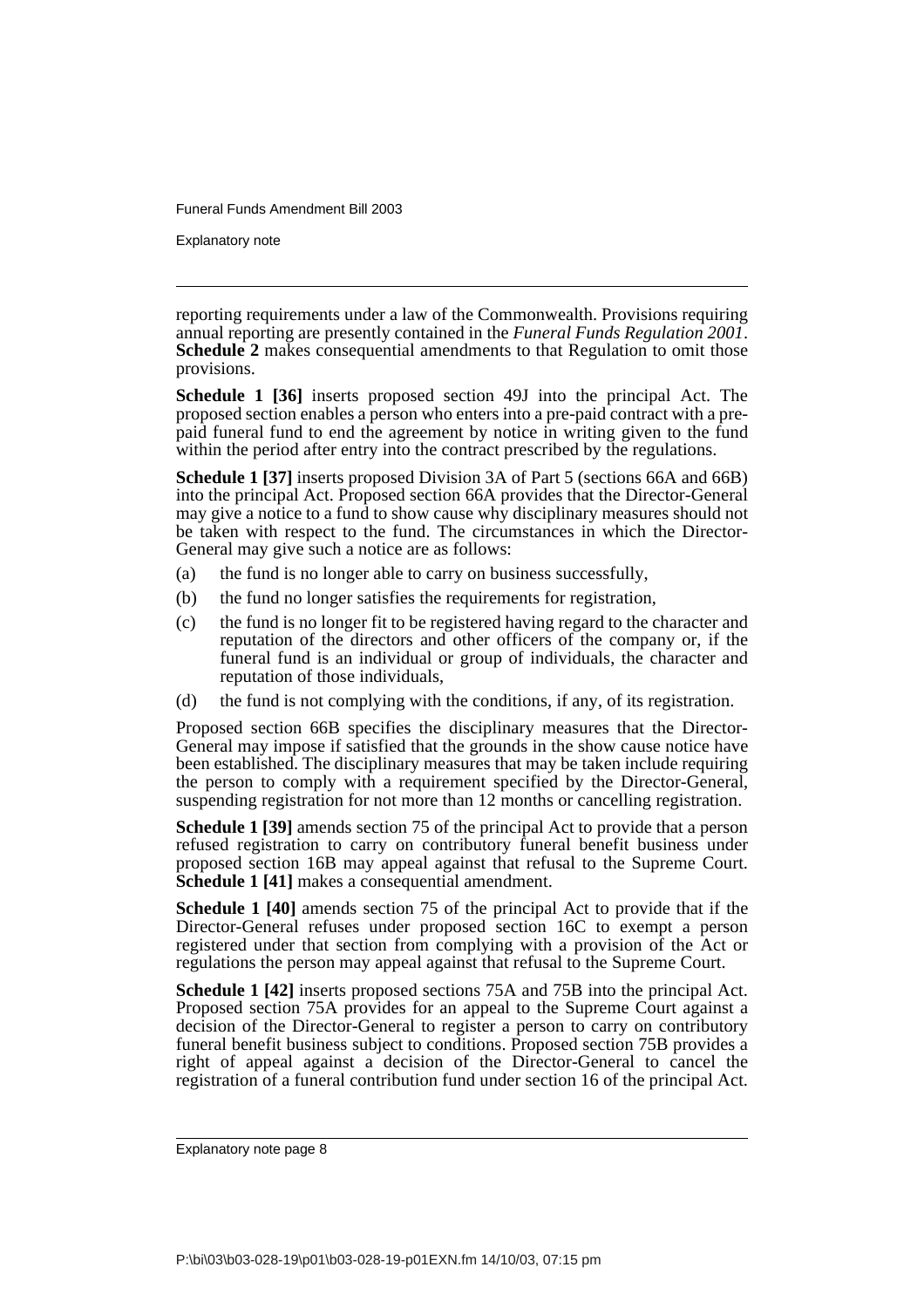Explanatory note

**Schedule 1 [43]** amends section 77 of the principal Act to provide a right of appeal to the Supreme Court against a decision of the Director-General under proposed section 39B to refuse to register a person to act as trustee of trust funds under pre-paid contracts.

**Schedule 1 [44]** amends section 77 of the principal Act to provide that if the Director-General refuses under proposed section 39B to exempt a person registered under that section from complying with a provision of the Act or regulations, the person may appeal against that refusal to the Supreme Court. **Schedule 1 [45]** makes a consequential amendment.

**Schedule 1 [46]** inserts proposed section 77A into the principal Act. Proposed section 77A provides for an appeal to the Supreme Court against a decision of the Director-General to register a person to act as trustee of trust funds subject to conditions.

**Schedule 1 [47]** inserts proposed section 79A into the principal Act. Proposed section 79A provides for an appeal to the Supreme Court against a decision of the Director-General to impose disciplinary measures on a person's registration.

**Schedule 1 [50]** amends section 82 of the principal Act to provide that the Director-General is deemed to have refused an application under proposed section 16B or 39A if the Director-General does not give a decision on the application within 6 months after it is made. The effect of a deemed refusal is to create a right of appeal against that refusal to the Supreme Court. **Schedule 1 [48] and [49]** make consequential amendments.

**Schedule 1 [51]** inserts proposed section 85A into the principal Act. Proposed section 85A creates offences in relation to making false or misleading statements in documents required for the purposes of the Act or lodged with the Director-General. The offences include omitting anything from a document so as to make the document misleading in a material particular.

**Schedule 1 [52]** amends section 92 (the general regulation-making power) of the principal Act to provide that regulations may be made for or with respect to:

- (a) the transfer of contributions made by a contributor from one funeral contribution fund to another such fund, and
- (b) the transfer of trust funds from one pre-paid funeral fund to another such fund, and
- (c) the transfer of a contract from one funeral director to another funeral director, and
- (d) the requirements for actuarial investigations of pre-paid funeral funds, and
- (e) the information that must be provided to a consumer before a pre-paid contract is entered into, and

Explanatory note page 9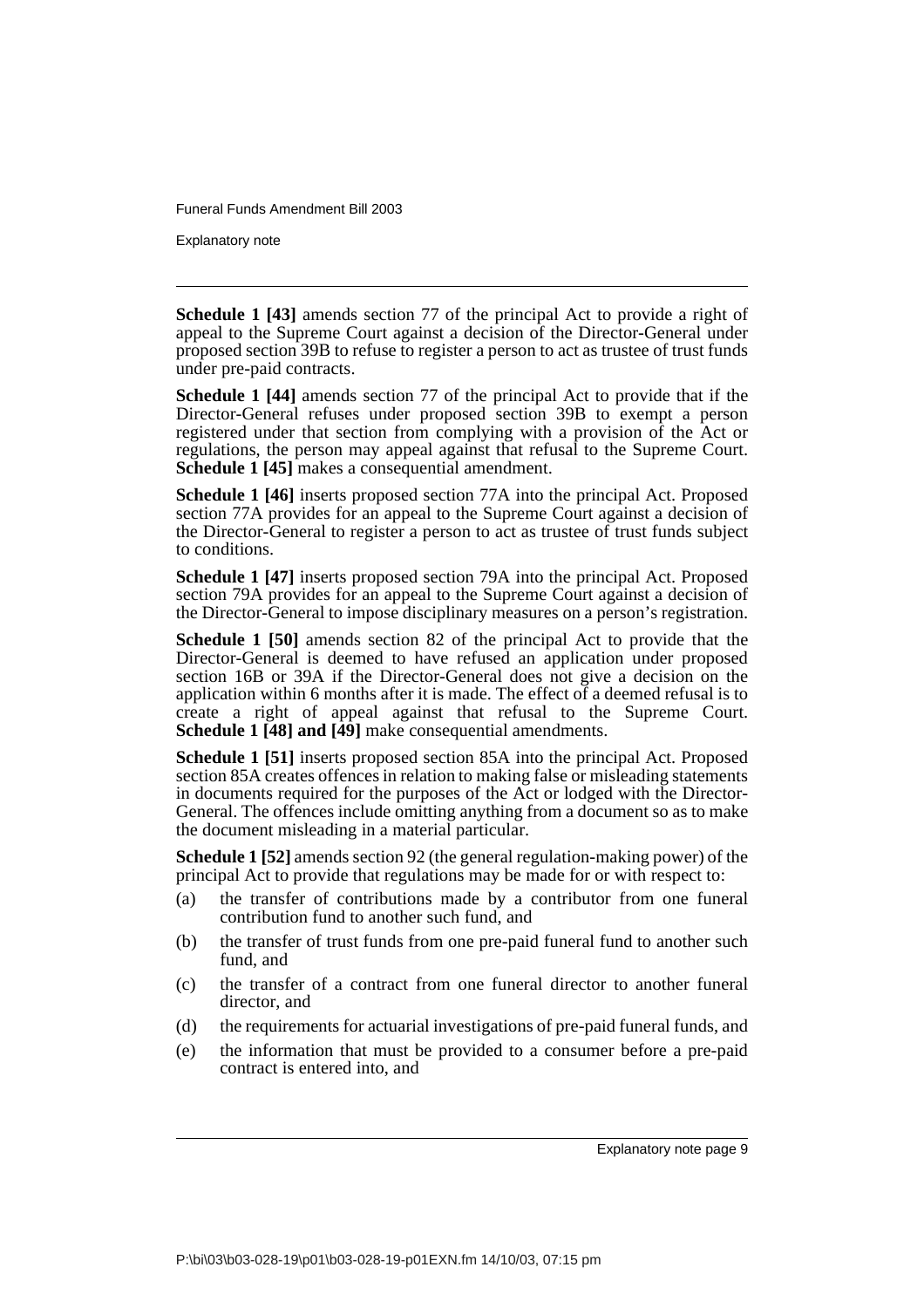Explanatory note

- (f) without limiting paragraph (e), the information that must be provided to a consumer about the funeral services that will be provided under a pre-paid contract, including information about the funeral services that are not covered by the contract, and
- (g) the information that must be included with a pre-paid contract, including information relating to cancellation of the contract.

**Schedule 1 [53] and [56]** omit Division 1A of Part 8 and Division 1A of Part 9 which contain redundant savings and transitional provisions.

**Schedule 1 [57]** inserts proposed Part 10 into the principal Act to make provision for savings and transitional matters.

## **Schedule 2 Amendment of Funeral Funds Regulation 2001**

**Schedule 2 [1] and [3]** replace references in the Regulation (except clauses 14 and 17–22) to the term "pre-arranged" with references to the term "pre-paid" as a consequence of the amendments to the principal Act made by Schedule 1 [1].

**Schedule 2 [2] and [4]** omit clauses 8 and 14 of the Regulation as a consequence of the amendments to sections 21 and 46 of the principal Act made by Schedule 1 [18] and [33].

**Schedule 2 [5]** omits clauses 17–23 of the Regulation as a consequence of the insertion by Schedule 1 [34] of proposed Division 3C of Part 4 into the principal Act. **Schedule 2 [6] and [7]** make consequential amendments to the table to clause 24.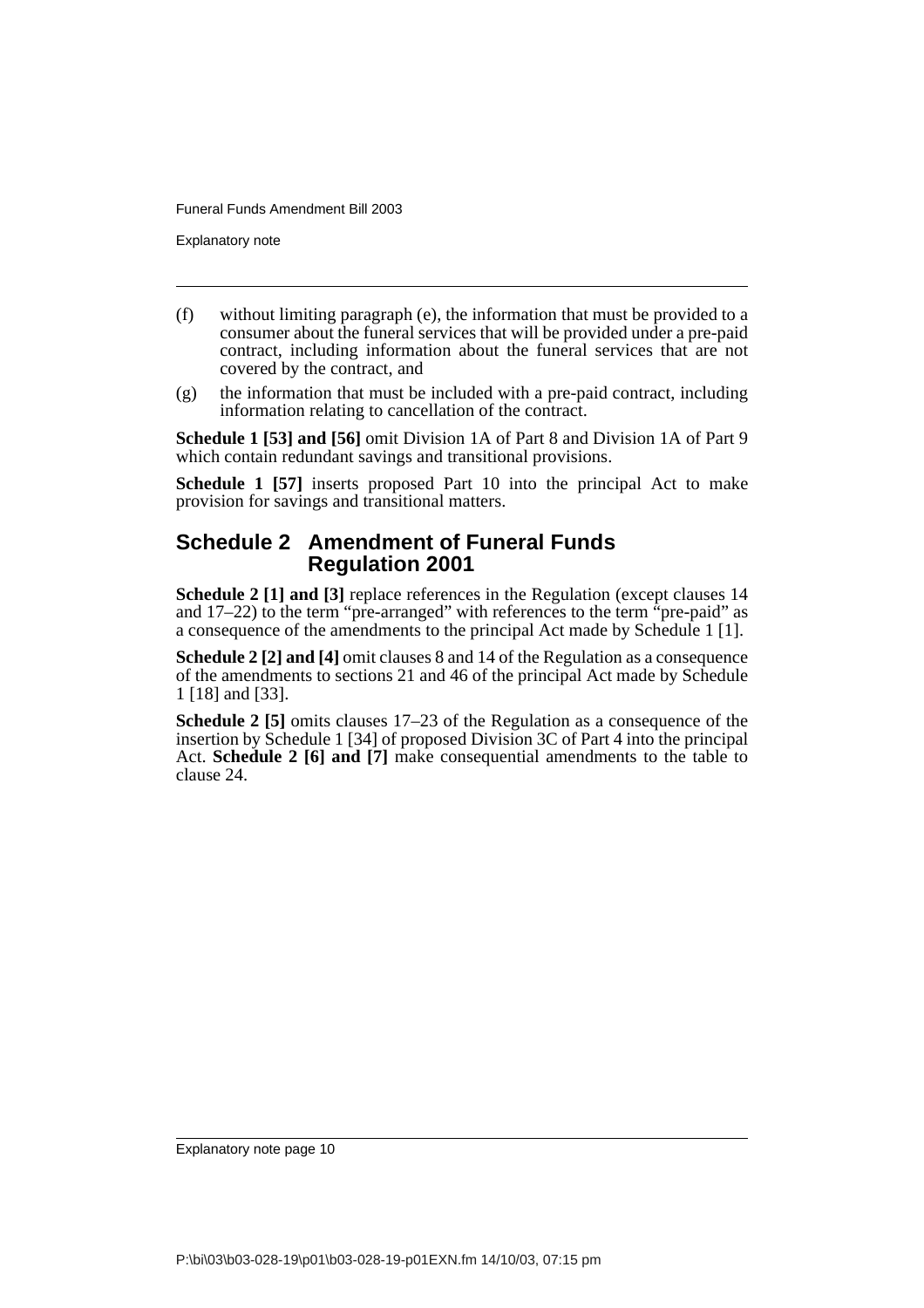First print



New South Wales

# **Funeral Funds Amendment Bill 2003**

# **Contents**

|   |                                                       | Page |
|---|-------------------------------------------------------|------|
| 1 | Name of Act                                           |      |
| 2 | Commencement                                          |      |
| З | Amendment of Funeral Funds Act 1979 No 106            |      |
| 4 | Amendment of Funeral Funds Regulation 2001            |      |
|   | Schedule 1 Amendment of Funeral Funds Act 1979        | 3    |
|   | Schedule 2 Amendment of Funeral Funds Regulation 2001 | 30   |

b03-028-37.p01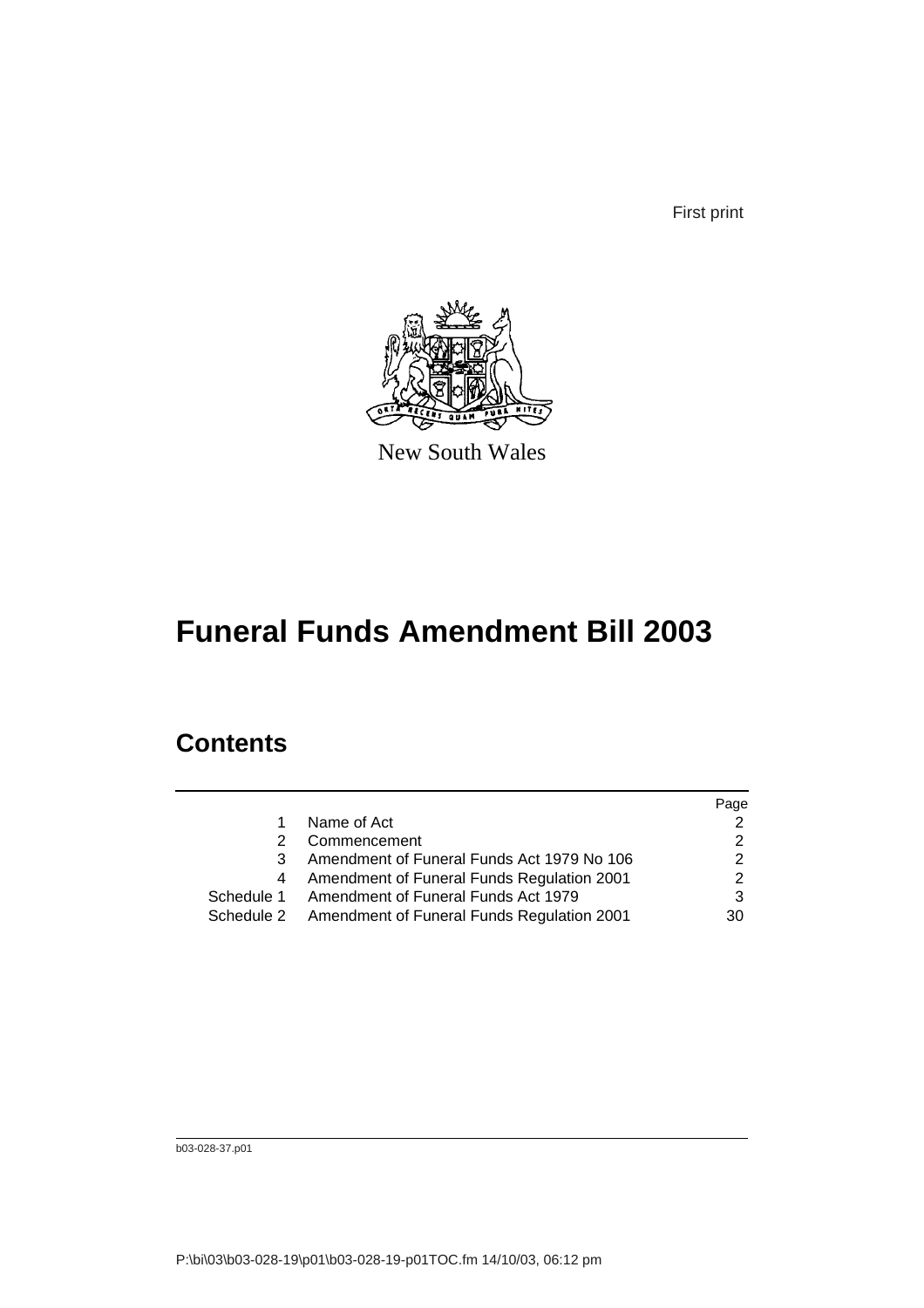**Contents** 

Page

Contents page 2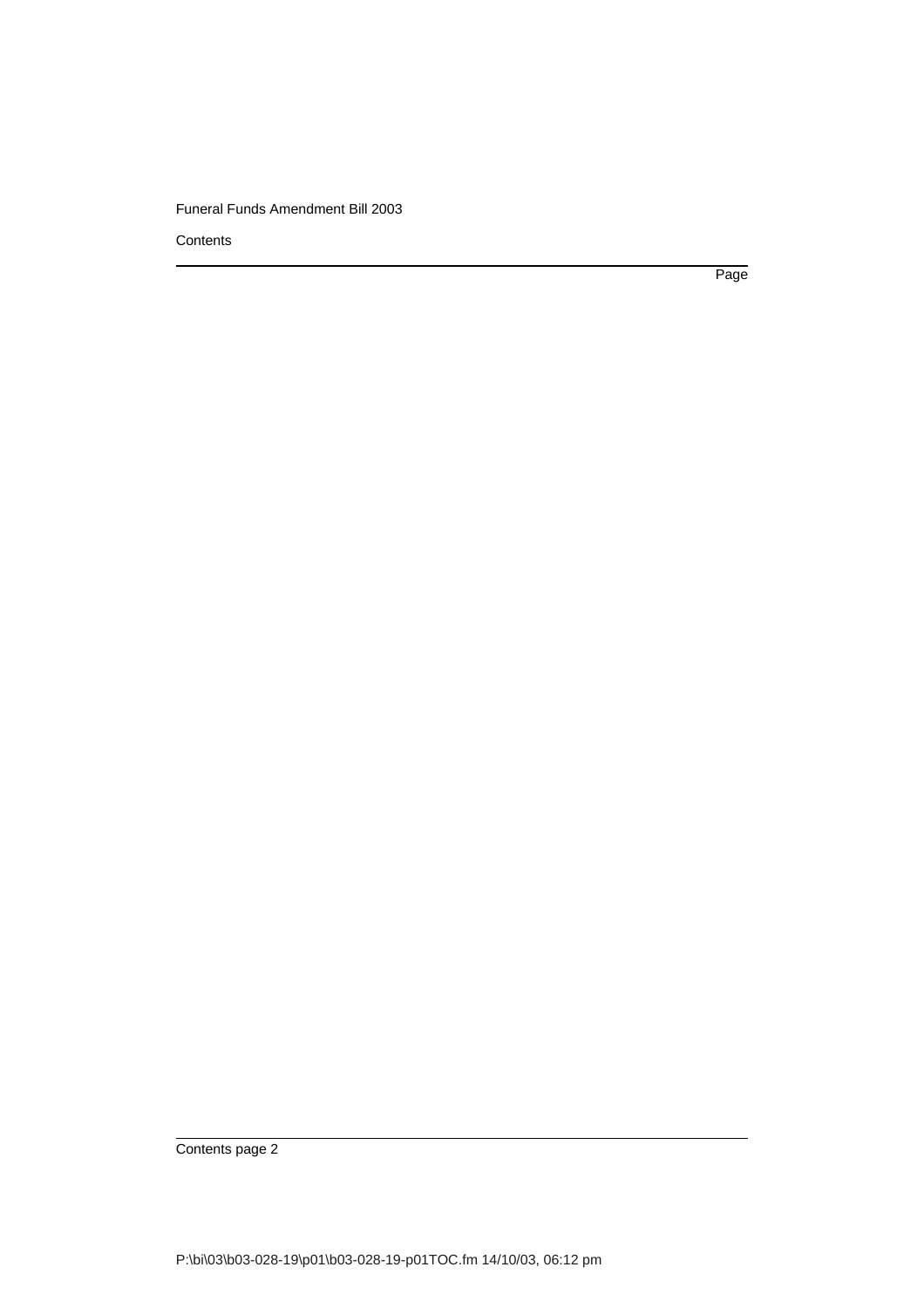

New South Wales

# **Funeral Funds Amendment Bill 2003**

No , 2003

## **A Bill for**

An Act to amend the *Funeral Funds Act 1979* to introduce certain reforms about the prudential management of funeral funds; and for other purposes.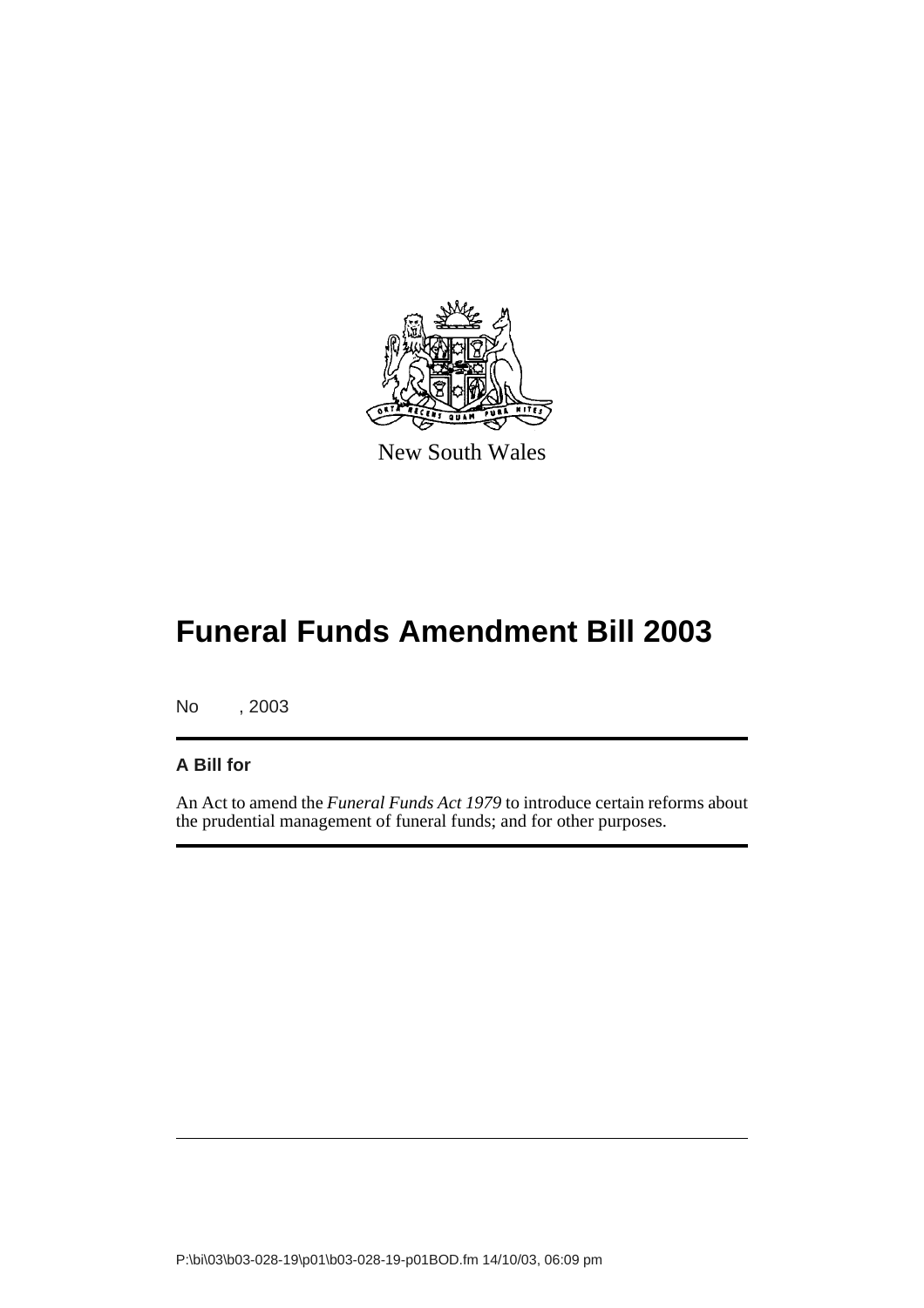<span id="page-13-3"></span><span id="page-13-2"></span><span id="page-13-1"></span><span id="page-13-0"></span>

|              | The Legislature of New South Wales enacts:                                       |                |
|--------------|----------------------------------------------------------------------------------|----------------|
| 1            | <b>Name of Act</b>                                                               | $\overline{2}$ |
|              | This Act is the <i>Funeral Funds Amendment Act 2003</i> .                        | 3              |
| $\mathbf{2}$ | <b>Commencement</b>                                                              | 4              |
|              | This Act commences on a day or days to be appointed by<br>proclamation.          | 5<br>6         |
| 3            | Amendment of Funeral Funds Act 1979 No 106                                       | 7              |
|              | The <i>Funeral Funds Act 1979</i> is amended as set out in Schedule 1.           | 8              |
| 4            | <b>Amendment of Funeral Funds Regulation 2001</b>                                | 9              |
|              | The <i>Funeral Funds Regulation 2001</i> is amended as set out in<br>Schedule 2. | 10<br>11       |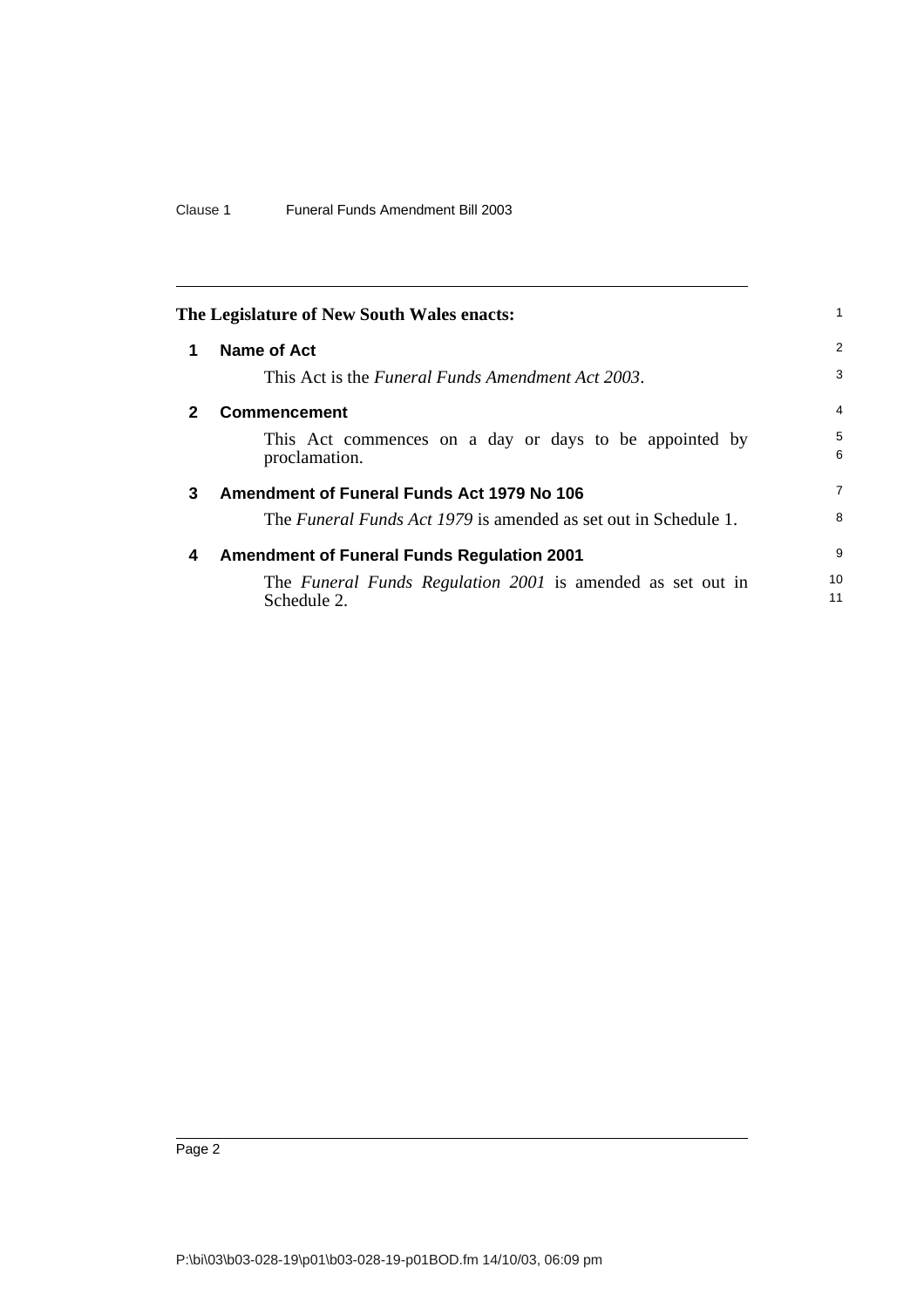Amendment of Funeral Funds Act 1979 Schedule 1

<span id="page-14-0"></span>

|       |   |                         |     | Schedule 1 Amendment of Funeral Funds Act 1979<br>(Section 3)                                                                                                                                                                    | 1<br>$\overline{\mathbf{c}}$ |
|-------|---|-------------------------|-----|----------------------------------------------------------------------------------------------------------------------------------------------------------------------------------------------------------------------------------|------------------------------|
| [1]   |   |                         |     | Whole Act (except to the extent to which its provisions are<br>otherwise amended or repealed by this Act)                                                                                                                        | 3<br>4                       |
|       |   |                         |     | Omit "Pre-arranged" and "pre-arranged" wherever occurring.                                                                                                                                                                       | 5                            |
|       |   |                         |     | Insert instead "Pre-paid" and "pre-paid", respectively.                                                                                                                                                                          | 6                            |
| $[2]$ |   | <b>Section 3</b>        |     |                                                                                                                                                                                                                                  | 7                            |
|       |   | Insert after section 2: |     |                                                                                                                                                                                                                                  | 8                            |
|       | 3 | <b>Objects</b>          |     |                                                                                                                                                                                                                                  | 9                            |
|       |   |                         |     | The objects of this Act are:                                                                                                                                                                                                     | 10                           |
|       |   |                         | (a) | to protect pre-payments made by consumers for funeral<br>services through the registration of funeral funds, and                                                                                                                 | 11<br>12                     |
|       |   |                         | (b) | to ensure that funeral services agreed to be supplied<br>under a pre-paid contract are supplied as agreed, and                                                                                                                   | 13<br>14                     |
|       |   |                         | (c) | to achieve accountability for money paid by a purchaser<br>of funeral services that have an indefinite delivery date,<br>and                                                                                                     | 15<br>16<br>17               |
|       |   |                         | (d) | to properly manage money paid and other valuable<br>consideration given for funeral services in the long term<br>to provide agreed benefits to the purchaser and the<br>anticipated payment to the supplier of funeral services. | 18<br>19<br>20<br>21         |
| [3]   |   |                         |     | <b>Section 4 Definitions</b>                                                                                                                                                                                                     | 22                           |
|       |   |                         |     | Insert in alphabetical order in section $4(1)$ :                                                                                                                                                                                 | 23                           |
|       |   |                         |     | <i>authorised deposit-taking institution</i> means an authorised<br>deposit-taking institution within the meaning of the Banking<br>Act 1959 of the Commonwealth.                                                                | 24<br>25<br>26               |
|       |   |                         |     | <i>officer</i> , of a corporation, has the meaning given by the<br>Corporations Act 2001 of the Commonwealth.                                                                                                                    | 27<br>28                     |
| [4]   |   | Section 4 (1)           |     |                                                                                                                                                                                                                                  | 29                           |
|       |   |                         |     | Omit the definitions of Department and Director-General.                                                                                                                                                                         | 30                           |
|       |   | Insert instead:         |     |                                                                                                                                                                                                                                  | 31                           |
|       |   |                         |     | <b>Department</b> means the Department of Commerce.                                                                                                                                                                              | 32                           |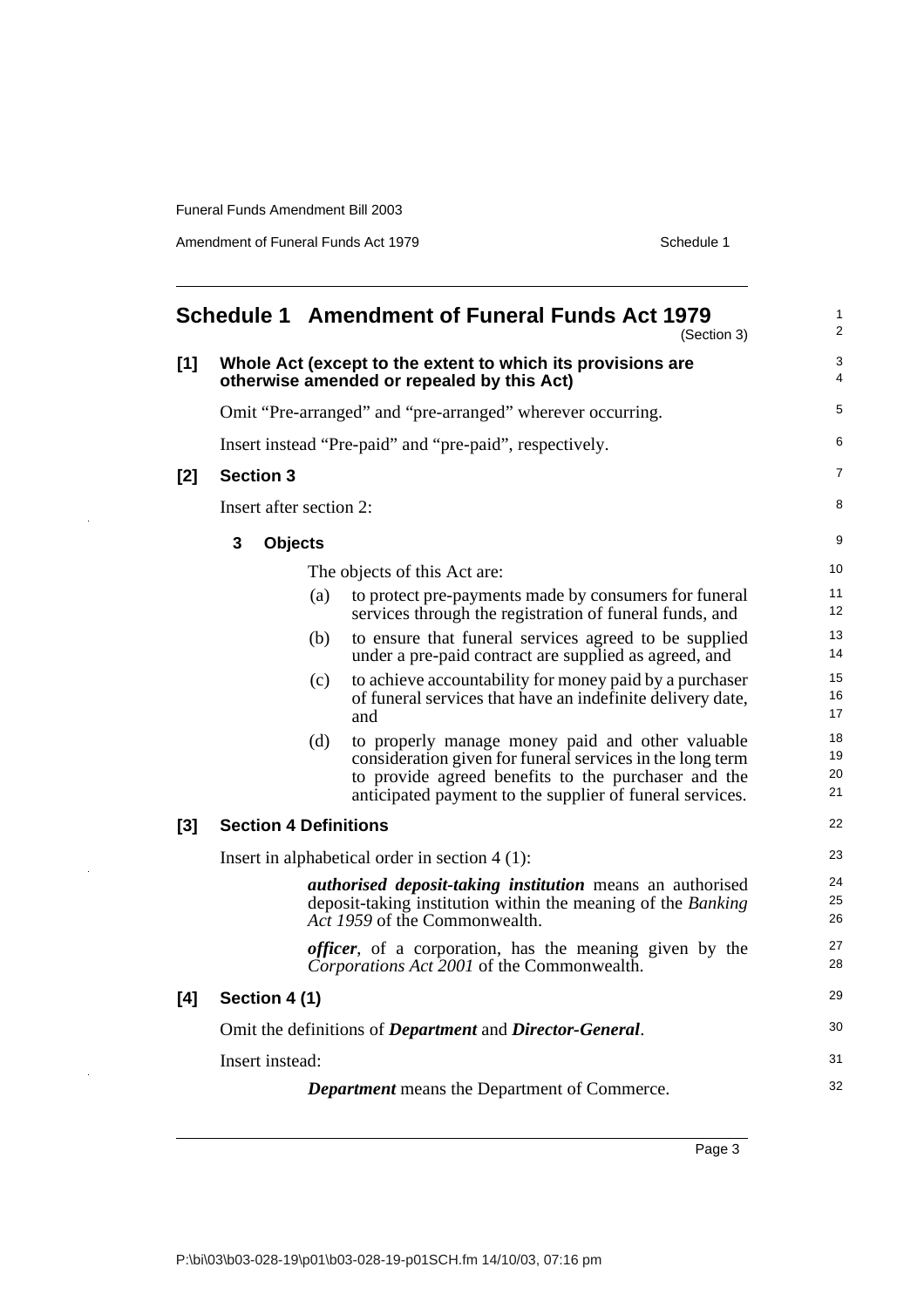|     |                         |                   |     | <b>Director-General</b> means:                                                                                                                                                                                                                                | 1                          |  |
|-----|-------------------------|-------------------|-----|---------------------------------------------------------------------------------------------------------------------------------------------------------------------------------------------------------------------------------------------------------------|----------------------------|--|
|     |                         |                   | (a) | the Commissioner for Fair Trading, Department of<br>Commerce, or                                                                                                                                                                                              | 2<br>3                     |  |
|     |                         |                   | (b) | if there is no such position in the Department—the<br>Director-General of the Department.                                                                                                                                                                     | $\overline{4}$<br>5        |  |
| [5] |                         |                   |     | Section 4 (1), definition of "funeral contribution fund"                                                                                                                                                                                                      | 6                          |  |
|     |                         |                   |     | Omit the definition. Insert instead:                                                                                                                                                                                                                          | $\overline{7}$             |  |
|     |                         |                   |     | <i>funeral contribution fund means:</i>                                                                                                                                                                                                                       | 8                          |  |
|     |                         |                   | (a) | a company for the time being registered under section<br>14 to carry on contributory funeral benefit business, or                                                                                                                                             | 9<br>10                    |  |
|     |                         |                   | (b) | a person for the time being registered under section 16C<br>to carry on contributory funeral benefit business.                                                                                                                                                | 11<br>12                   |  |
| [6] |                         |                   |     | <b>Section 8 Inspectors</b>                                                                                                                                                                                                                                   | 13                         |  |
|     |                         |                   |     | Omit "Public Service Act 1902" wherever occurring.                                                                                                                                                                                                            | 14                         |  |
|     |                         |                   |     | Insert instead "Public Sector Employment and Management Act 2002".                                                                                                                                                                                            | 15                         |  |
| [7] |                         | <b>Section 10</b> |     |                                                                                                                                                                                                                                                               | 16                         |  |
|     | Insert after section 9: |                   |     |                                                                                                                                                                                                                                                               |                            |  |
|     | 10                      |                   |     | Appointment of independent actuary                                                                                                                                                                                                                            | 18                         |  |
|     |                         | (1)               |     | The Director-General may appoint an independent actuary to<br>assist the Director-General in performing his or her functions<br>under this Act.                                                                                                               | 19<br>20<br>21             |  |
|     |                         | (2)               |     | Without limiting subsection (1), the Director-General may<br>appoint an actuary:                                                                                                                                                                              | 22<br>23                   |  |
|     |                         |                   | (a) | to provide advice in relation to the ability of an<br>applicant for registration under this Act to carry on a<br>funeral fund successfully and in compliance with the<br>provisions of the Act that would be applicable to the<br>applicant if registered, or | 24<br>25<br>26<br>27<br>28 |  |
|     |                         |                   | (b) | to assist the Director-General in conducting an inquiry<br>under Division 2 of Part 5 into the affairs, or such of the<br>affairs as the Director-General determines, of a funeral<br>fund.                                                                   | 29<br>30<br>31<br>32       |  |

Page 4

 $\bar{z}$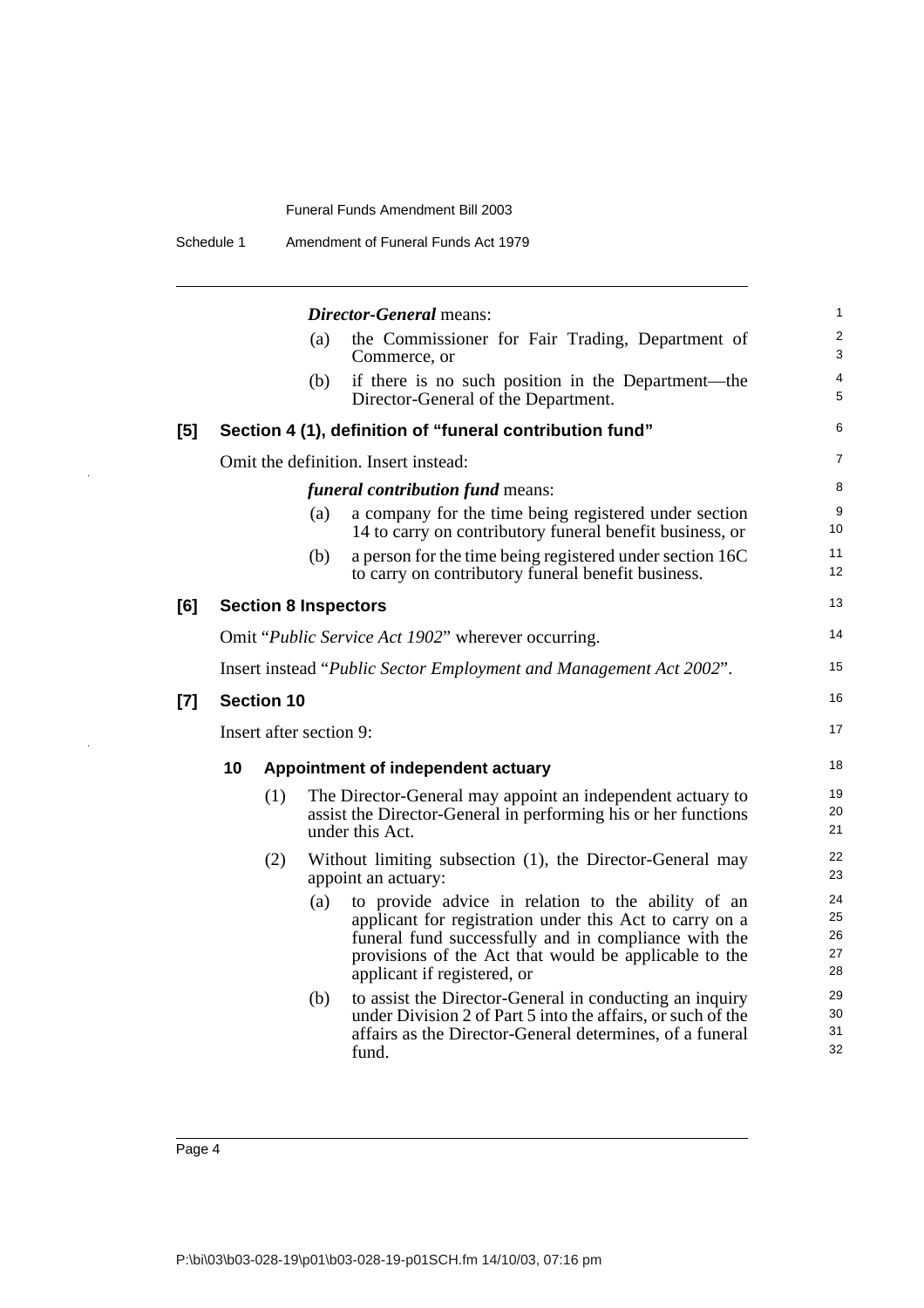$\hat{\mathcal{A}}$ 

 $\hat{\boldsymbol{\beta}}$ 

 $\hat{\mathcal{A}}$ 

Amendment of Funeral Funds Act 1979 Schedule 1

| [8]    |                             | Section 11 Contributory funeral benefit business to be carried on<br>only by companies registered under this Act                                                                                                                                                              | 1<br>$\overline{2}$        |
|--------|-----------------------------|-------------------------------------------------------------------------------------------------------------------------------------------------------------------------------------------------------------------------------------------------------------------------------|----------------------------|
|        |                             | Omit section 11 (1). Insert instead:                                                                                                                                                                                                                                          | 3                          |
|        | (1)                         | A person must not carry on or advertise that the person carries<br>on or is willing to carry on any contributory funeral benefit<br>business unless that person is a funeral contribution fund.                                                                               | 4<br>5<br>6                |
|        |                             | Maximum penalty: 20 penalty units or, in the case of a<br>continuing offence, 2 penalty units for each day the offence<br>continues.                                                                                                                                          | $\overline{7}$<br>8<br>9   |
| [9]    | Section 11 (3)–(5)          |                                                                                                                                                                                                                                                                               | 10                         |
|        | Omit the subsections.       |                                                                                                                                                                                                                                                                               | 11                         |
| $[10]$ |                             | <b>Section 13 Requirements for registration</b>                                                                                                                                                                                                                               | 12                         |
|        |                             | Omit section 13 $(1)$ (a) and (b). Insert instead:                                                                                                                                                                                                                            | 13                         |
|        | (a)                         | the company does not carry on pre-paid funeral benefit<br>business,                                                                                                                                                                                                           | 14<br>15                   |
|        | (b)                         | the income of the company derived from contributory<br>funeral benefit business is to be applied only for the<br>provision of funeral benefits to contributors and to meet<br>the management expenses of the company in carrying<br>on contributory funeral benefit business, | 16<br>17<br>18<br>19<br>20 |
| $[11]$ | Section 13 (1) (d)          |                                                                                                                                                                                                                                                                               | 21                         |
|        | Omit "and not more than 7". |                                                                                                                                                                                                                                                                               | 22                         |
| $[12]$ | Section 13 (1) (e)          |                                                                                                                                                                                                                                                                               | 23                         |
|        |                             | Omit the paragraph. Insert instead:                                                                                                                                                                                                                                           | 24                         |
|        | (e)                         | the name of the company is not a name, or a name of a<br>kind, that the Minister has directed the Director-<br>General not to accept for registration,                                                                                                                        | 25<br>26<br>27             |
| $[13]$ | Section 13 (1) (g)          |                                                                                                                                                                                                                                                                               | 28                         |
|        | Omit the paragraph.         |                                                                                                                                                                                                                                                                               | 29                         |
| $[14]$ | <b>Section 13 (2)</b>       |                                                                                                                                                                                                                                                                               | 30                         |
|        |                             | Omit "subsection $(1)$ (e) $(ii)$ ". Insert instead "subsection $(1)$ (e)".                                                                                                                                                                                                   | 31                         |
|        |                             |                                                                                                                                                                                                                                                                               |                            |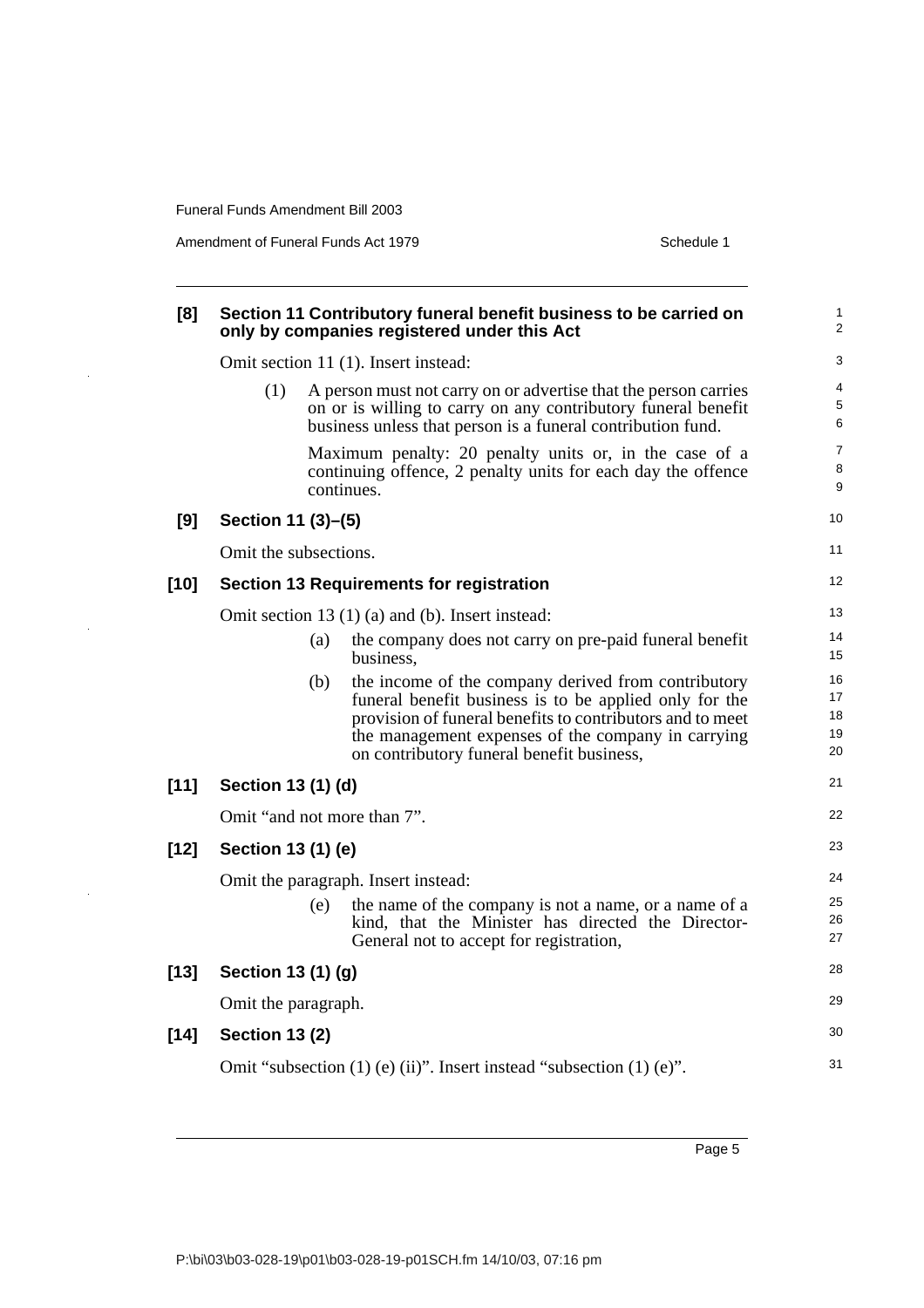### **[15] Section 14 Registration of company to carry on contributory funeral benefit business** Insert at the end of section 14 (2): , or (d) the company is not fit to be registered having regard to the character and reputation of the directors and other officers of the company. **[16] Section 16 Cancellation of registration of funeral contribution fund** Omit section 16 (1) and (2). Insert instead: (1) The Director-General may, by notice in writing served on a funeral contribution fund, cancel the fund's registration if: (a) the fund has not commenced to carry on contributory funeral benefit business in New South Wales within 6 months after its registration, or (b) the fund is commenced to be wound up or is under official management, or (c) the fund has entered into a compromise or scheme of arrangement with its creditors, or (d) a receiver and manager has been appointed, whether by the Supreme Court or otherwise, in respect of the property of the fund, or (e) the fund or any person involved in the management of the fund is convicted of an offence involving fraud or dishonesty or fails to comply with a provision of this Act or the regulations, or (f) at the request of the fund, or (g) any other ground prescribed by the regulations is established. (2) The cancellation of the registration of a funeral contribution fund under subsection (1) (paragraph (f) excepted) takes effect on the expiration of 28 days after the notice of the cancellation is served on the fund by the Director-General or, 10 11 12 13 14 15 16 17 18 19 20 21 22 23 24 25 26 27 28 29 30 31 32 33

1  $\overline{2}$ 

8 9

34 35 36

if an appeal is lodged against the cancellation under Part 6, on confirmation of the cancellation or the withdrawal of the

Page 6

appeal.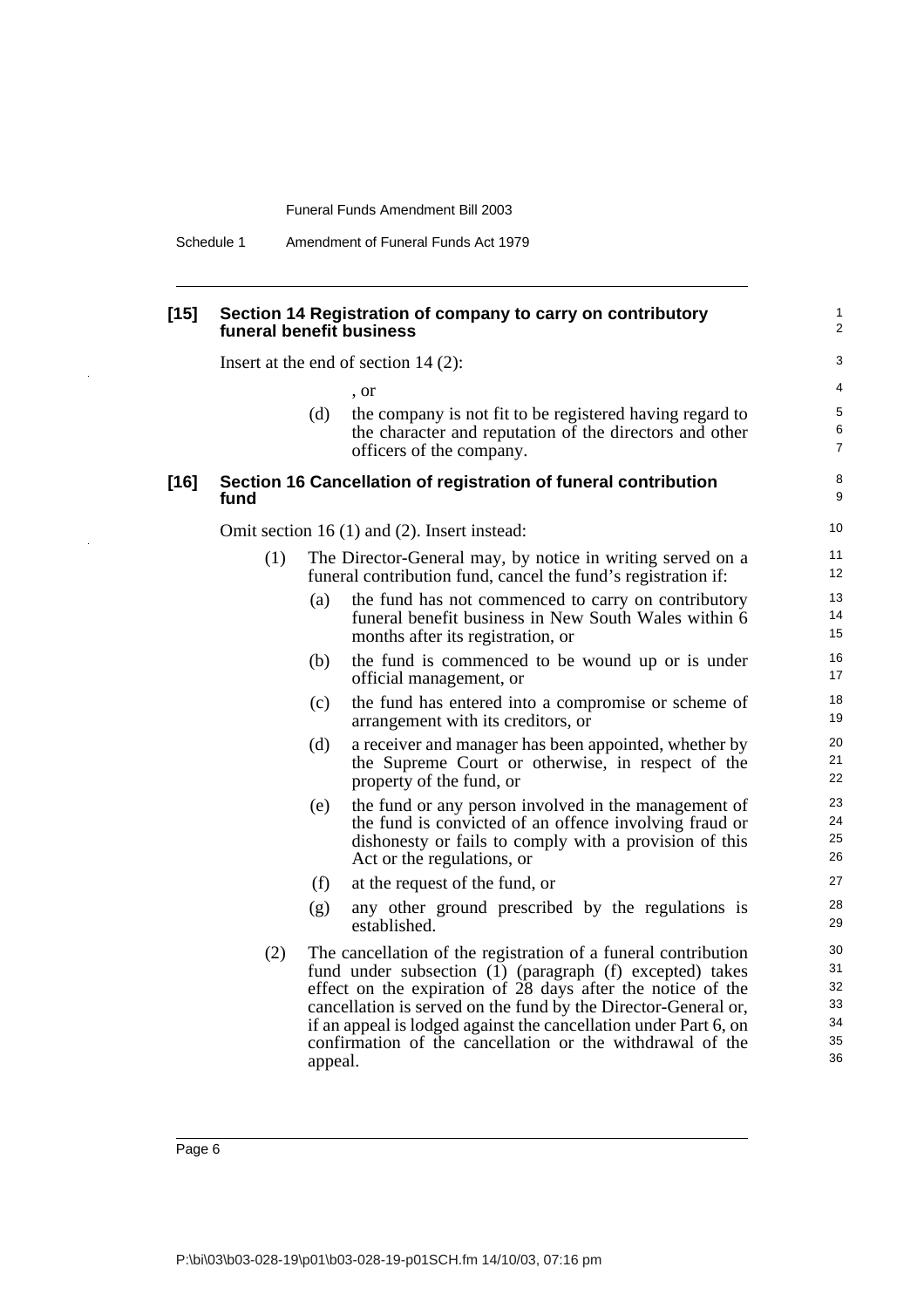$\bar{z}$ 

| $[17]$ |     | <b>Section 16 (4)</b> |       |                                                                                                                                                                                                       | 1                    |
|--------|-----|-----------------------|-------|-------------------------------------------------------------------------------------------------------------------------------------------------------------------------------------------------------|----------------------|
|        |     |                       |       | Omit "Corporate Affairs Commission".                                                                                                                                                                  | $\overline{c}$       |
|        |     |                       |       | Insert instead "Australian Securities and Investments Commission".                                                                                                                                    | 3                    |
| $[18]$ |     | Part 3, Division 1A   |       |                                                                                                                                                                                                       | 4                    |
|        |     |                       |       | <b>Insert after Division 1:</b>                                                                                                                                                                       | 5                    |
|        |     | <b>Division 1A</b>    |       | <b>Registration of previously exempt persons</b><br>carrying on business of funeral contribution<br>funds                                                                                             | 6<br>7<br>8          |
|        | 16B |                       |       | <b>Application for registration</b>                                                                                                                                                                   | 9                    |
|        |     | (1)                   |       | This section applies to a person (whether an individual or a<br>corporation) who, immediately before the commencement of<br>this Division:                                                            | 10<br>11<br>12       |
|        |     |                       | (a)   | carried on the business of a funeral contribution fund,<br>and                                                                                                                                        | 13<br>14             |
|        |     |                       | (b)   | was exempt from the application of section 11 under<br>section 11 (3) or from the application of section 94<br>under section 97A.                                                                     | 15<br>16<br>17       |
|        |     | (2)                   |       | The person must, within 6 months after the commencement of<br>this Division, apply to the Director-General to be registered<br>under this Act to carry on a contributory funeral benefit<br>business. | 18<br>19<br>20<br>21 |
|        |     |                       |       | Maximum penalty: 50 penalty units.                                                                                                                                                                    | 22                   |
|        |     | (3)                   | must: | An application for registration made under subsection (2)                                                                                                                                             | 23<br>24             |
|        |     |                       | (a)   | be made in the form approved by the Director-General,<br>and                                                                                                                                          | 25<br>26             |
|        |     |                       | (b)   | be accompanied by:                                                                                                                                                                                    | 27                   |
|        |     |                       |       | a written statement specifying whether the person<br>(i)<br>is subject to any other prudential requirements<br>with respect to the person's contributory funeral<br>benefit business, and             | 28<br>29<br>30<br>31 |
|        |     |                       |       | such other information as the Director-General<br>(ii)<br>may require.                                                                                                                                | 32<br>33             |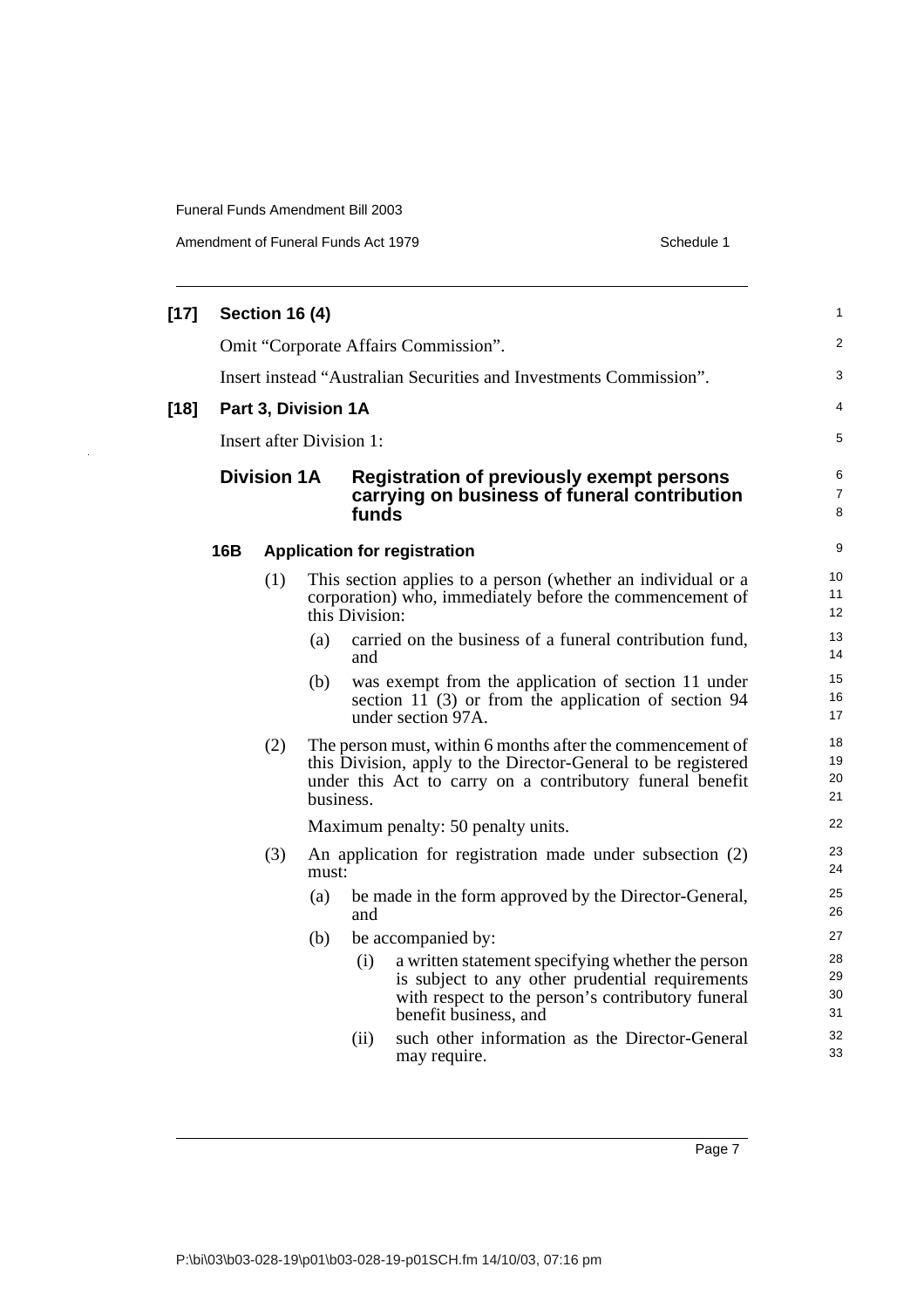Schedule 1 Amendment of Funeral Funds Act 1979

|     | (4) | Despite any other provision of this Act, this section applies to<br>an individual carrying on a business referred to in<br>subsection (1).                                                                                                                                                                                             | 1<br>2<br>3                      |
|-----|-----|----------------------------------------------------------------------------------------------------------------------------------------------------------------------------------------------------------------------------------------------------------------------------------------------------------------------------------------|----------------------------------|
| 16C |     | Registration of previously exempt person to carry on<br>contributory funeral benefit business                                                                                                                                                                                                                                          | 4<br>5                           |
|     | (1) | On receipt of an application for registration from a person<br>under section 16B, the Director-General may:                                                                                                                                                                                                                            | 6<br>$\overline{7}$              |
|     |     | (a)<br>register the person to carry on contributory funeral<br>benefit business, or                                                                                                                                                                                                                                                    | 8<br>$\boldsymbol{9}$            |
|     |     | register the person to carry on contributory funeral<br>(b)<br>benefit business, subject to conditions, or                                                                                                                                                                                                                             | 10<br>11                         |
|     |     | refuse to register the person.<br>(c)                                                                                                                                                                                                                                                                                                  | 12                               |
|     | (2) | The Director-General may waive the whole or any part of a<br>fee to be taken in the office of the Director-General for<br>registration of such a person.                                                                                                                                                                               | 13<br>14<br>15                   |
|     | (3) | The Director-General may register a person to carry on<br>contributory funeral benefit business even if the Director-<br>General is satisfied of the matters referred to in section 14 (2)<br>if the Director-General is satisfied that registration of the<br>person subject to conditions would protect contributors to the<br>fund. | 16<br>17<br>18<br>19<br>20<br>21 |
|     | (4) | Without limiting the conditions that may be imposed under<br>subsection (1) on a registration, the conditions may include<br>the following:                                                                                                                                                                                            | 22<br>23<br>24                   |
|     |     | a requirement that the fund comply with specified<br>(a)<br>reporting provisions, for example, by notifying the<br>Director-General of any change in financial status and<br>particulars of where contributions to the fund are held,                                                                                                  | 25<br>26<br>27<br>28             |
|     |     | a requirement that the fund must not accept after<br>(b)<br>registration any new contributors to the fund.                                                                                                                                                                                                                             | 29<br>30                         |
|     | (5) | The Director-General may exempt a person registered under<br>this section from complying with such of the provisions of<br>this Act or the regulations as the Director-General considers<br>appropriate having regard to all of the circumstances in which<br>the person carries on contributory funeral benefit business.             | 31<br>32<br>33<br>34<br>35       |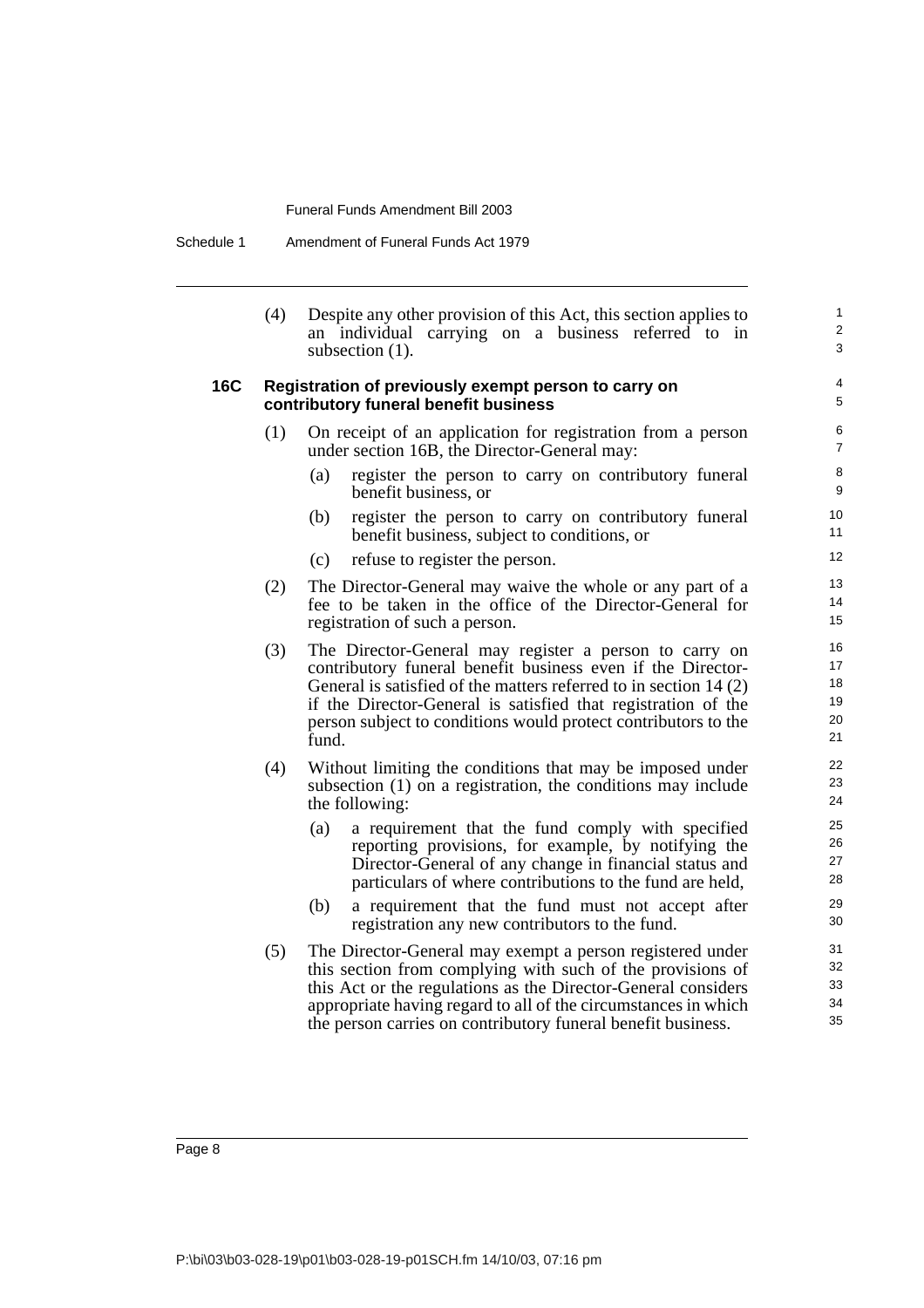$\ddot{\phantom{a}}$ 

Amendment of Funeral Funds Act 1979 Schedule 1

|        |                                 | (6)<br>If the Director-General refuses, under this section, to register<br>a person to carry on contributory funeral benefit business, the<br>person must, within the period directed by the Director-<br>General, transfer any contributions held by the person to a<br>funeral contribution fund.                                                  | $\mathbf{1}$<br>$\overline{c}$<br>3<br>$\overline{4}$<br>5 |  |  |
|--------|---------------------------------|------------------------------------------------------------------------------------------------------------------------------------------------------------------------------------------------------------------------------------------------------------------------------------------------------------------------------------------------------|------------------------------------------------------------|--|--|
|        |                                 | Despite any other provision of this Act, the Director-General<br>(7)<br>may, under this section, register an individual to carry on<br>contributory funeral benefit business and the Act applies to<br>that funeral contribution fund in the same way it applies to a<br>funeral contribution fund that is a company, with any<br>necessary changes. | 6<br>$\overline{7}$<br>8<br>$\boldsymbol{9}$<br>10<br>11   |  |  |
| $[19]$ | <b>Section 21</b>               |                                                                                                                                                                                                                                                                                                                                                      | 12                                                         |  |  |
|        |                                 | Omit the section. Insert instead:                                                                                                                                                                                                                                                                                                                    | 13                                                         |  |  |
|        | 21                              | Management expenses in administration of funeral<br>contribution funds                                                                                                                                                                                                                                                                               | 14<br>15                                                   |  |  |
|        |                                 | A funeral contribution fund is entitled to receive a<br>commission for its services in acting as<br>trustee of<br>contributions received by it from or on behalf of a contributor.                                                                                                                                                                   | 16<br>17<br>18                                             |  |  |
| $[20]$ |                                 | Section 22 Investment of surplus funds etc                                                                                                                                                                                                                                                                                                           | 19                                                         |  |  |
|        |                                 | Omit "banks, building societies or credit unions in New South Wales"<br>from section 22 $(2)$ .                                                                                                                                                                                                                                                      | 20<br>21                                                   |  |  |
|        |                                 | Insert instead "authorised deposit-taking institutions".                                                                                                                                                                                                                                                                                             | 22                                                         |  |  |
| $[21]$ |                                 | <b>Section 24 Returns</b>                                                                                                                                                                                                                                                                                                                            | 23                                                         |  |  |
|        | Insert after section 24 $(1)$ : |                                                                                                                                                                                                                                                                                                                                                      |                                                            |  |  |
|        |                                 | (1A)<br>The Director-General may exempt a funeral contribution fund<br>from the requirement to lodge a return under subsection (1) if<br>the Director-General is satisfied that the fund is subject to<br>adequate reporting requirements under a law of the<br>Commonwealth.                                                                        | 25<br>26<br>27<br>28<br>29                                 |  |  |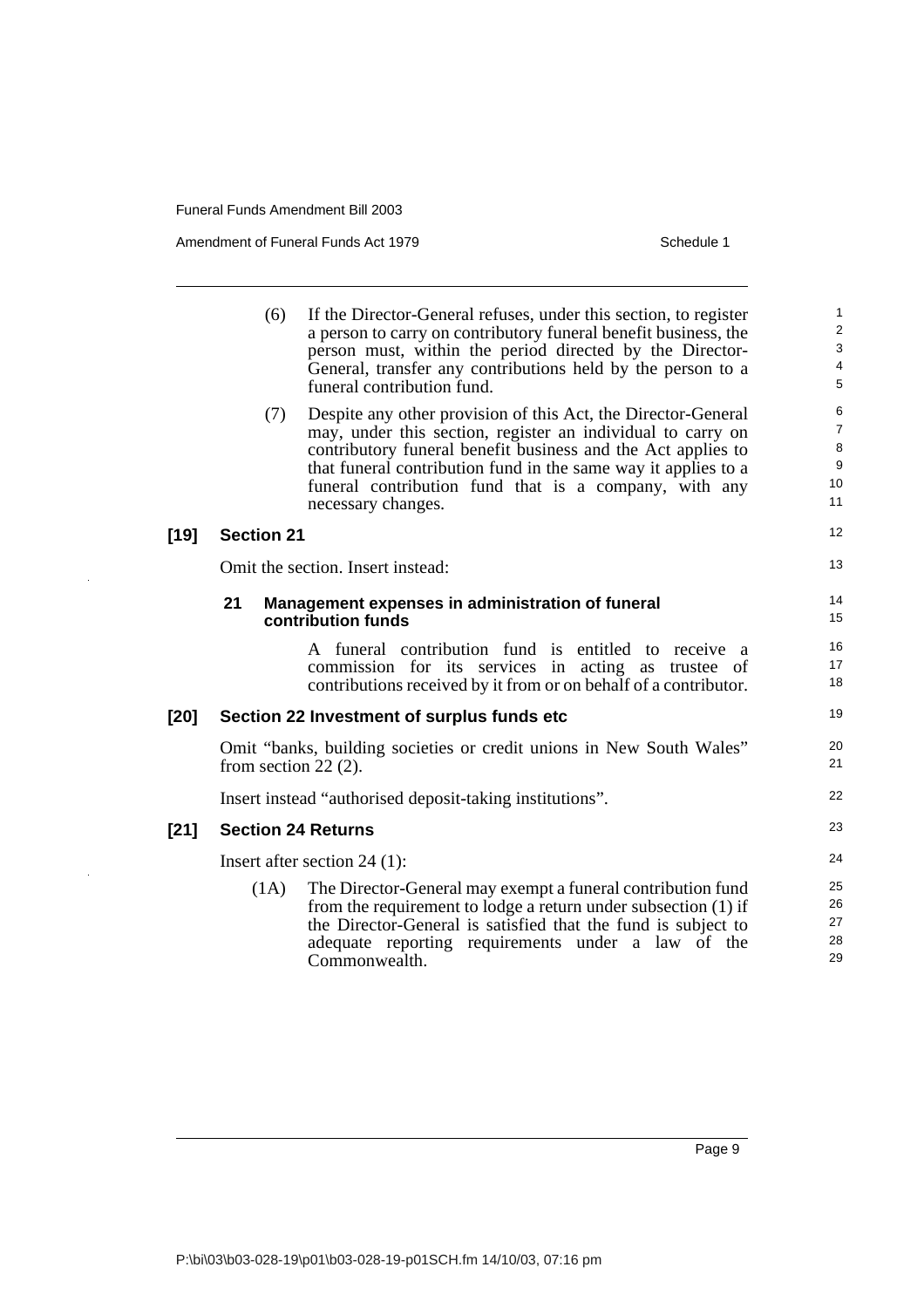Schedule 1 Amendment of Funeral Funds Act 1979

| $[22]$ |                                                                                                                                                                                                                                                                                                              | <b>Section 25A</b> |                                                                                                                                                                                                                                                                                                                                   | 1                                |
|--------|--------------------------------------------------------------------------------------------------------------------------------------------------------------------------------------------------------------------------------------------------------------------------------------------------------------|--------------------|-----------------------------------------------------------------------------------------------------------------------------------------------------------------------------------------------------------------------------------------------------------------------------------------------------------------------------------|----------------------------------|
|        |                                                                                                                                                                                                                                                                                                              |                    | Insert after section 25:                                                                                                                                                                                                                                                                                                          | $\overline{c}$                   |
|        | 25A                                                                                                                                                                                                                                                                                                          |                    | Annual report to be provided to contributors                                                                                                                                                                                                                                                                                      | 3                                |
|        |                                                                                                                                                                                                                                                                                                              | (1)                | A funeral contribution fund must, at least once annually or at<br>such other times as are prescribed by the regulations, give to<br>each contributor to the fund a report containing the particulars<br>prescribed by the regulations.                                                                                            | 4<br>5<br>6<br>$\overline{7}$    |
|        |                                                                                                                                                                                                                                                                                                              | (2)                | A report may be given to a contributor personally or by post<br>addressed to the last known place of residence or business of<br>the contributor.                                                                                                                                                                                 | 8<br>9<br>10                     |
| $[23]$ |                                                                                                                                                                                                                                                                                                              |                    | Section 28 Actuarial investigation of funeral contribution funds                                                                                                                                                                                                                                                                  | 11                               |
|        |                                                                                                                                                                                                                                                                                                              |                    | Omit section 28 (2). Insert instead:                                                                                                                                                                                                                                                                                              | 12                               |
|        | (2)<br>The Director-General may waive the requirement for an<br>investigation of a funeral contribution fund to be made under<br>subsection (1) if the Director-General is satisfied that, in all<br>the circumstances, it would be unduly onerous or otherwise<br>unwarranted to require the investigation. |                    |                                                                                                                                                                                                                                                                                                                                   |                                  |
|        |                                                                                                                                                                                                                                                                                                              | (3)                | A funeral contribution fund must:                                                                                                                                                                                                                                                                                                 | 18                               |
|        |                                                                                                                                                                                                                                                                                                              |                    | within 3 months after an investigation is made under<br>(a)<br>subsection (1), lodge with the Director-General an<br>abstract, prepared in the manner prescribed by the<br>regulations and containing the particulars prescribed by<br>the regulations, of the report by the actuary of the<br>results of that investigation, and | 19<br>20<br>21<br>22<br>23<br>24 |
|        |                                                                                                                                                                                                                                                                                                              |                    | if requested by notice in writing given by the Director-<br>(b)<br>General, lodge with the Director-General (by the date<br>specified in the notice) a copy of the report by the<br>actuary of the results of the investigation.                                                                                                  | 25<br>26<br>27<br>28             |
|        |                                                                                                                                                                                                                                                                                                              |                    | Maximum penalty: 10 penalty units.                                                                                                                                                                                                                                                                                                | 29                               |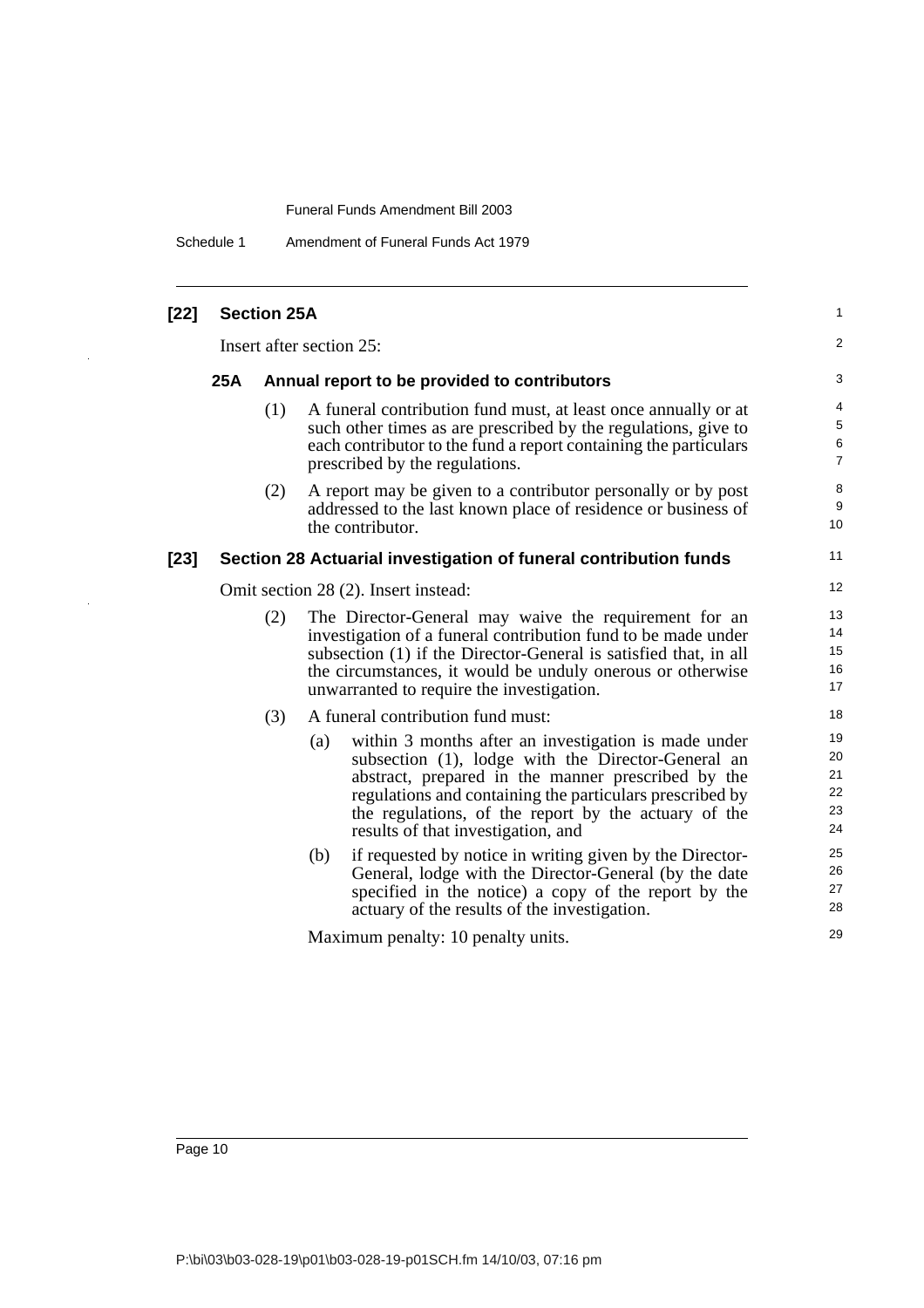$\ddot{\phantom{a}}$ 

Amendment of Funeral Funds Act 1979 Schedule 1

| $[24]$ | <b>Section 30</b> |     |                                                                                                                                                                                                              |                          |  |  |
|--------|-------------------|-----|--------------------------------------------------------------------------------------------------------------------------------------------------------------------------------------------------------------|--------------------------|--|--|
|        |                   |     | Omit the section. Insert instead:                                                                                                                                                                            | 2                        |  |  |
|        | 30                |     | Procedure where deficiency in assets or management<br>expenses unduly high                                                                                                                                   | 3<br>$\overline{4}$      |  |  |
|        |                   | (1) | If the Director-General is satisfied that, as a result of an<br>actuarial investigation under section 28 or of an inquiry<br>instituted by the Director-General:                                             | 5<br>6<br>$\overline{7}$ |  |  |
|        |                   |     | the assets of a funeral contribution fund are insufficient<br>(a)<br>to meet its liabilities, or                                                                                                             | 8<br>9                   |  |  |
|        |                   |     | (b)<br>the rate of the management expenses of a funeral<br>contribution fund is unduly high,                                                                                                                 | 10<br>11                 |  |  |
|        |                   |     | the Director-General may, by notice served on the fund, give<br>such directions to the fund as the Director-General considers<br>necessary in the circumstances.                                             | 12<br>13<br>14           |  |  |
|        |                   | (2) | The Director-General must not give a direction under<br>subsection (1) without the approval of the Minister.                                                                                                 | 15<br>16                 |  |  |
|        |                   | (3) | A funeral contribution fund must comply with a direction<br>given to it under subsection (1).                                                                                                                | 17<br>18                 |  |  |
|        |                   |     | Maximum penalty: 10 penalty units.                                                                                                                                                                           | 19                       |  |  |
| $[25]$ | General           |     | Section 31 Transfer or amalgamation to be confirmed by Director-                                                                                                                                             | 20<br>21                 |  |  |
|        |                   |     | Insert at the end of the section:                                                                                                                                                                            | 22                       |  |  |
|        |                   | (2) | The regulations may make provision for or with respect to<br>guidelines to be used by the Director-General in deciding<br>whether to confirm or refuse to confirm a scheme in<br>accordance with section 32. | 23<br>24<br>25<br>26     |  |  |
| $[26]$ |                   |     | Section 32 Schemes for transfer or amalgamation                                                                                                                                                              | 27                       |  |  |
|        |                   |     | Omit "the Government Actuary" from section 32 (4).                                                                                                                                                           | 28                       |  |  |
|        |                   |     | Insert instead "an actuary".                                                                                                                                                                                 | 29                       |  |  |
| $[27]$ | this Act          |     | Section 34 Trustee under pre-paid contract to be registered under                                                                                                                                            | 30<br>31                 |  |  |
|        |                   |     | Omit section $34(1)(c)$ .                                                                                                                                                                                    | 32                       |  |  |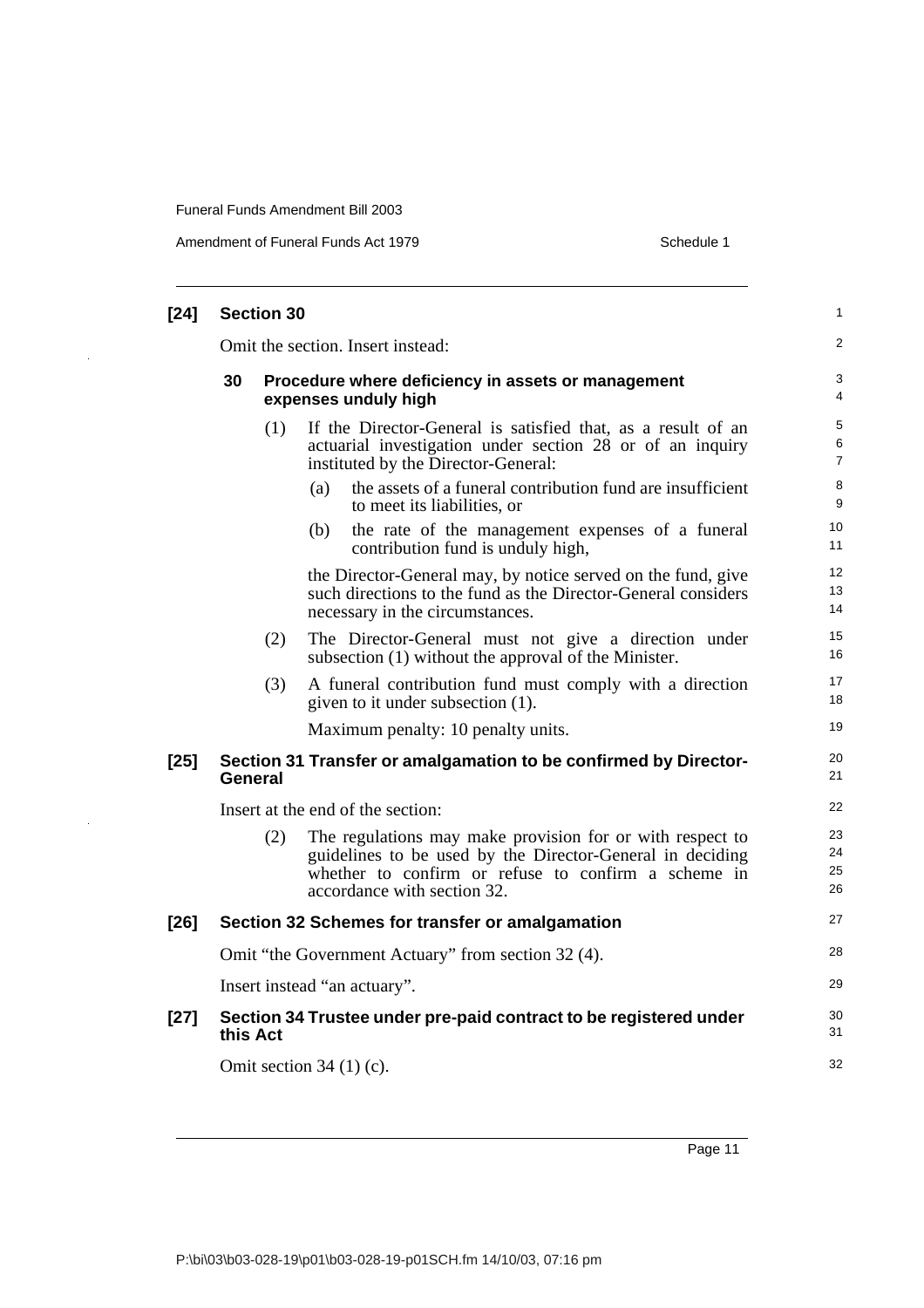Schedule 1 Amendment of Funeral Funds Act 1979

| $[28]$ |     | Section 34 (2)-(4)              |       |                                                                                                                                                                                                             | 1                        |
|--------|-----|---------------------------------|-------|-------------------------------------------------------------------------------------------------------------------------------------------------------------------------------------------------------------|--------------------------|
|        |     | Omit the subsections.           |       |                                                                                                                                                                                                             | 2                        |
| [29]   |     |                                 |       | Section 37 Registration of pre-paid funeral funds                                                                                                                                                           | 3                        |
|        |     |                                 |       | Insert after section $37(2)$ (b):                                                                                                                                                                           | 4                        |
|        |     |                                 | (ba)  | the corporation or group of individuals will not be able<br>carry on pre-paid funeral<br>benefit<br>business<br>to<br>successfully,                                                                         | 5<br>6<br>$\overline{7}$ |
| $[30]$ |     | Part 4, Division 1A             |       |                                                                                                                                                                                                             | 8                        |
|        |     | <b>Insert after Division 1:</b> |       |                                                                                                                                                                                                             | 9                        |
|        |     | <b>Division 1A</b>              |       | Registration of previously exempt pre-paid<br>funeral funds                                                                                                                                                 | 10<br>11                 |
|        | 39A |                                 |       | Application for registration of previously exempt trustees                                                                                                                                                  | $12 \overline{ }$        |
|        |     | (1)                             |       | This section applies to a person (whether an individual or<br>corporation) who, immediately before the commencement of<br>this Division:                                                                    | 13<br>14<br>15           |
|        |     |                                 | (a)   | acted as trustee of trust funds under a pre-paid contract,<br>and                                                                                                                                           | 16<br>17                 |
|        |     |                                 | (b)   | was exempt from the application of section 34 under<br>section 34 $(2)$ or from the application of section 112<br>under section 114B.                                                                       | 18<br>19<br>20           |
|        |     | (2)                             |       | The person must, within 6 months after the commencement of<br>this Division, apply to the Director-General to be registered<br>under this Act to act as trustee of trust funds under pre-paid<br>contracts. | 21<br>22<br>23<br>24     |
|        |     |                                 |       | Maximum penalty: 50 penalty units.                                                                                                                                                                          | 25                       |
|        |     | (3)                             | must: | An application for registration made under subsection (2)                                                                                                                                                   | 26<br>27                 |
|        |     |                                 | (a)   | be made in the form approved by the Director-General,<br>and                                                                                                                                                | 28<br>29                 |
|        |     |                                 | (b)   | be accompanied by:<br>(i)<br>a written statement specifying whether the person                                                                                                                              | 30<br>31                 |
|        |     |                                 |       | is subject to any other prudential requirements<br>with respect to the person acting as trustee of trust<br>funds under a pre-paid contract, and                                                            | 32<br>33<br>34           |

Page 12

 $\bar{z}$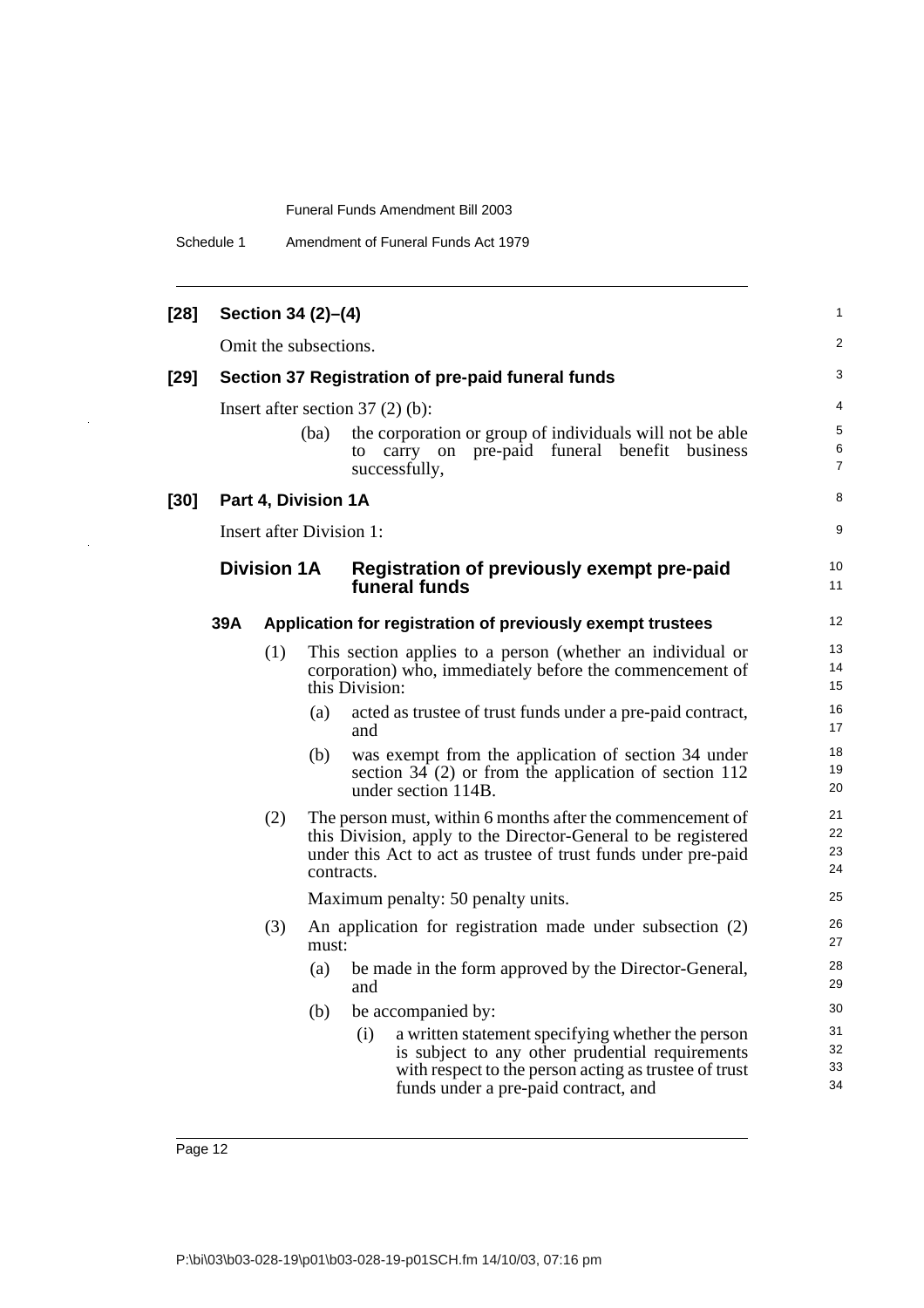Amendment of Funeral Funds Act 1979 Schedule 1

|     |     | (ii)<br>such other information as the Director-General<br>may require.                                                                                                                                                                                                                                                                                                                       | 1<br>2                           |
|-----|-----|----------------------------------------------------------------------------------------------------------------------------------------------------------------------------------------------------------------------------------------------------------------------------------------------------------------------------------------------------------------------------------------------|----------------------------------|
| 39B |     | Registration of previously exempt person to act as trustee of<br>funds under pre-paid contracts                                                                                                                                                                                                                                                                                              | 3<br>4                           |
|     | (1) | On receipt of an application for registration from a person<br>under section 39A, the Director-General may:                                                                                                                                                                                                                                                                                  | 5<br>6                           |
|     |     | (a)<br>register the person to act as trustee of trust funds under<br>a pre-paid contract, or                                                                                                                                                                                                                                                                                                 | 7<br>8                           |
|     |     | (b)<br>register the person to act as trustee of trust funds under<br>a pre-paid contract, subject to conditions, or                                                                                                                                                                                                                                                                          | 9<br>10                          |
|     |     | (c)<br>refuse to register the person.                                                                                                                                                                                                                                                                                                                                                        | 11                               |
|     | (2) | The Director-General may waive the whole or any part of a<br>fee to be taken in the office of the Director-General for<br>registration of such a person.                                                                                                                                                                                                                                     | 12<br>13<br>14                   |
|     | (3) | The Director-General may register a person to act as trustee<br>of trust funds under a pre-paid contract even if the Director-<br>General is satisfied of the matters referred to in section<br>$37(2)(a)$ or (b) if the Director-General is satisfied that<br>registration of the person subject to conditions would protect<br>persons on whose behalf that person would hold trust funds. | 15<br>16<br>17<br>18<br>19<br>20 |
|     | (4) | Without limiting the conditions that may be imposed under<br>subsection (1) on a registration, the conditions may include<br>the following:                                                                                                                                                                                                                                                  | 21<br>22<br>23                   |
|     |     | (a)<br>a requirement that the trustee comply with specified<br>reporting provisions, for example, by notifying the<br>Director-General of any change in financial status and<br>particulars of where trust funds are held,                                                                                                                                                                   | 24<br>25<br>26<br>27             |
|     |     | (b)<br>a requirement that the trustee must not accept any new<br>trust funds after registration.                                                                                                                                                                                                                                                                                             | 28<br>29                         |
|     | (5) | The Director-General may exempt a person registered under<br>this section from complying with such of the provisions of<br>this Act or the regulations as the Director-General considers<br>appropriate having regard to all of the circumstances in which<br>the person acts as trustee of trust funds under a pre-paid<br>contract.                                                        | 30<br>31<br>32<br>33<br>34<br>35 |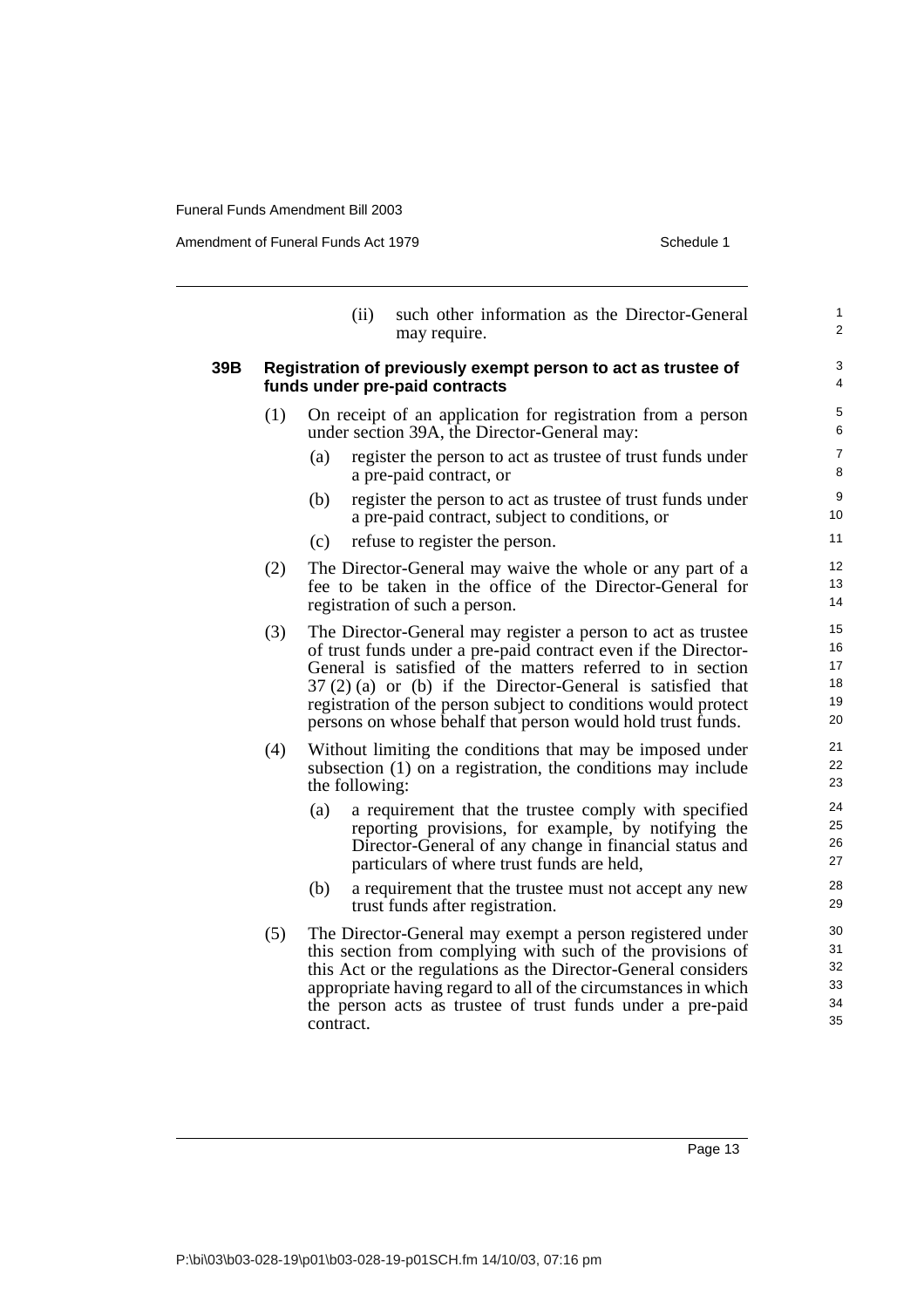Schedule 1 Amendment of Funeral Funds Act 1979

|      |                       | (6) | If the Director-General refuses, under this section, to register<br>a person to act as trustee of trust funds under a pre-paid<br>contract, the person must, within the period directed by the<br>Director-General, transfer any trust funds held by the person<br>to a pre-paid funeral fund. | $\mathbf{1}$<br>$\overline{2}$<br>$\mathbf{3}$<br>4<br>5 |
|------|-----------------------|-----|------------------------------------------------------------------------------------------------------------------------------------------------------------------------------------------------------------------------------------------------------------------------------------------------|----------------------------------------------------------|
| [31] |                       |     | Section 40 Payment of money and giving of consideration under<br>pre-paid contract to pre-paid funeral fund                                                                                                                                                                                    | 6<br>$\overline{7}$                                      |
|      | in section 40 $(1)$ . |     | Insert "(in accordance with the regulations, if any)" after "paid or given"                                                                                                                                                                                                                    | 8<br>9                                                   |
| [32] |                       |     | Section 42 Transfer of trust funds under pre-paid contracts                                                                                                                                                                                                                                    | 10                                                       |
|      |                       |     | Insert at the end of the section:                                                                                                                                                                                                                                                              | 11                                                       |
|      |                       | (8) | The regulations may make provision for or with respect to<br>guidelines to be used by the Director-General in deciding<br>whether to confirm or refuse to confirm a scheme under this<br>section.                                                                                              | 12 <sup>2</sup><br>13<br>14<br>15                        |
| [33] |                       |     | Section 43 Pre-paid funeral funds, trust accounts                                                                                                                                                                                                                                              | 16                                                       |
|      |                       |     | Omit "banks, building societies or credit unions in New South Wales"<br>from section 43 $(1)$ .                                                                                                                                                                                                | 17<br>18                                                 |
|      |                       |     | Insert instead "authorised deposit-taking institutions".                                                                                                                                                                                                                                       | 19                                                       |
| [34] | <b>Section 46</b>     |     |                                                                                                                                                                                                                                                                                                | 20                                                       |
|      |                       |     | Omit the section. Insert instead:                                                                                                                                                                                                                                                              | 21                                                       |
|      | 46                    |     | Management expenses in administration of trust funds                                                                                                                                                                                                                                           | 22                                                       |
|      |                       |     | A pre-paid funeral fund is entitled to receive a commission for<br>its services in acting as trustee of funds held by it under a pre-<br>paid contract.                                                                                                                                        | 23<br>24<br>25                                           |
|      |                       |     |                                                                                                                                                                                                                                                                                                |                                                          |

J.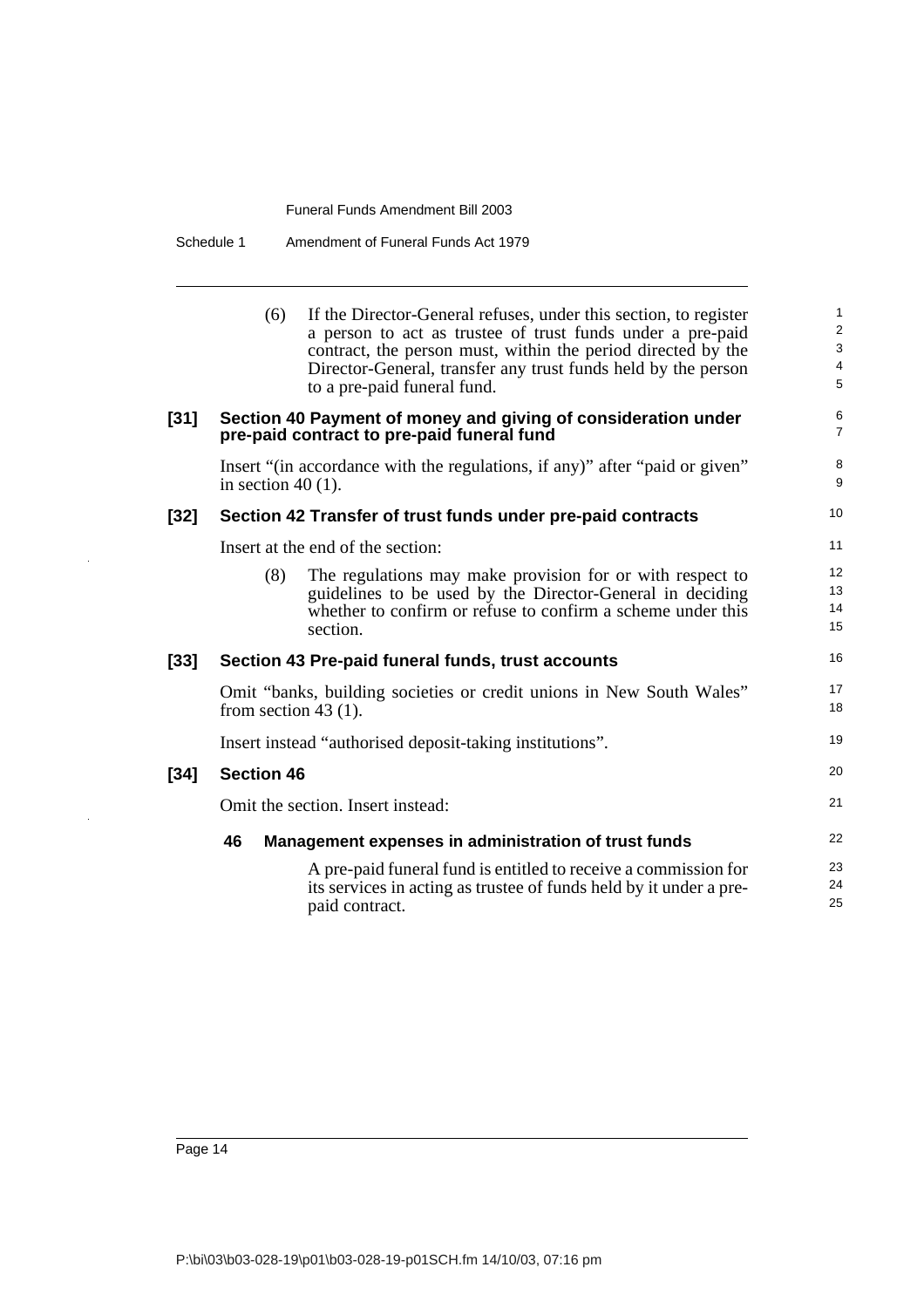Amendment of Funeral Funds Act 1979 Schedule 1

| [35] | Part 4, Divisions 3A-3C         |                                                                            |     |                                                                                                                                                                                                                                                                                                                            |                                  |  |
|------|---------------------------------|----------------------------------------------------------------------------|-----|----------------------------------------------------------------------------------------------------------------------------------------------------------------------------------------------------------------------------------------------------------------------------------------------------------------------------|----------------------------------|--|
|      | <b>Insert after Division 3:</b> |                                                                            |     |                                                                                                                                                                                                                                                                                                                            |                                  |  |
|      |                                 | <b>Division 3A</b>                                                         |     | <b>Actuarial investigation</b>                                                                                                                                                                                                                                                                                             | 3                                |  |
|      | 49A                             |                                                                            |     | Actuarial investigation of pre-paid funeral funds                                                                                                                                                                                                                                                                          | 4                                |  |
|      |                                 | (1)                                                                        |     | A pre-paid funeral fund must:                                                                                                                                                                                                                                                                                              | 5                                |  |
|      |                                 |                                                                            | (a) | at least once in each period of 3 years or such other<br>period as may be prescribed by the regulations, and                                                                                                                                                                                                               | 6<br>7                           |  |
|      |                                 |                                                                            | (b) | where the Director-General by notice served on the<br>fund so directs, within the period specified in the notice,                                                                                                                                                                                                          | 8<br>9                           |  |
|      |                                 |                                                                            |     | cause an actuary to make an investigation of the financial<br>position of the fund, including a valuation of its liabilities, and<br>to furnish it with a report of the results of the investigation.                                                                                                                      | 10<br>11<br>12                   |  |
|      |                                 | (2)                                                                        |     | The Director-General may waive the requirement for an<br>investigation of a pre-paid funeral fund to be made under<br>subsection (1) if the Director-General is satisfied that, in all<br>the circumstances, it would be unduly onerous or otherwise<br>unwarranted to require the investigation.                          | 13<br>14<br>15<br>16<br>17       |  |
|      |                                 | (3)                                                                        |     | A pre-paid funeral fund must:                                                                                                                                                                                                                                                                                              | 18                               |  |
|      |                                 |                                                                            | (a) | within 3 months after an investigation is made under<br>subsection (1), lodge with the Director-General an<br>abstract, prepared in the manner prescribed by the<br>regulations and containing the particulars prescribed by<br>the regulations, of the report by the actuary of the<br>results of that investigation, and | 19<br>20<br>21<br>22<br>23<br>24 |  |
|      |                                 |                                                                            | (b) | if requested by notice in writing given by the Director-<br>General, lodge with the Director-General (by the date<br>specified in the notice) a copy of the report by the<br>actuary of the results of the investigation.                                                                                                  | 25<br>26<br>27<br>28             |  |
|      |                                 |                                                                            |     | Maximum penalty: 10 penalty units.                                                                                                                                                                                                                                                                                         | 29                               |  |
|      | 49B                             | Procedure where deficiency in assets or management<br>expenses unduly high |     |                                                                                                                                                                                                                                                                                                                            |                                  |  |
|      |                                 | (1)                                                                        |     | If the Director-General is satisfied that, as a result of an<br>actuarial investigation under section 49A or of an inquiry<br>instituted by the Director-General:                                                                                                                                                          | 32<br>33<br>34                   |  |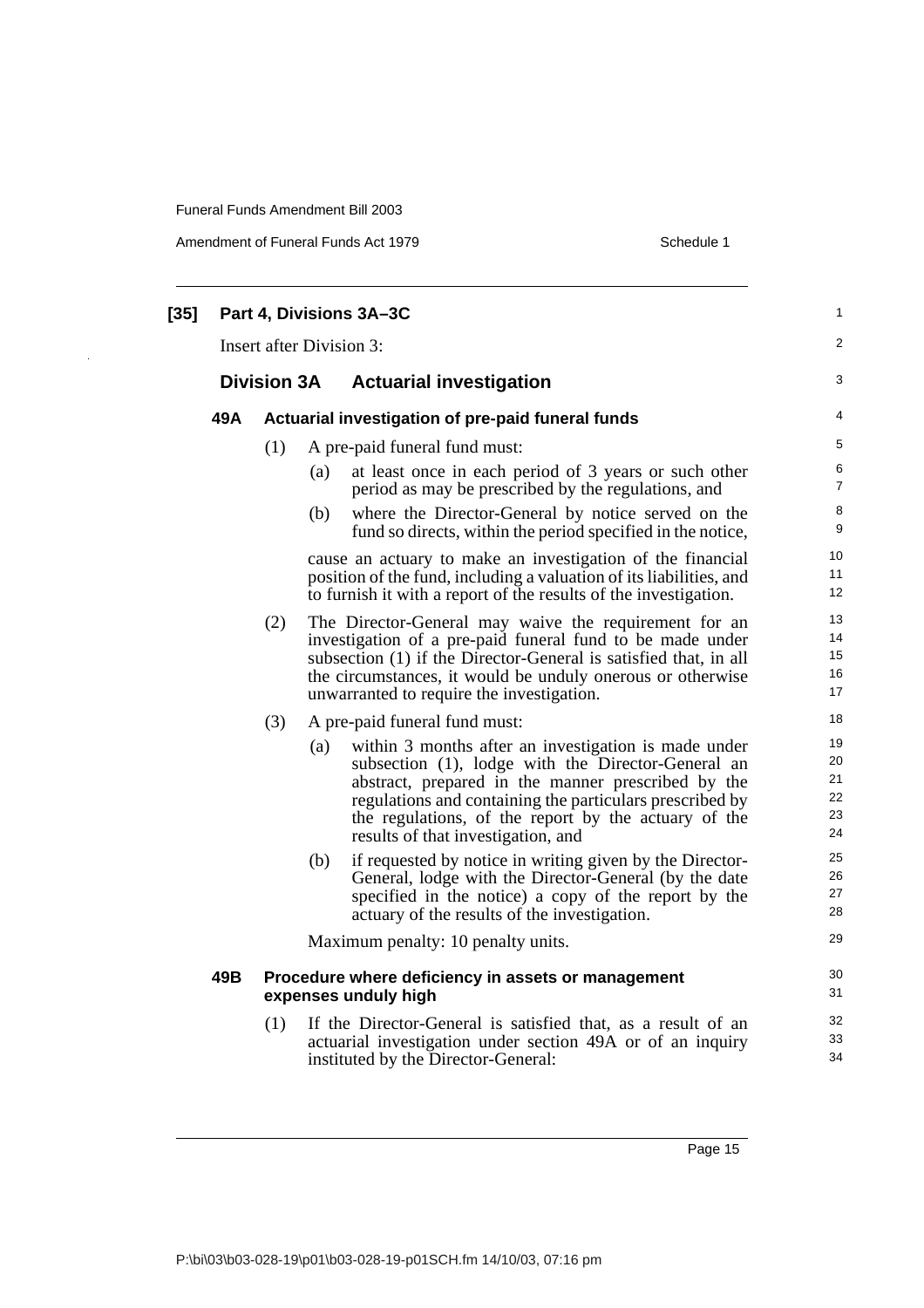|     |                    | (a)      | the assets of a pre-paid funeral fund are insufficient to<br>meet its liabilities, or                                                                                                                   | $\mathbf{1}$<br>2        |
|-----|--------------------|----------|---------------------------------------------------------------------------------------------------------------------------------------------------------------------------------------------------------|--------------------------|
|     |                    | (b)      | the rate of the management expenses of a pre-paid<br>funeral fund is unduly high,                                                                                                                       | 3<br>4                   |
|     |                    |          | the Director-General may, by notice served on the fund, give<br>such directions to the fund as the Director-General considers<br>necessary in the circumstances.                                        | 5<br>6<br>$\overline{7}$ |
|     | (2)                |          | The Director-General must not give a direction under<br>subsection (1) without the approval of the Minister.                                                                                            | 8<br>9                   |
|     | (3)                |          | A pre-paid funeral fund must comply with a direction given to<br>it under subsection $(1)$ .                                                                                                            | 10<br>11                 |
|     |                    |          | Maximum penalty: 10 penalty units.                                                                                                                                                                      | 12                       |
|     | <b>Division 3B</b> |          | <b>Auditing</b>                                                                                                                                                                                         | 13                       |
| 49C |                    |          | Independent auditor to prepare auditor's report                                                                                                                                                         | 14                       |
|     | (1)                |          | A pre-paid funeral fund must cause an independent auditor:                                                                                                                                              | 15                       |
|     |                    | (a)      | to audit the records that the fund is required to keep<br>under any law, including the accounts of the fund, and                                                                                        | 16<br>17                 |
|     |                    | (b)      | to furnish it with a report of that audit within 3 months<br>after the last day of the fund's financial year.                                                                                           | 18<br>19                 |
|     |                    |          | Maximum penalty: 10 penalty units.                                                                                                                                                                      | 20                       |
|     | (2)                | General: | A pre-paid funeral fund must, within 7 days of receiving a<br>report under subsection (1) (b), lodge with the Director-                                                                                 | 21<br>22<br>23           |
|     |                    | (a)      | a copy of the report, and                                                                                                                                                                               | 24                       |
|     |                    | (b)      | a copy of every financial statement on which the report<br>is based, together with every explanatory note that<br>forms part of such a statement.                                                       | 25<br>26<br>27           |
|     |                    |          | Maximum penalty: 10 penalty units.                                                                                                                                                                      | 28                       |
| 49D |                    |          | Qualifications as an independent auditor                                                                                                                                                                | 29                       |
|     | (1)                |          | A person is not qualified to be an auditor of a pre-paid funeral<br>fund unless the person is a registered company auditor (within<br>the meaning of the Corporations Act 2001 of the<br>Commonwealth). | 30<br>31<br>32<br>33     |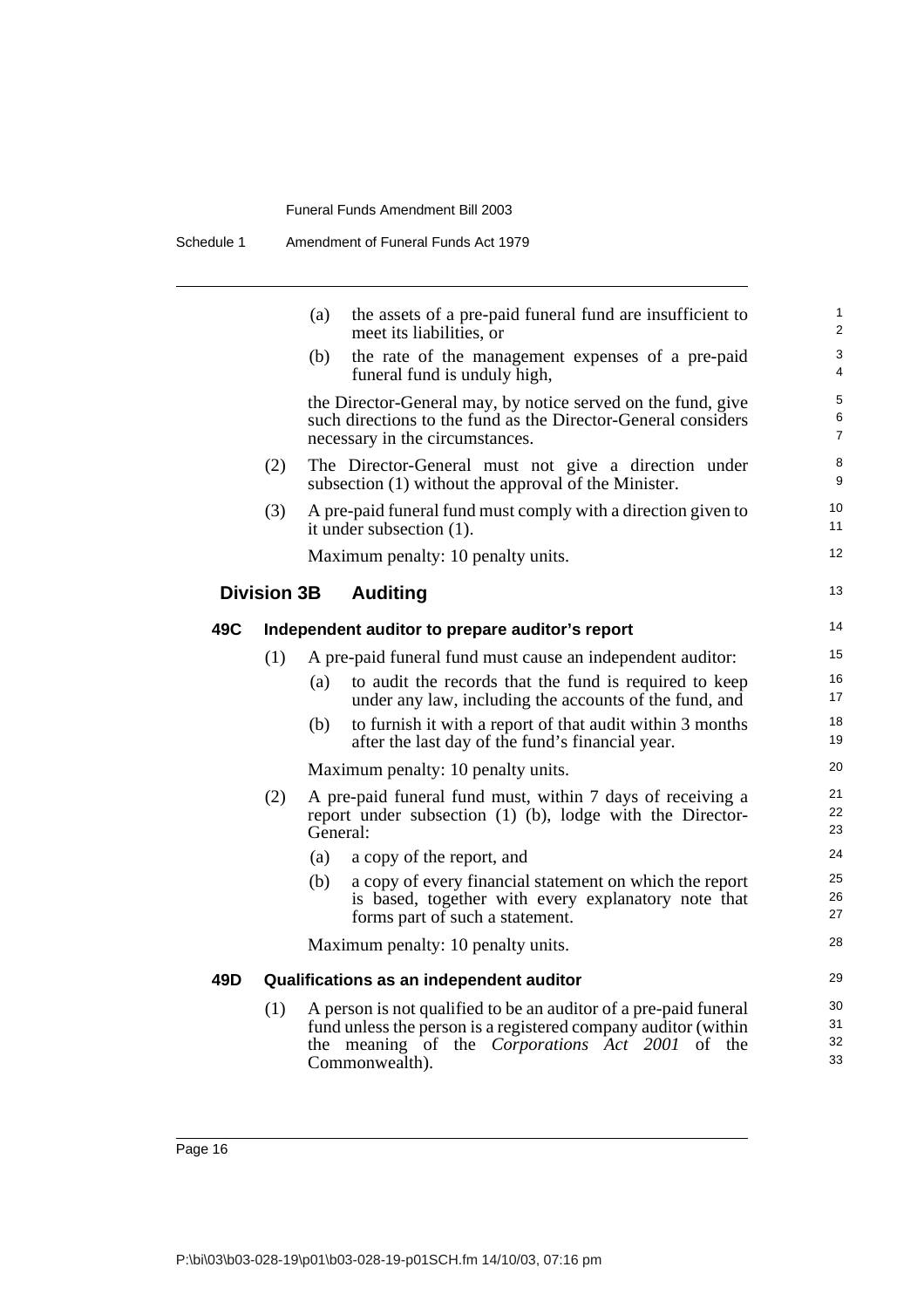Amendment of Funeral Funds Act 1979 Schedule 1

|     | (2) | auditor: | An auditor of a pre-paid funeral fund is not an independent                                                                                                                                                                                                                                                                                                    | 1<br>2                           |
|-----|-----|----------|----------------------------------------------------------------------------------------------------------------------------------------------------------------------------------------------------------------------------------------------------------------------------------------------------------------------------------------------------------------|----------------------------------|
|     |     | (a)      | if (otherwise than as an auditor) the person is an officer<br>or employee of the fund, or                                                                                                                                                                                                                                                                      | 3<br>4                           |
|     |     | (b)      | if the person is a partner, employer or employee of a<br>person who is (otherwise than as an auditor) an officer<br>or employee of the fund.                                                                                                                                                                                                                   | 5<br>6<br>$\overline{7}$         |
|     | (3) |          | Appointment as the public officer of a pre-paid funeral fund<br>for the purposes of any law relating to taxation does not in<br>itself render a person unqualified to be an independent auditor<br>of the fund.                                                                                                                                                | 8<br>9<br>10<br>11               |
| 49E |     |          | Form and content of auditors' reports                                                                                                                                                                                                                                                                                                                          | 12                               |
|     |     |          | An auditor's report on a pre-paid funeral fund must include<br>statements by the auditor as to the following:                                                                                                                                                                                                                                                  | 13<br>14                         |
|     |     | (a)      | whether the auditor has obtained all the information and<br>explanations which, to the best of the auditor's<br>knowledge and belief, were necessary for the purposes<br>of the audit,                                                                                                                                                                         | 15<br>16<br>17<br>18             |
|     |     | (b)      | whether the financial statements on which the auditor<br>based the report are in agreement with the fund's books<br>of account and returns,                                                                                                                                                                                                                    | 19<br>20<br>21                   |
|     |     | (c)      | whether, in the auditor's opinion, proper books of<br>account have been kept by the fund,                                                                                                                                                                                                                                                                      | 22<br>23                         |
|     |     | (d)      | whether, in the auditor's opinion and to the best of the<br>auditor's knowledge and according to the explanations<br>given to the auditor, the accounts give the information<br>required by or under this Act in the manner so required<br>and disclose a true and fair view of the state of the trust<br>accounts as at the end of the fund's financial year, | 24<br>25<br>26<br>27<br>28<br>29 |
|     |     | (e)      | whether, in the auditor's opinion, the records that the<br>fund is required to keep by or under this Act have been<br>properly kept,                                                                                                                                                                                                                           | 30<br>31<br>32                   |
|     |     | (f)      | whether the requirements of the law relating to the<br>funds,<br>administration<br>of trust<br>including<br>the<br>requirements of this Act and any regulations, have been<br>observed.                                                                                                                                                                        | 33<br>34<br>35<br>36             |
|     |     | (g)      | any matter prescribed by the regulations.                                                                                                                                                                                                                                                                                                                      | 37                               |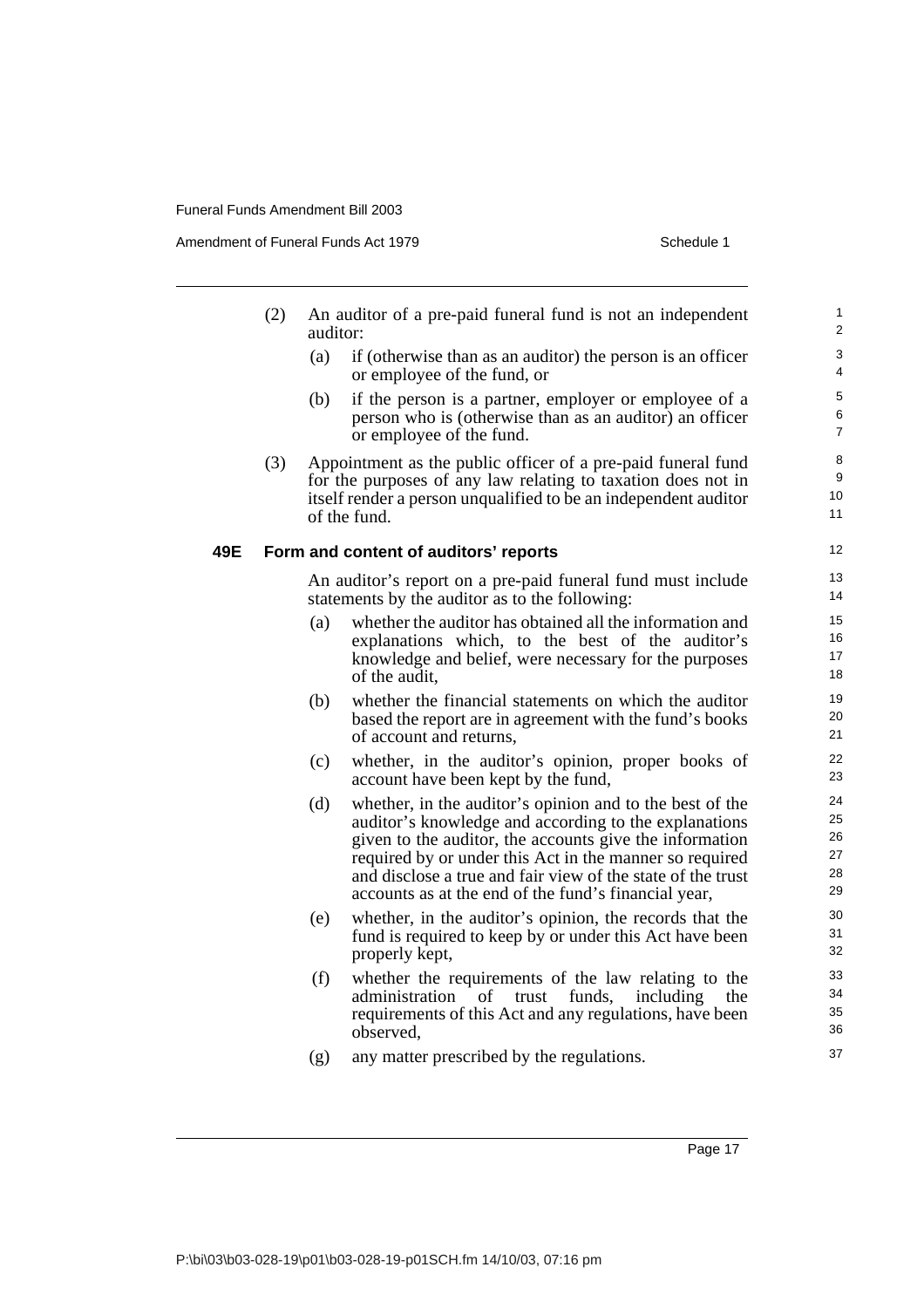Schedule 1 Amendment of Funeral Funds Act 1979

### **49F Access to books** An auditor of a pre-paid funeral fund is entitled: (a) to be given access at all times to the books, accounts, vouchers, securities and documents of the fund, and (b) to be given by the fund such information and explanations as the auditor thinks necessary for the performance of his or her duties. **Division 3C Returns 49G Annual returns to be furnished** (1) Within 3 months after the last day of a pre-paid funeral fund's financial year, or within such further time as the Director-General may allow, the fund must lodge with the Director-General a return specifying the following: (a) the number of pre-paid contracts in respect of which the fund held money or other valuable consideration, as at the first day of that year, (b) the number of pre-paid contracts in respect of which the fund commenced holding money or other valuable consideration during that year, (c) the number of pre-paid contracts in respect of which the fund ceased holding money or other valuable consideration during that year, separately specified according to whether it ceased to hold that money or consideration pursuant to section 47 or pursuant to section 48, (d) the number of pre-paid contracts that were cancelled pursuant to section 49 during that year (being contracts in respect of which the fund was holding money or other valuable consideration when they were cancelled), (e) the number of pre-paid contracts in respect of which the fund held money or other valuable consideration, as at the last day of that year. 1  $\mathcal{D}$ 3 4 5 6 7 8 9 10 11 12 13 14 15 16 17 18 19 20 21 22 23 24 25 26 27 28 29 30 31 32 33 34

Maximum penalty: 10 penalty units.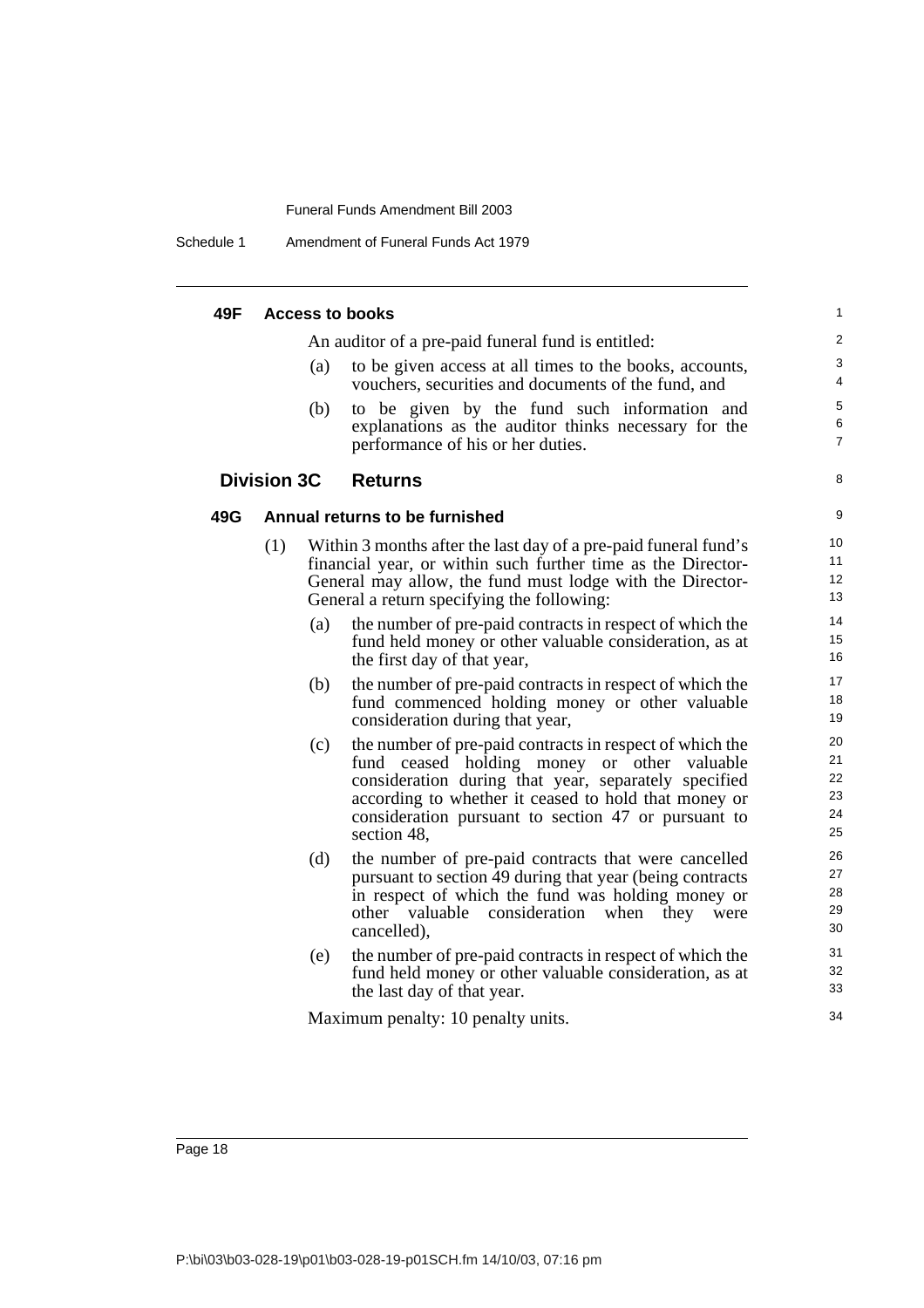Amendment of Funeral Funds Act 1979 Schedule 1

|     | (2) | The Director-General may exempt a pre-paid funeral fund<br>from the requirement to lodge a return under subsection (1) if<br>the Director-General is satisfied that the fund is subject to<br>adequate reporting requirements under a law of the<br>Commonwealth.                                                                                                                                                   | 1<br>$\overline{\mathbf{c}}$<br>3<br>4<br>5 |
|-----|-----|---------------------------------------------------------------------------------------------------------------------------------------------------------------------------------------------------------------------------------------------------------------------------------------------------------------------------------------------------------------------------------------------------------------------|---------------------------------------------|
| 49H |     | Funds to provide information in certain cases                                                                                                                                                                                                                                                                                                                                                                       | 6                                           |
|     | (1) | The Director-General may, by notice in writing served on a<br>pre-paid funeral fund or on any officer or agent of the fund,<br>require the fund or that officer or agent to lodge with the<br>Director-General, within such period as is specified in the<br>notice, any one or more of the following:<br>(a)<br>such particulars as may be so specified with respect to                                            | 7<br>8<br>9<br>10<br>11<br>12               |
|     |     | existing or former pre-paid contracts,<br>(b)<br>such particulars as may be so specified with respect to<br>payments by the fund of amounts held in trust by it,                                                                                                                                                                                                                                                    | 13<br>14<br>15                              |
|     |     | such further particulars with respect to the fund, or to<br>(c)<br>any of its officers or agents or to its affairs, as may be<br>so specified.                                                                                                                                                                                                                                                                      | 16<br>17<br>18                              |
|     | (2) | A person must not, without reasonable excuse, fail to comply<br>with a requirement under this section.                                                                                                                                                                                                                                                                                                              | 19<br>20                                    |
|     |     | Maximum penalty: 10 penalty units.                                                                                                                                                                                                                                                                                                                                                                                  | 21                                          |
|     | (3) | Information provided by a person in response to a<br>requirement under this section is not admissible in evidence in<br>any proceedings for an offence taken against that person,<br>other than the offence of contravening subsection (2), so long<br>as the person providing the information objected to doing so,<br>at the time of providing it, on the ground that it might tend to<br>incriminate the person. | 22<br>23<br>24<br>25<br>26<br>27<br>28      |
| 491 |     | <b>Public inspection of annual returns</b>                                                                                                                                                                                                                                                                                                                                                                          | 29                                          |
|     |     | On being requested to do so by a person attending the<br>Director-General's office during the ordinary business hours<br>of that office, and on the payment by the person of the<br>appropriate fee, the Director-General:                                                                                                                                                                                          | 30<br>31<br>32<br>33                        |
|     |     | must make available for inspection by the person any<br>(a)<br>return lodged with the Director-General under section<br>49G, and                                                                                                                                                                                                                                                                                    | 34<br>35<br>36                              |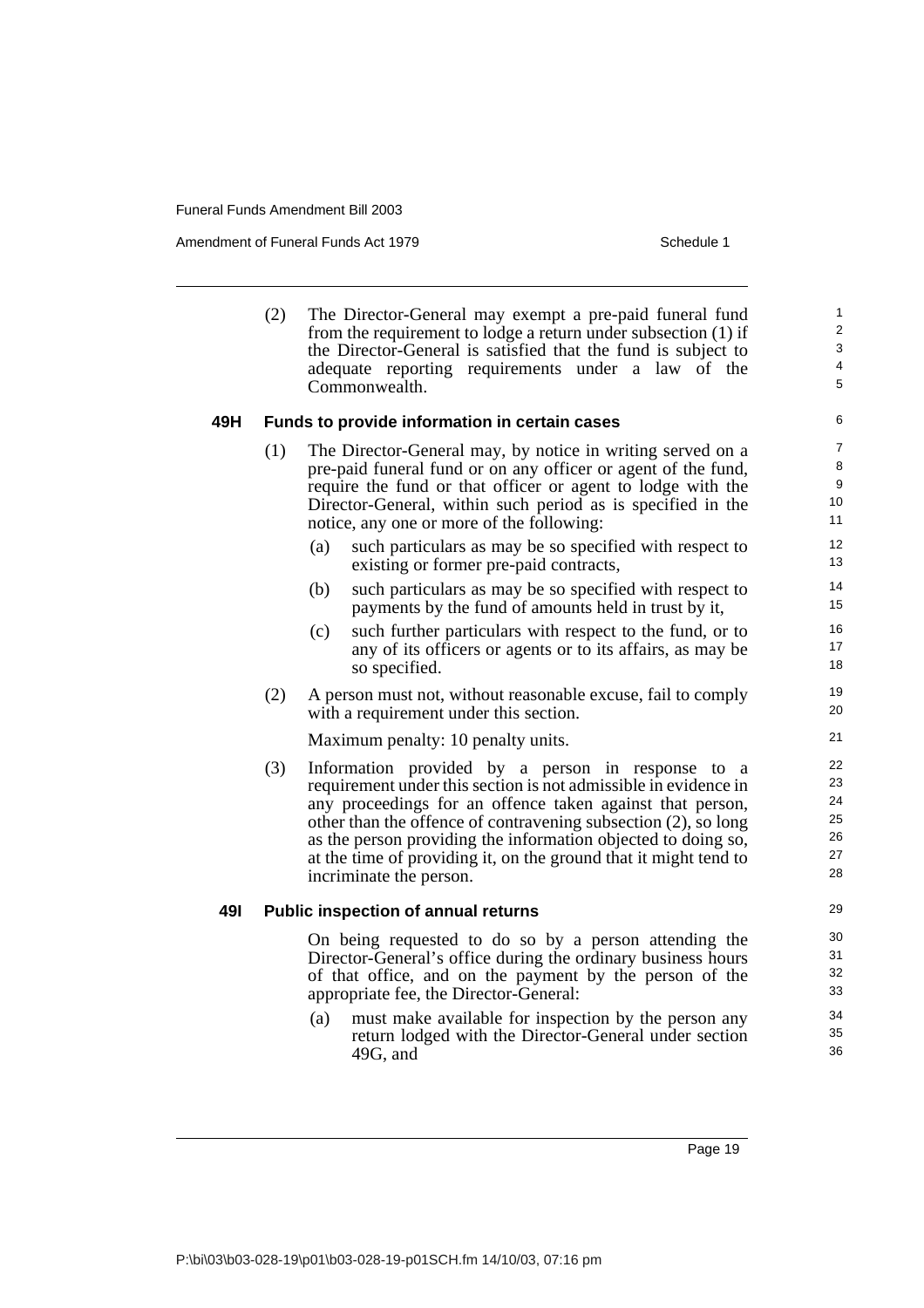Schedule 1 Amendment of Funeral Funds Act 1979

|        |                                 |                     | (b) | must provide the person with a copy of such return, or<br>of such part of the return as the person specifies,<br>certified under the Director-General's hand and seal to<br>be a true copy.                                      | 1<br>$\overline{\mathbf{c}}$<br>3<br>4 |  |  |
|--------|---------------------------------|---------------------|-----|----------------------------------------------------------------------------------------------------------------------------------------------------------------------------------------------------------------------------------|----------------------------------------|--|--|
| [36]   |                                 | <b>Section 49J</b>  |     |                                                                                                                                                                                                                                  | 5                                      |  |  |
|        |                                 |                     |     | Insert after the heading to Division 4 of Part 4:                                                                                                                                                                                | 6                                      |  |  |
|        | 49J                             |                     |     | <b>Cooling-off period</b>                                                                                                                                                                                                        | 7                                      |  |  |
|        |                                 | (1)                 |     | A person who enters into a pre-paid contract with a pre-paid<br>funeral fund may, by notice in writing given to the fund within<br>the period after entry into the contract prescribed by the<br>regulations, end the agreement. | 8<br>9<br>10<br>11                     |  |  |
|        |                                 | (2)                 |     | If a person ends a pre-paid contract under subsection $(1)$ :                                                                                                                                                                    | 12                                     |  |  |
|        |                                 |                     | (a) | the pre-paid funeral fund must refund to the person the<br>amount the person has paid to it under the agreement,<br>less any amounts prescribed by the regulations, and                                                          | 13<br>14<br>15                         |  |  |
|        |                                 |                     | (b) | the person is not (despite anything to the contrary in the<br>contract) liable to the pre-paid funeral fund in any way<br>for ending the agreement.                                                                              | 16<br>17<br>18                         |  |  |
| $[37]$ |                                 | Part 5, Division 3A |     |                                                                                                                                                                                                                                  | 19                                     |  |  |
|        | <b>Insert after Division 3:</b> |                     |     |                                                                                                                                                                                                                                  |                                        |  |  |
|        |                                 | <b>Division 3A</b>  |     | <b>Disciplinary measures</b>                                                                                                                                                                                                     | 21                                     |  |  |
|        | 66A                             |                     |     | <b>Notices to show cause</b>                                                                                                                                                                                                     | 22                                     |  |  |
|        |                                 | (1)                 |     | This section applies if the Director-General believes, on<br>reasonable grounds, that:                                                                                                                                           | 23<br>24                               |  |  |
|        |                                 |                     | (a) | for a fund that is a funeral contribution fund:                                                                                                                                                                                  | 25                                     |  |  |
|        |                                 |                     |     | (i)<br>the fund is no longer able to carry on contributory<br>funeral benefit business successfully, or                                                                                                                          | 26<br>27                               |  |  |
|        |                                 |                     |     | the fund no longer satisfies the requirements for<br>(ii)<br>registration specified in section 13, or                                                                                                                            | 28<br>29                               |  |  |
|        |                                 |                     |     | (iii)<br>the fund is not fit to be registered having regard<br>to the character and reputation of the directors<br>and other officers of the company, or                                                                         | 30<br>31<br>32                         |  |  |
|        |                                 |                     |     | the fund is not complying with the conditions, if<br>(iv)<br>any, of its registration, or                                                                                                                                        | 33<br>34                               |  |  |

i.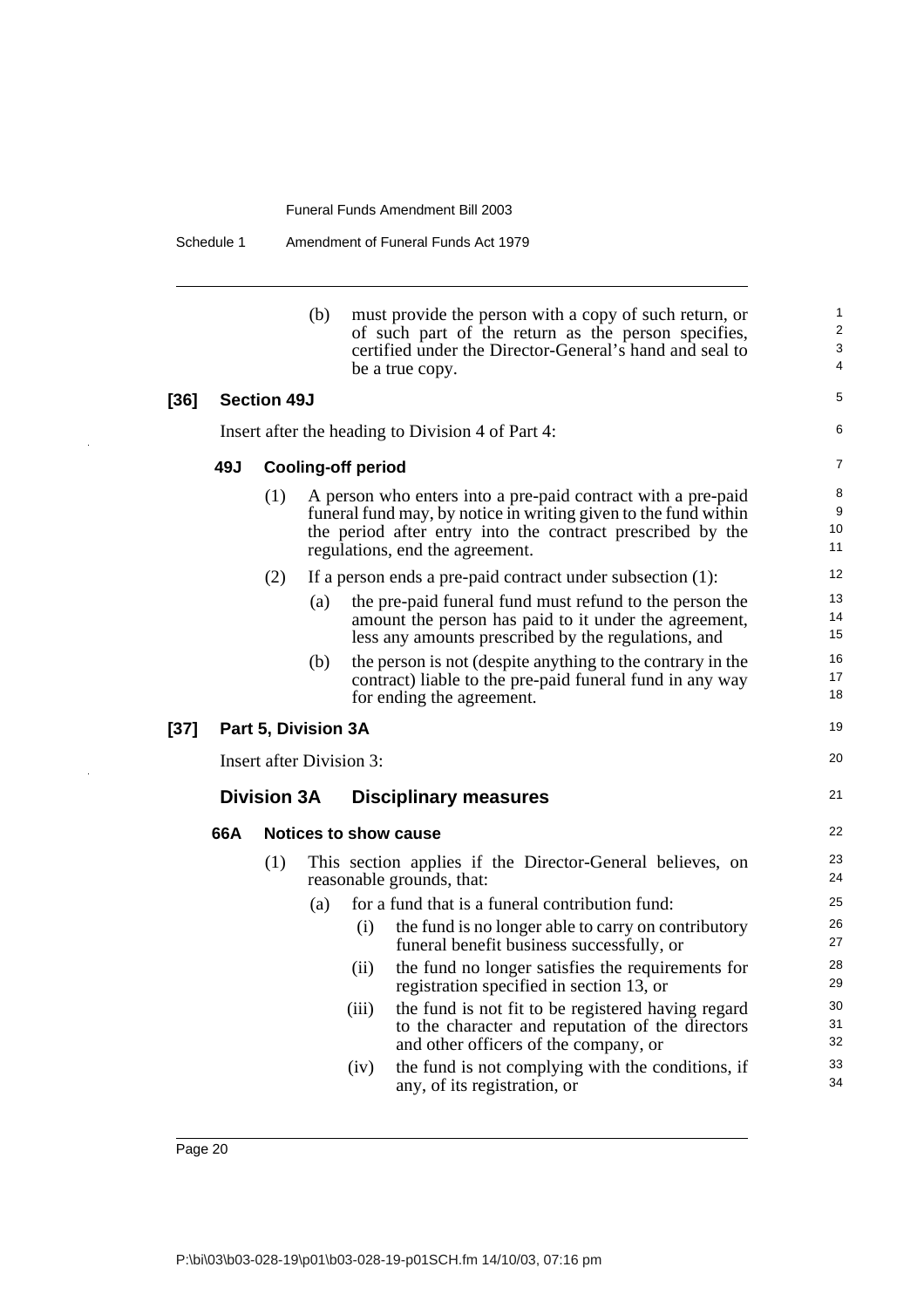Amendment of Funeral Funds Act 1979 Schedule 1

|     |         | (b) |            | for a fund that is a pre-paid funeral fund:                                                                                     | 1                |
|-----|---------|-----|------------|---------------------------------------------------------------------------------------------------------------------------------|------------------|
|     |         |     | (i)        | the fund is no longer able to carry on pre-paid                                                                                 | 2                |
|     |         |     |            | funeral benefit business successfully, or                                                                                       | 3                |
|     |         |     | (ii)       | the fund no longer meets the requirements for                                                                                   | 4                |
|     |         |     |            | registration specified in section 36, or                                                                                        | 5                |
|     |         |     | (iii)      | if the fund is a corporation—the fund is no longer                                                                              | $\,6$            |
|     |         |     |            | fit to be registered having regard to the character                                                                             | $\boldsymbol{7}$ |
|     |         |     |            | and reputation of the directors and other officers                                                                              | 8<br>9           |
|     |         |     |            | of the corporation or another matter prescribed<br>for the purposes of section 37 $(2)$ (c) (ii), or                            | 10               |
|     |         |     | (iv)       | if the fund is a group of individuals—the fund is                                                                               | 11               |
|     |         |     |            | no longer fit to be registered having regard to the                                                                             | 12               |
|     |         |     |            | character and reputation of each of those                                                                                       | 13               |
|     |         |     |            | individuals or another matter prescribed for the                                                                                | 14               |
|     |         |     |            | purposes of section 37 $(2)$ (d) (ii), or                                                                                       | 15               |
|     |         |     | (v)        | the fund is not complying with the conditions, if                                                                               | 16               |
|     |         |     |            | any, of its registration.                                                                                                       | 17               |
|     | (2)     |     |            | The Director-General may, by notice in writing served on the                                                                    | 18               |
|     |         |     |            | fund, call on the fund to show cause, within a specified period,                                                                | 19               |
|     |         |     |            | being not less than 14 days, why the fund should not, for the                                                                   | 20<br>21         |
|     |         |     |            | reasons specified in the notice, be dealt with in accordance<br>with this Division.                                             | 22               |
|     |         |     |            |                                                                                                                                 |                  |
|     | (3)     |     |            | The Director-General may conduct such inquiry or make such                                                                      | 23               |
|     |         |     |            | investigation in relation to the matters to which the notice                                                                    | 24<br>25         |
|     |         |     |            | relates and the submissions made, if any, and the evidence<br>adduced, if any, by or on behalf of the fund in relation to those | 26               |
|     |         |     |            | matters as the Director-General thinks fit.                                                                                     | 27               |
|     |         |     |            |                                                                                                                                 |                  |
| 66B | General |     |            | Determination of disciplinary measures by the Director-                                                                         | 28<br>29         |
|     | (1)     |     |            | If, after compliance with section 66A, the Director-General is                                                                  | 30               |
|     |         |     |            | satisfied that a ground referred to in section 66A (1) has been                                                                 | 31               |
|     |         |     |            | established, the Director-General may do one or more of the                                                                     | 32               |
|     |         |     | following: |                                                                                                                                 | 33               |
|     |         | (a) |            | require the fund to comply within a specified time with                                                                         | 34               |
|     |         |     |            | a requirement specified by the Director-General,                                                                                | 35               |
|     |         | (b) |            | impose or vary a condition on the fund's registration,                                                                          | 36               |
|     |         | (c) |            | suspend the registration for a period not exceeding 12                                                                          | 37               |

Page 21

38

months,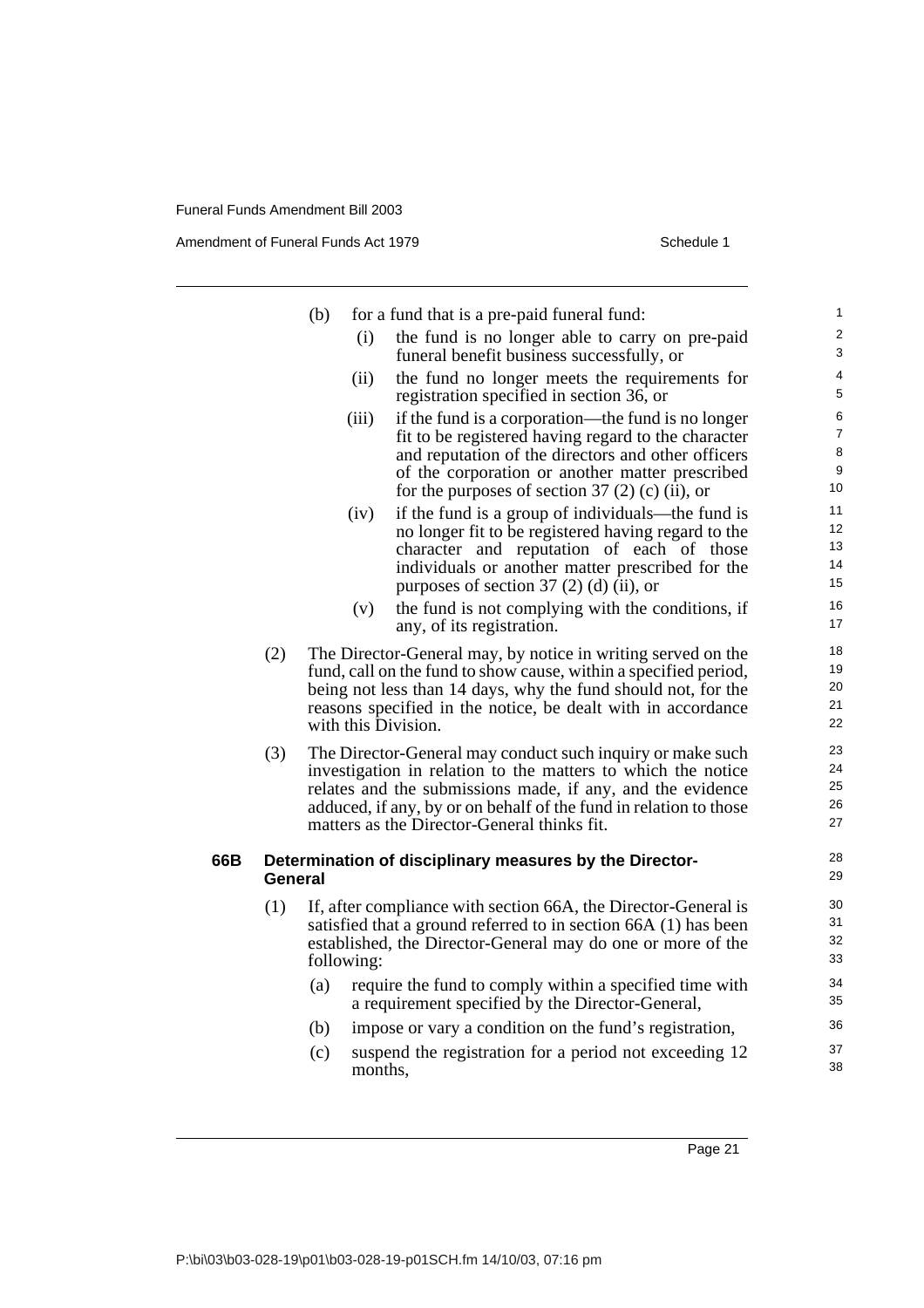### Schedule 1 Amendment of Funeral Funds Act 1979

|        |                                 | (d) | disqualify the fund, or if the fund is a company or<br>corporation, a director or other officer of the company<br>or corporation, from being registered or being<br>concerned in the direction, management or conduct of<br>the business of carrying on contributory funeral benefit<br>business or acting as a trustee of trust funds under a pre-<br>paid contract, either permanently or for such period as<br>the Director-General thinks fit, | 1<br>$\overline{2}$<br>3<br>4<br>5<br>6<br>$\overline{7}$<br>8 |
|--------|---------------------------------|-----|----------------------------------------------------------------------------------------------------------------------------------------------------------------------------------------------------------------------------------------------------------------------------------------------------------------------------------------------------------------------------------------------------------------------------------------------------|----------------------------------------------------------------|
|        |                                 | (e) | cancel the registration.                                                                                                                                                                                                                                                                                                                                                                                                                           | 9                                                              |
|        | (2)                             |     | Where, under subsection (1), the Director-General requires a<br>fund to comply with a requirement specified by the Director-<br>General, the fund must comply with the requirement within<br>the period specified by the Director-General under that<br>subsection.                                                                                                                                                                                | 10<br>11<br>12<br>13<br>14                                     |
|        | (3)                             |     | A fund or individual disqualified under subsection (1) (d)<br>must not, while disqualified:                                                                                                                                                                                                                                                                                                                                                        | 15<br>16                                                       |
|        |                                 | (a) | be registered under this Act, or                                                                                                                                                                                                                                                                                                                                                                                                                   | 17                                                             |
|        |                                 | (b) | be concerned in the direction, management or conduct<br>of a business for which this Act requires a person to be<br>registered.                                                                                                                                                                                                                                                                                                                    | 18<br>19<br>20                                                 |
| $[38]$ | <b>Corporations legislation</b> |     | Section 74A Application of certain winding up provisions of                                                                                                                                                                                                                                                                                                                                                                                        | 21<br>22                                                       |
|        |                                 |     | Omit "of the Department of Fair Trading" wherever occurring.                                                                                                                                                                                                                                                                                                                                                                                       | 23                                                             |
|        |                                 |     | Insert instead "within the meaning of that Act".                                                                                                                                                                                                                                                                                                                                                                                                   | 24                                                             |
| $[39]$ |                                 |     | Section 75 Appeal against refusal to register funeral contribution<br>fund or to approve alteration or addition of rules                                                                                                                                                                                                                                                                                                                           | 25<br>26                                                       |
|        |                                 |     | Insert "or a person to carry on contributory funeral benefit business under<br>section 16B" after "section 14" in section 75 (1) (a).                                                                                                                                                                                                                                                                                                              | 27<br>28                                                       |
| [40]   | Section 75 (1) (c)              |     |                                                                                                                                                                                                                                                                                                                                                                                                                                                    | 29                                                             |
|        |                                 |     | Insert after section $75(1)(b)$ :                                                                                                                                                                                                                                                                                                                                                                                                                  | 30                                                             |
|        |                                 |     | , or                                                                                                                                                                                                                                                                                                                                                                                                                                               | 31                                                             |
|        |                                 | (c) | refuses under section $16C(5)$ to exempt a person<br>registered under that section from complying with a<br>provision of this Act or the regulations,                                                                                                                                                                                                                                                                                              | 32<br>33<br>34                                                 |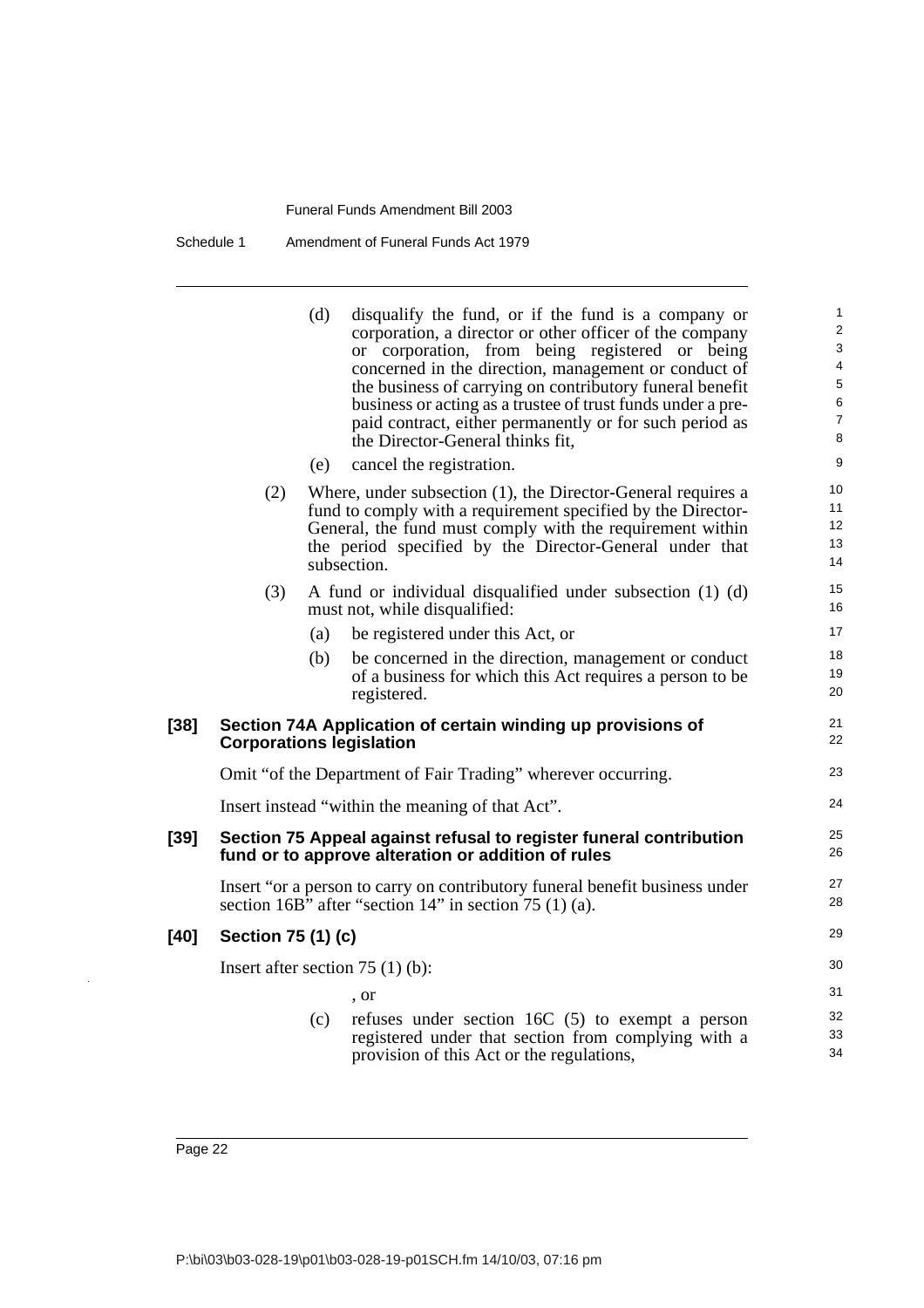| $[41]$ |            |                                                                                                                                                                           | Section 75 (2) (b)                                                                                                                                                                                                                  | 1                            |  |  |  |  |
|--------|------------|---------------------------------------------------------------------------------------------------------------------------------------------------------------------------|-------------------------------------------------------------------------------------------------------------------------------------------------------------------------------------------------------------------------------------|------------------------------|--|--|--|--|
|        |            | the fund".                                                                                                                                                                | Omit "company or approve the alteration of or the addition to the rules of                                                                                                                                                          | $\overline{\mathbf{c}}$<br>3 |  |  |  |  |
|        |            | Insert instead "person, approve the alteration of or the addition to the rules<br>of the fund or exempt the person from the provision of this Act or the<br>regulations". |                                                                                                                                                                                                                                     |                              |  |  |  |  |
| $[42]$ |            |                                                                                                                                                                           | Sections 75A and 75B                                                                                                                                                                                                                | 7                            |  |  |  |  |
|        |            |                                                                                                                                                                           | Insert after section 75:                                                                                                                                                                                                            | 8                            |  |  |  |  |
|        | <b>75A</b> |                                                                                                                                                                           | Appeal against decision to impose conditions on registration<br>of funeral contribution fund                                                                                                                                        | 9<br>10                      |  |  |  |  |
|        |            | (1)                                                                                                                                                                       | A person who is registered to carry on contributory funeral<br>benefit business subject to conditions may appeal to the<br>Supreme Court against the imposition of the conditions.                                                  | 11<br>12<br>13               |  |  |  |  |
|        |            | (2)                                                                                                                                                                       | On hearing an appeal under subsection (1), the Supreme Court<br>may make an order:                                                                                                                                                  | 14<br>15                     |  |  |  |  |
|        |            |                                                                                                                                                                           | confirming the registration of the person subject to the<br>(a)<br>conditions imposed by the Director-General or<br>imposing other conditions that the Court considers<br>appropriate, or                                           | 16<br>17<br>18<br>19         |  |  |  |  |
|        |            |                                                                                                                                                                           | directing the Director-General to register the person<br>(b)<br>without conditions.                                                                                                                                                 | 20<br>21                     |  |  |  |  |
|        | <b>75B</b> |                                                                                                                                                                           | Appeal against decision to cancel registration of funeral<br>contribution fund                                                                                                                                                      | 22<br>23                     |  |  |  |  |
|        |            | (1)                                                                                                                                                                       | If the Director-General cancels the registration of a funeral<br>contribution fund under section 16 (subsection (1) (f)<br>excepted), an appeal against the cancellation may be made to<br>the Supreme Court by the fund concerned. | 24<br>25<br>26<br>27         |  |  |  |  |
|        |            | (2)                                                                                                                                                                       | On hearing an appeal under subsection (1), the Supreme Court<br>may make an order:                                                                                                                                                  | 28<br>29                     |  |  |  |  |
|        |            |                                                                                                                                                                           | (a) confirming the cancellation by the Director-General, or<br>revoking the cancellation by the Director-General.<br>(b)                                                                                                            | 30<br>31                     |  |  |  |  |
| $[43]$ |            |                                                                                                                                                                           | Section 77 Appeal against refusal to register pre-paid funeral fund<br>or decision to cancel that registration                                                                                                                      | 32<br>33                     |  |  |  |  |
|        |            |                                                                                                                                                                           | Insert "or section 39B" after "section $37$ " in section $77$ (1) (a).                                                                                                                                                              | 34                           |  |  |  |  |
|        |            |                                                                                                                                                                           |                                                                                                                                                                                                                                     |                              |  |  |  |  |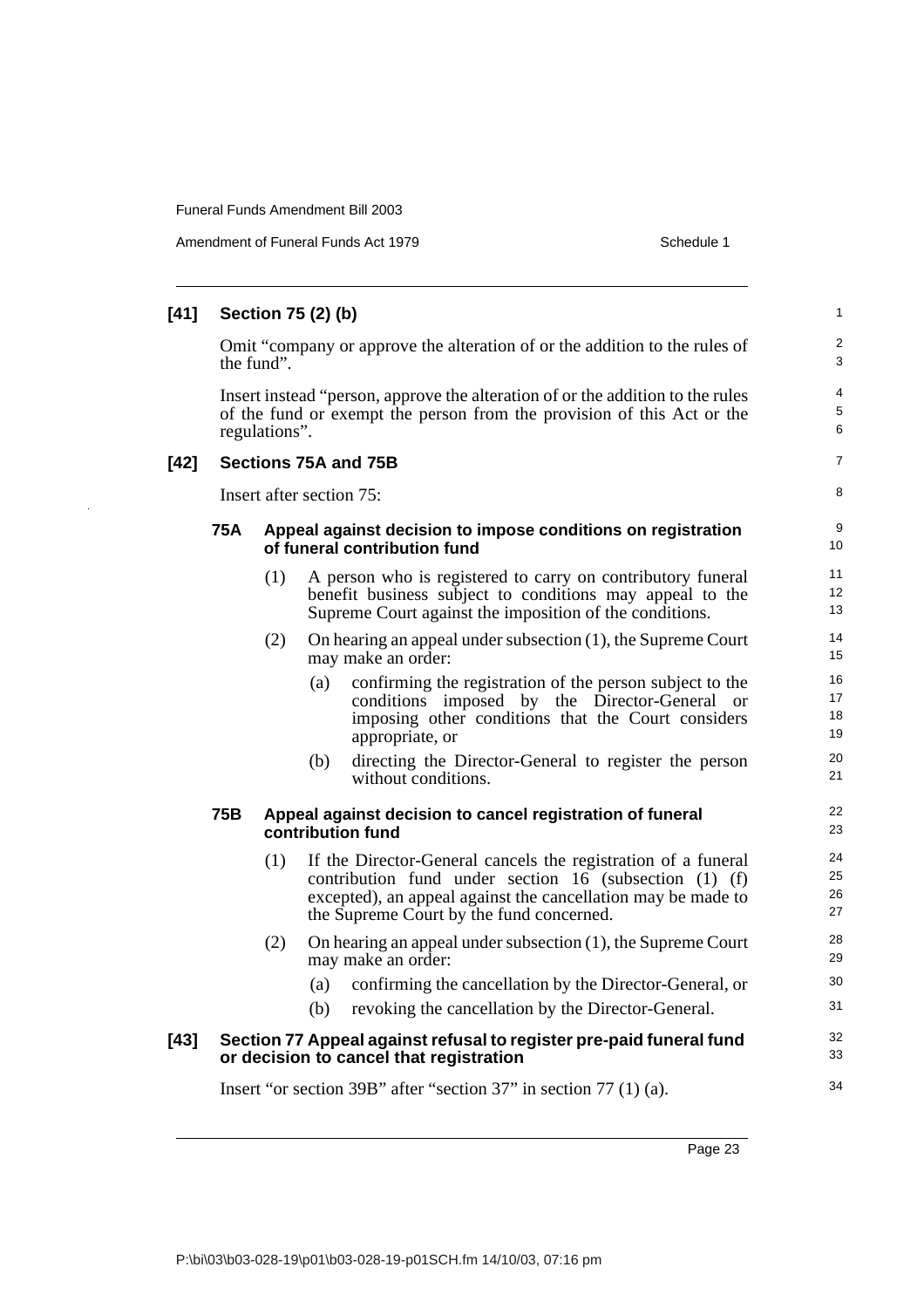Schedule 1 Amendment of Funeral Funds Act 1979

| [44]   | Section 77 (1) (ba)               |                    |                          |                                                                                                                                                                                         |                |  |
|--------|-----------------------------------|--------------------|--------------------------|-----------------------------------------------------------------------------------------------------------------------------------------------------------------------------------------|----------------|--|
|        | Insert after section $77(1)$ (b): |                    |                          |                                                                                                                                                                                         | 2              |  |
|        |                                   |                    | (ba)                     | refuses under section 39B (5) to exempt a person<br>registered under that section from complying with a<br>provision of this Act or the regulations, or                                 | 3<br>4<br>5    |  |
| $[45]$ |                                   |                    | Section 77 (2A)          |                                                                                                                                                                                         | 6              |  |
|        |                                   |                    |                          | Insert after section $77(2)$ :                                                                                                                                                          | 7              |  |
|        |                                   | (2A)               |                          | On hearing an appeal under subsection (1) (ba), the Supreme<br>Court may make an order:                                                                                                 | 8<br>9         |  |
|        |                                   |                    | (a)                      | confirming the refusal of the Director-General, or                                                                                                                                      | 10             |  |
|        |                                   |                    | (b)                      | directing the Director-General to exempt the person<br>from complying with the provision of this Act or the<br>regulations.                                                             | 11<br>12<br>13 |  |
| $[46]$ |                                   | <b>Section 77A</b> |                          |                                                                                                                                                                                         | 14             |  |
|        |                                   |                    | Insert after section 77: |                                                                                                                                                                                         | 15             |  |
|        | 77A                               |                    |                          | Appeal against decision to impose conditions on registration<br>of pre-paid funeral funds                                                                                               | 16<br>17       |  |
|        |                                   | (1)                |                          | A person who is registered to act as a trustee of trust funds<br>under a pre-paid contract may appeal to the Supreme Court<br>against the imposition of conditions on the registration. | 18<br>19<br>20 |  |
|        |                                   | (2)                |                          | On hearing an appeal under subsection (1), the Supreme Court<br>may make an order:                                                                                                      | 21<br>22       |  |
|        |                                   |                    | (a)                      | confirming the registration of the person subject to the<br>conditions imposed by the Director-General or other<br>conditions the Court considers appropriate, or                       | 23<br>24<br>25 |  |
|        |                                   |                    | (b)                      | directing the Director-General to register the person<br>without conditions.                                                                                                            | 26<br>27       |  |
| $[47]$ |                                   | <b>Section 79A</b> |                          |                                                                                                                                                                                         | 28             |  |
|        | Insert after section 79:          |                    |                          |                                                                                                                                                                                         |                |  |
|        | 79A                               |                    |                          | Appeal against imposition of disciplinary measures                                                                                                                                      | 30             |  |
|        |                                   | (1)                |                          | This section applies if the Director-General:                                                                                                                                           | 31             |  |
|        |                                   |                    |                          |                                                                                                                                                                                         |                |  |

Page 24

ý,

÷,

 $\ddot{\phantom{a}}$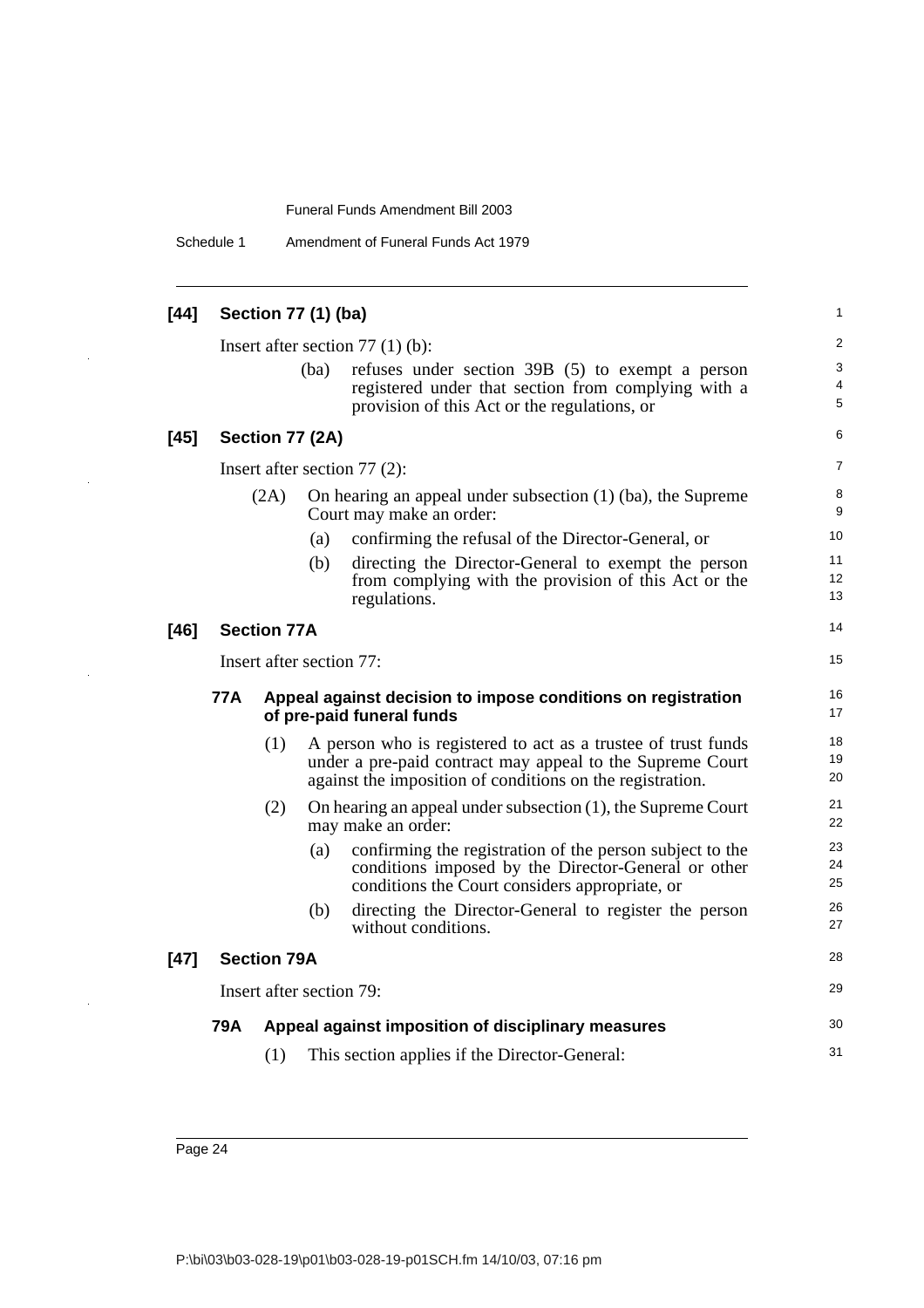Amendment of Funeral Funds Act 1979 Schedule 1

|      |                                                                                                 | (a) | imposes a requirement on a fund under section $66B(1)$<br>$(a)$ , or                                                                                                                                                                                                                                  | $\mathbf{1}$<br>$\overline{2}$             |  |  |
|------|-------------------------------------------------------------------------------------------------|-----|-------------------------------------------------------------------------------------------------------------------------------------------------------------------------------------------------------------------------------------------------------------------------------------------------------|--------------------------------------------|--|--|
|      |                                                                                                 | (b) | imposes or varies a condition on a fund's registration<br>under section $66B(1)$ (b), or                                                                                                                                                                                                              | 3<br>$\overline{4}$                        |  |  |
|      |                                                                                                 | (c) | suspends a fund's registration under section 66B $(1)(c)$ ,<br>$\alpha$                                                                                                                                                                                                                               | 5<br>6                                     |  |  |
|      |                                                                                                 | (d) | disqualifies a fund or individual from being registered<br>or being concerned in the direction, management or<br>conduct of the business of carrying on contributory<br>funeral benefit business or acting as a trustee of trust<br>funds under a pre-paid contract under section<br>$66B(1)(d)$ , or | $\overline{7}$<br>8<br>9<br>10<br>11<br>12 |  |  |
|      |                                                                                                 | (e) | cancels a fund's registration under section 66B $(1)$ (e).                                                                                                                                                                                                                                            | 13                                         |  |  |
|      | (2)                                                                                             |     | An appeal against the imposition or variation of that<br>requirement or condition, or the suspension, disqualification<br>or cancellation, may be made to the Supreme Court by the<br>fund or individual concerned.                                                                                   | 14<br>15<br>16<br>17                       |  |  |
|      | (3)                                                                                             |     | On hearing an appeal under subsection (2), the Supreme Court<br>may make an order:                                                                                                                                                                                                                    | 18<br>19                                   |  |  |
|      |                                                                                                 | (a) | confirming the Director-General's decision to impose<br>or vary the requirement or condition, suspend the<br>registration, disqualify the fund or individual or cancel<br>the registration, or take another disciplinary measure<br>the Court considers appropriate, or                               | 20<br>21<br>22<br>23<br>24                 |  |  |
|      |                                                                                                 | (b) | revoke the requirement, condition,<br>suspension,<br>disqualification or cancellation.                                                                                                                                                                                                                | 25<br>26                                   |  |  |
| [48] | deemed refusal                                                                                  |     | Section 82 Failure of Director-General to act on application                                                                                                                                                                                                                                          | 27<br>28                                   |  |  |
|      | Insert "(other than on application under section 16B)" after "business" in<br>section $82$ (a). |     |                                                                                                                                                                                                                                                                                                       |                                            |  |  |
| [49] | Section 82 (d)                                                                                  |     |                                                                                                                                                                                                                                                                                                       | 31                                         |  |  |
|      | 32<br>Insert "(other than on application under section 39A)" after "contracts".                 |     |                                                                                                                                                                                                                                                                                                       |                                            |  |  |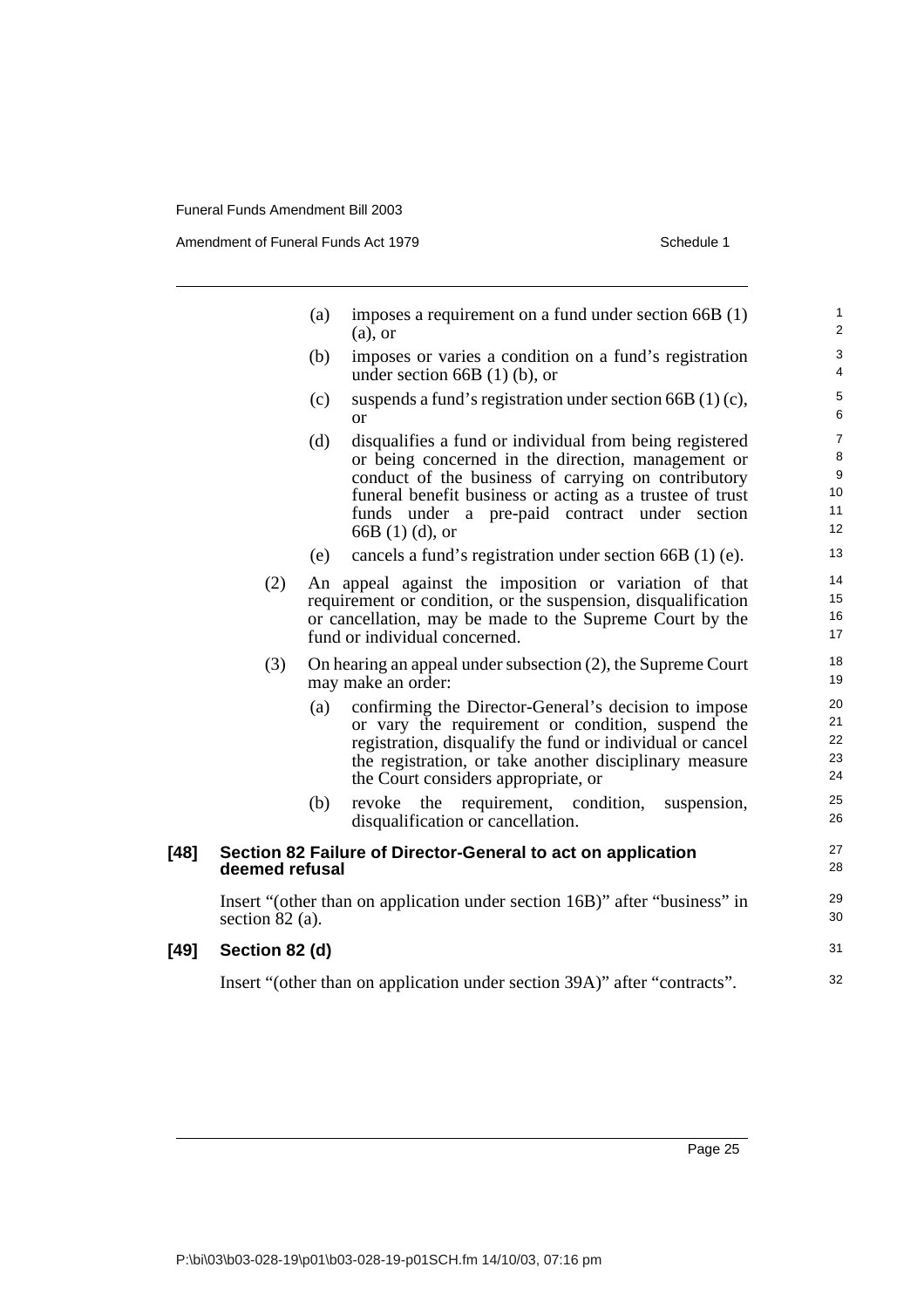Schedule 1 Amendment of Funeral Funds Act 1979

### **[50] Section 82 (2)**

Insert at the end of section 82:

(2) For the purposes of this Part, the Director-General is deemed to have refused an application under section 16B or 39A if the Director-General does not give a decision on an application made under that section within 6 months after the application is made.

8

9

### **[51] Section 85A**

Insert after section 85:

### **85A False or misleading statements**

(1) A person who, in a document required for the purposes of this Act or lodged with the Director-General, makes, or authorises the making of, a statement knowing it to be false or misleading in a material particular is guilty of an offence.

Maximum penalty: 10 penalty units.

(2) A person who, from a document required for the purposes of this Act or lodged with the Director-General, omits, or authorises the omission of, anything knowing that the omission makes the document misleading in a material particular is guilty of an offence.

Maximum penalty: 10 penalty units.

(3) A person who, in a document required for the purposes of this Act or lodged with the Director-General, makes, or authorises the making of, a statement that is false or misleading in a material particular is guilty of an offence unless it is proved that the person had taken reasonable precautions aimed at avoiding the making or authorising of false or misleading statements in such a document.

Maximum penalty: 10 penalty units.

(4) If an omission makes a document required for the purposes of this Act or lodged with the Director-General misleading in a material respect, a person who made or authorised the omission is guilty of an offence unless it is proved that the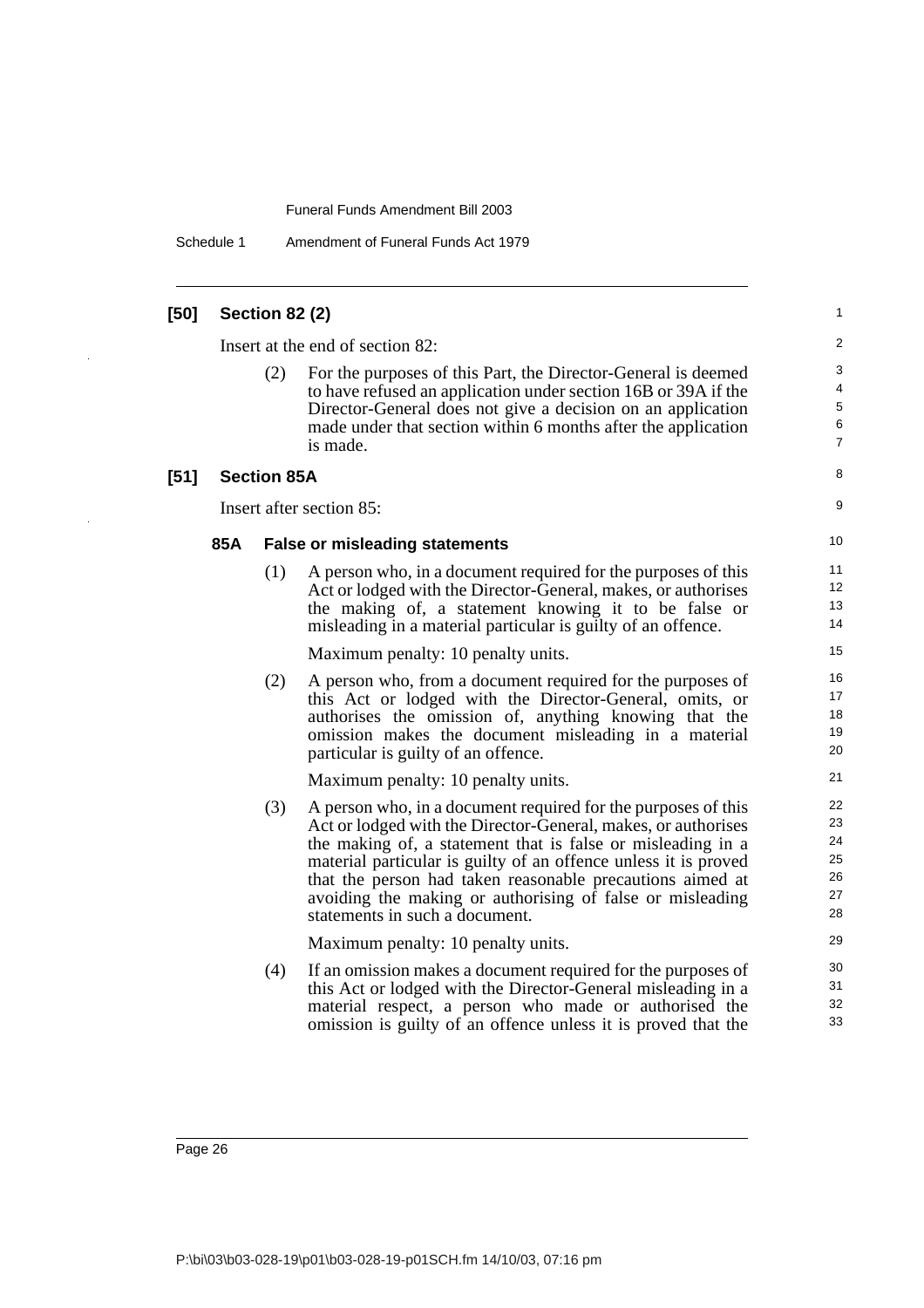$\overline{\phantom{a}}$ 

Amendment of Funeral Funds Act 1979 Schedule 1

|        |                               | person had taken reasonable precautions aimed at avoiding<br>the making or authorising of omissions that would make such<br>a document false or misleading.                                                                                                        | 1<br>2<br>3                |
|--------|-------------------------------|--------------------------------------------------------------------------------------------------------------------------------------------------------------------------------------------------------------------------------------------------------------------|----------------------------|
|        |                               | Maximum penalty: 10 penalty units.                                                                                                                                                                                                                                 | $\overline{4}$             |
| $[52]$ | <b>Section 92 Regulations</b> |                                                                                                                                                                                                                                                                    | 5                          |
|        |                               | Insert at the end of section 92 $(2)$ $(d)$ :                                                                                                                                                                                                                      | 6                          |
|        |                               | , and                                                                                                                                                                                                                                                              | $\overline{7}$             |
|        | (e)                           | the transfer of contributions made by a contributor from<br>one funeral contribution fund to another such fund, and                                                                                                                                                | 8<br>9                     |
|        | (f)                           | the transfer of trust funds from one pre-paid funeral<br>fund to another such fund, and                                                                                                                                                                            | 10 <sup>1</sup><br>11      |
|        | (g)                           | the transfer of a contract from one funeral director to<br>another funeral director, and                                                                                                                                                                           | 12 <sup>2</sup><br>13      |
|        | (h)                           | the requirements for actuarial investigations of pre-paid<br>funeral funds, and                                                                                                                                                                                    | 14<br>15                   |
|        | (i)                           | the information that must be provided to a consumer<br>before a pre-paid contract is entered into, and                                                                                                                                                             | 16<br>17                   |
|        | (i)                           | without limiting paragraph (i), information that must be<br>provided to a consumer about the funeral services that<br>will be provided under a pre-paid contract, including<br>information about the funeral services that are not<br>covered by the contract, and | 18<br>19<br>20<br>21<br>22 |
|        | (k)                           | the information that must be provided with a pre-paid<br>contract, including information relating to cancellation<br>of the contract under section 49.                                                                                                             | 23<br>24<br>25             |
| $[53]$ | Part 8, Division 1A           |                                                                                                                                                                                                                                                                    | 26                         |
|        | Omit the Division.            |                                                                                                                                                                                                                                                                    | 27                         |
| $[54]$ | business                      | Section 105 Director-General may give directions for transfer of                                                                                                                                                                                                   | 28<br>29                   |
|        |                               | Omit "the Government Actuary" from section 105 (2) (b).                                                                                                                                                                                                            | 30                         |
|        | Insert instead "an actuary".  |                                                                                                                                                                                                                                                                    | 31                         |
| $[55]$ | <b>Section 105 (3)</b>        |                                                                                                                                                                                                                                                                    | 32                         |
|        |                               | Omit "Government Actuary". Insert instead "actuary".                                                                                                                                                                                                               | 33                         |
|        |                               |                                                                                                                                                                                                                                                                    |                            |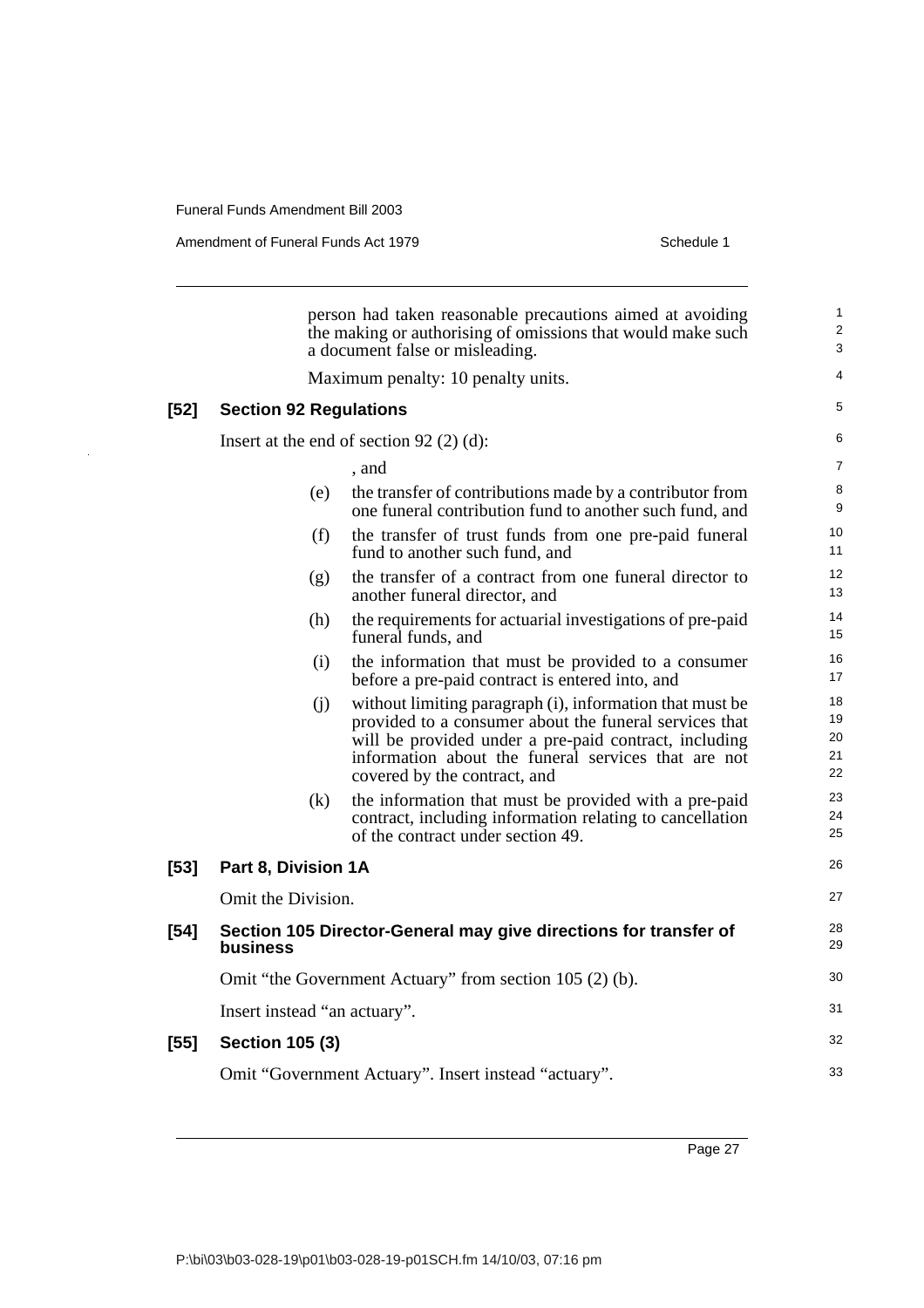Schedule 1 Amendment of Funeral Funds Act 1979

| [56] |                    | Part 9, Division 1A  |                                                                                               |                                                                                                                                                                                       | 1                        |  |
|------|--------------------|----------------------|-----------------------------------------------------------------------------------------------|---------------------------------------------------------------------------------------------------------------------------------------------------------------------------------------|--------------------------|--|
|      | Omit the Division. |                      |                                                                                               |                                                                                                                                                                                       |                          |  |
| [57] | Part 10            |                      |                                                                                               |                                                                                                                                                                                       | 3                        |  |
|      |                    | Insert after Part 9: |                                                                                               |                                                                                                                                                                                       | 4                        |  |
|      |                    | Part 10              |                                                                                               | <b>Savings and transitional provisions</b>                                                                                                                                            | 5                        |  |
|      | 124                |                      | <b>Regulations</b>                                                                            |                                                                                                                                                                                       | 6                        |  |
|      |                    | (1)                  |                                                                                               | The regulations may contain provisions of a savings or<br>transitional nature consequent on the enactment of the<br>following Acts:                                                   | $\overline{7}$<br>8<br>9 |  |
|      |                    |                      |                                                                                               | <b>Funeral Funds Amendment Act 2003</b>                                                                                                                                               | 10                       |  |
|      |                    | (2)                  | date.                                                                                         | Any such provision may, if the regulations so provide, take<br>effect from the date of assent to the Act concerned or a later                                                         | 11<br>12<br>13           |  |
|      |                    | (3)                  |                                                                                               | To the extent to which any such provision takes effect from a<br>date that is earlier than the date of its publication in the<br>Gazette, the provision does not operate so as:       | 14<br>15<br>16           |  |
|      |                    |                      | (a)                                                                                           | to affect, in a manner prejudicial to any person (other<br>than the State or an authority of the State), the rights of<br>that person existing before the date of its publication, or | 17<br>18<br>19           |  |
|      |                    |                      | (b)                                                                                           | to impose liabilities on any person (other than the State<br>or an authority of the State) in respect of anything done<br>or omitted to be done before the date of its publication.   | 20<br>21<br>22           |  |
|      | 125                |                      |                                                                                               | <b>Contributory funeral benefit business</b>                                                                                                                                          | 23                       |  |
|      |                    | (1)                  | This section applies to a person who, immediately before the<br>commencement of this section: |                                                                                                                                                                                       | 24<br>25                 |  |
|      |                    |                      | (a)                                                                                           | carried on the business of a funeral contribution fund,<br>and                                                                                                                        | 26<br>27                 |  |
|      |                    |                      | (b)                                                                                           | was exempt from the application of section 11 pursuant<br>to section 11 $(3)$ or from the application of section 94<br>pursuant to section 97A, and                                   | 28<br>29<br>30           |  |
|      |                    |                      | (c)                                                                                           | within 6 months after that commencement, applies to<br>the Director-General to be registered under this Act to<br>carry on contributory funeral benefit business.                     | 31<br>32<br>33           |  |
|      |                    |                      |                                                                                               |                                                                                                                                                                                       |                          |  |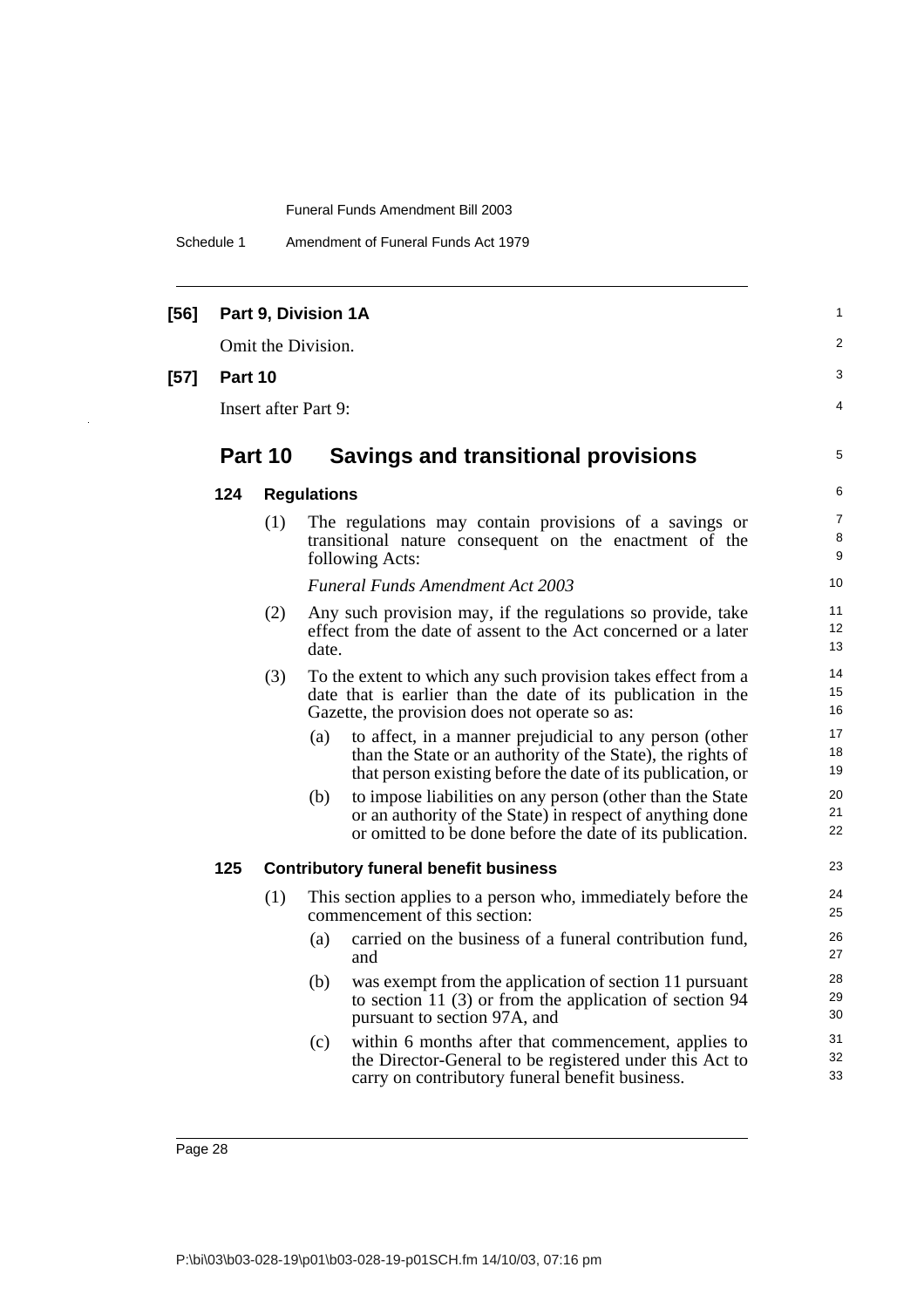Amendment of Funeral Funds Act 1979 Schedule 1

(2) The person does not commit an offence against section 11 if the person continues to carry on the business of a funeral contribution fund during the period starting on the commencement of this section and ending on the day the Director-General makes a decision under section 16C about the person's application.

### **126 Pre-paid funeral funds**

- (1) This section applies to a person who, immediately before the commencement of this section:
	- (a) acted as trustee of trust funds under a pre-arranged contract, and
	- (b) was exempt from the application of section 34 pursuant to section 34 (2) or from the application of section 112 pursuant to section 114B, and
	- (c) within 6 months after that commencement, applies to the Director-General to be registered under this Act to act as trustee of trust funds under pre-paid contracts.
- (2) The person does not commit an offence against section 34 if the person continues to act as the trustee of trust funds under a pre-paid contract during the period starting on the commencement of this section and ending on the day the Director-General makes a decision under section 39B about the person's application.